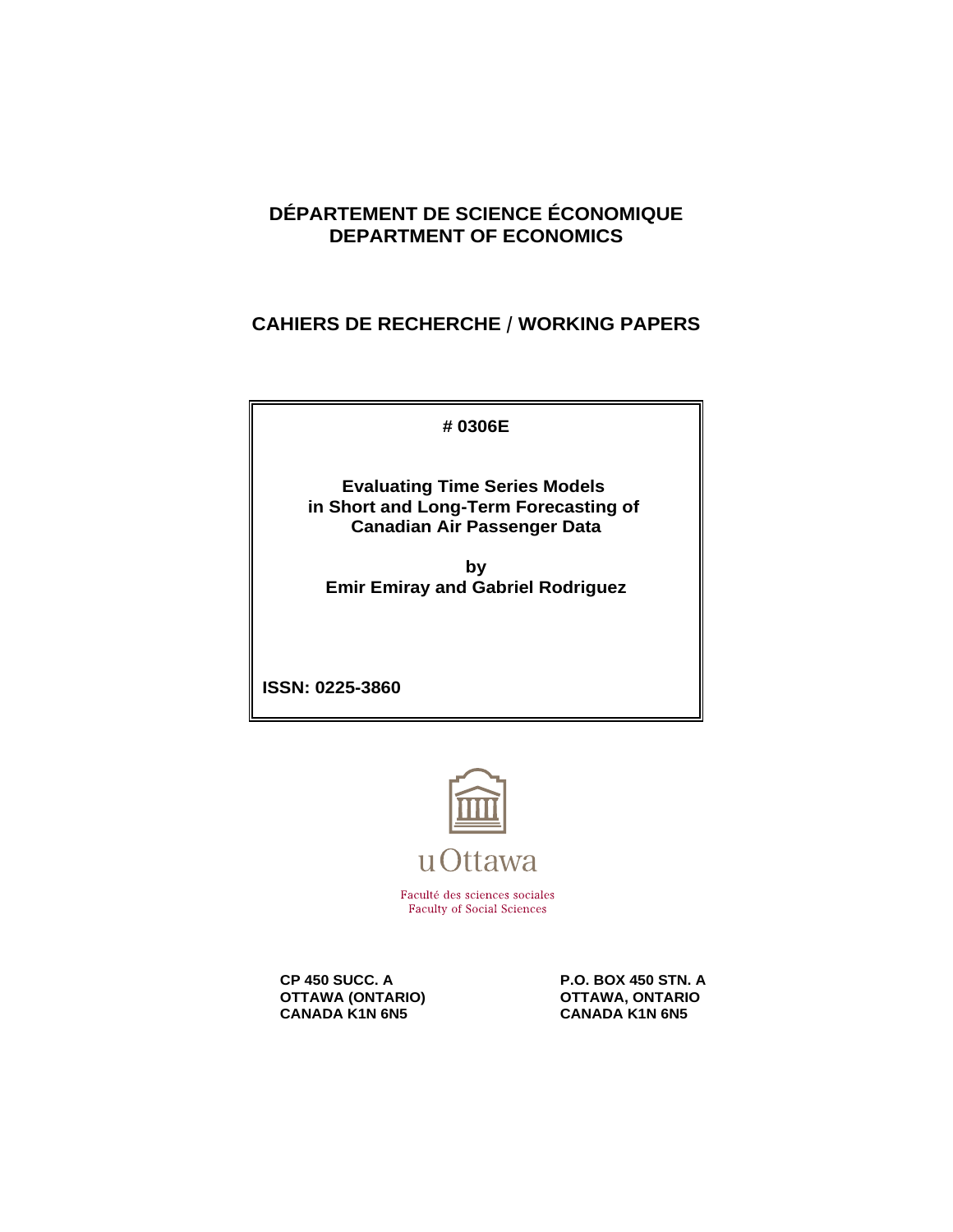CAHIER DE RECHERCHE  $\#0306E$  WORKING PAPER  $\#0306E$ Département de science économique Department of Economics Faculté des sciences sociales Faculty of Social Sciences Université d'Ottawa University of Ottawa

# Evaluating Time Series Models in Short and Long-Term Forecasting of Canadian Air Passenger Data

by

### Emir Emiray<sup>1</sup> Transport Canada

and

Gabriel Rodríguez<sup>2</sup> Department of Economics University of Ottawa

First version: February 28, 2003 This version: July 21, 2003

 $1$ Emiray would like to thank the Air Forecasting team at Transport Canada, specifically Robert Duclos, chief - Aviation forecasts, for his encouragement and support throughout the project.

 $2R$  Rodríguez thanks the Faculty of Social Sciences for financial support. We also thank Josée Villemaire for the revision and correction of the abstract in French. Address for correspondence: P. O. Box 450, Station A, Ottawa, Ontario, Canada, K1N 6N5; Telephone: (613) 562 5800 (1750), Fax: (613) 562 5999, E-mail address: gabrielr@uottawa.ca.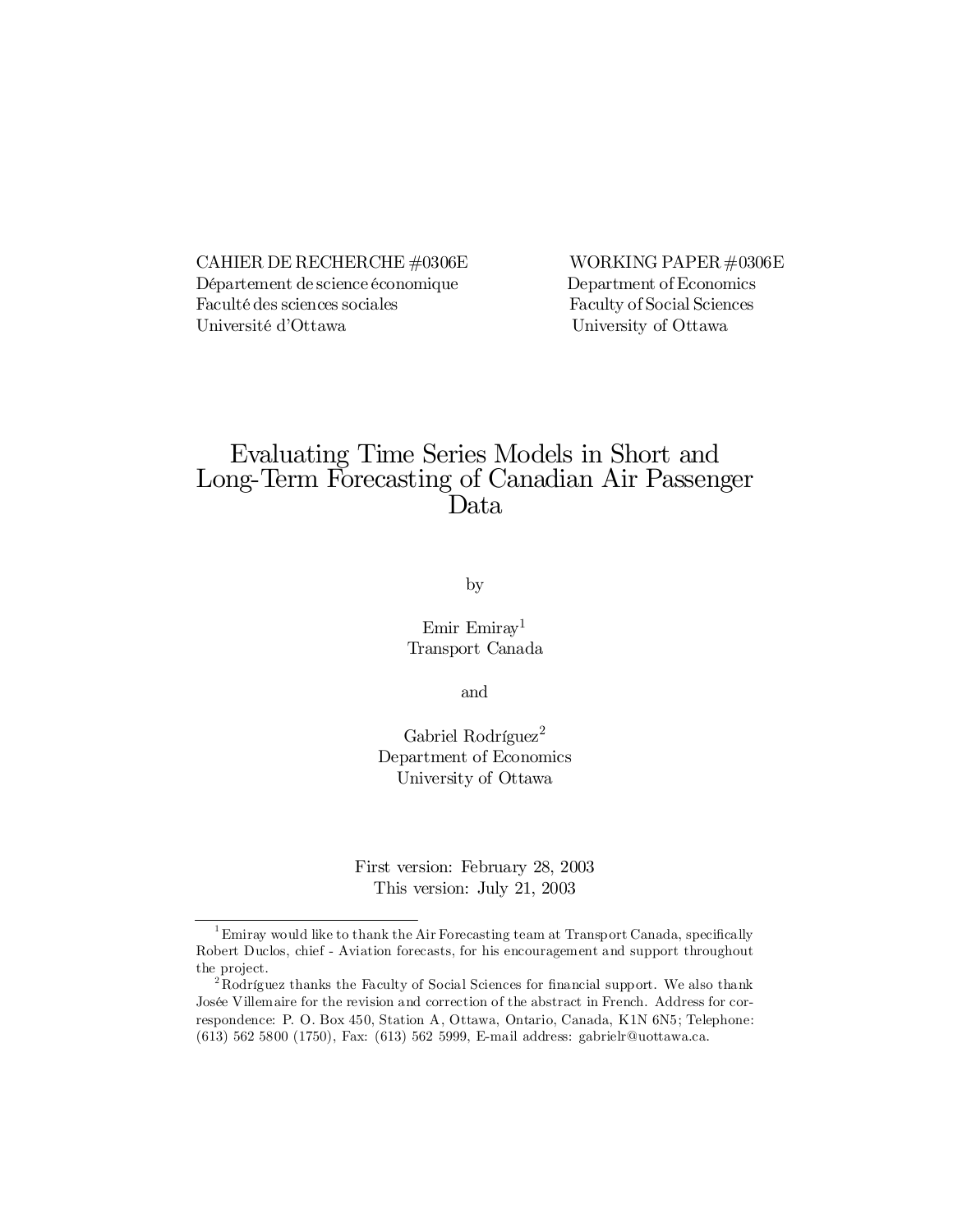#### Abstract

This paper uses six time series models to forecast seasonally unadjusted monthly data of Canadian enplaned/deplaned air passengers, for the domestic, transborder and international sectors. We find that forecasting performance of the models varies widely across series and forecast horizons. Our forecasting results are compared with forecasts published by Transport Canada's Aviation Forecasting Division.

Keywords: Forecasts, Seasonal Unit Roots, ARIMA Models, Periodic Autoregressive Models, Structural Time Series Model.

JEL Classification: C2, C5.

#### Résumé

Ce travail utilise six modèles de séries chronologiques afin de prévoir les données mensuelles (sans adjustement saisonniers) des embarquements/ atterrissages des passagers aériens canadiens pour les vols domestiques et internationaux. Nous trouvons que la performance dans les prévisions varie grandement selon les séries et selon l'horizon. Nos prévisions sont comparées avec celles publiées par la division des prévisions d'aviation de Transport Canada.

Mots-clés: Prévisions, racines unitaires saisonnières, modèle ARIMA, modèles périodiques auto-régressifs, modèles de séries chronologiques structurelles.

Code JEL: C2, C5.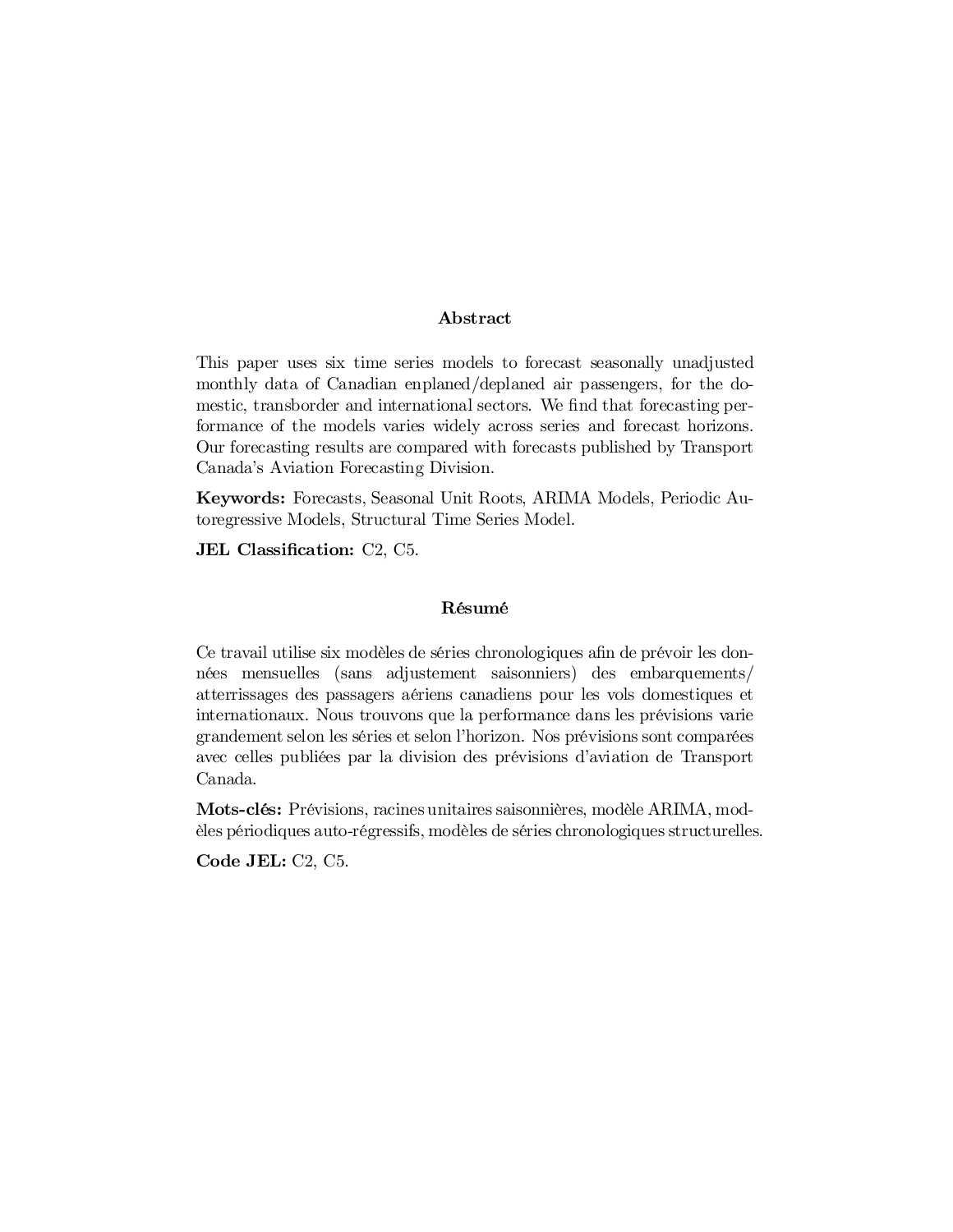# 1 Introduction

Until the 1980's, studies of aviation economics were largely descriptive rather than analytical. Most publications on air transport, highly institutional and rather restrictive, were concerned with the study of monopoly, regulation, and with infrastructure issues such as airport construction and financing. The first and perhaps most known analytical application was Box and Jenkins (1970) study of "airline passenger model" which applied time series analysis to model and forecast passenger numbers in the United States. In the last two decades, analytical applications to both American and Canadian air industry increased, yet they all focused on panel data, and estimation of price elasticities. Today, the long span of Canadian air data, and improved modelling methods of seasonal macro-economic time series, provide us with opportunities to model and test the forecasting performance of these time series methods. To the knowledge of the authors there are no applications of time series models to the Canadian airline passenger data.

In this paper we use six time series models for seasonality for the Canadian airline passenger data series (for the domestic, transborder and international sectors) and later examine the out-of-sample forecasting performance of each of these models. (should I include pros and cons of each model?) In our model evaluation we utilize out of sample forecast evaluation techniques. Here we find that simple models tend to perform better in the short term while more flexible, more adoptable, models perform better in the long term, periods of level shifts and perids of structural changes. In this respect, when we forecast passenger numbers for the short term (2006) and long term  $(2015)$ , we take into account these findings. These forecasts are then compared to Transport Canada's short and long term forecasts which are produced using panel data techniques and published yearly and are available online<sup>3</sup>.

The outline of the paper is as follows. Section 2 discusses the monthly Canadian enplaned/deplaned (hereafter E/D) passenger data and aviation forecasting in Canada. Section 3 discusses models of seasonality and results for each sector. Equations used in model evaluations and long term forecasting are provided in appendix B and C. Section 4 discusses the forecasts evaluation technique and the results for short and long term sector specific E/D forecasts with comparisons to the Transport Canada forecasts. Section 5 concludes.

<sup>3</sup> http://www.tc.gc.ca/POL/EN/airforecasting/airforecasting.htm.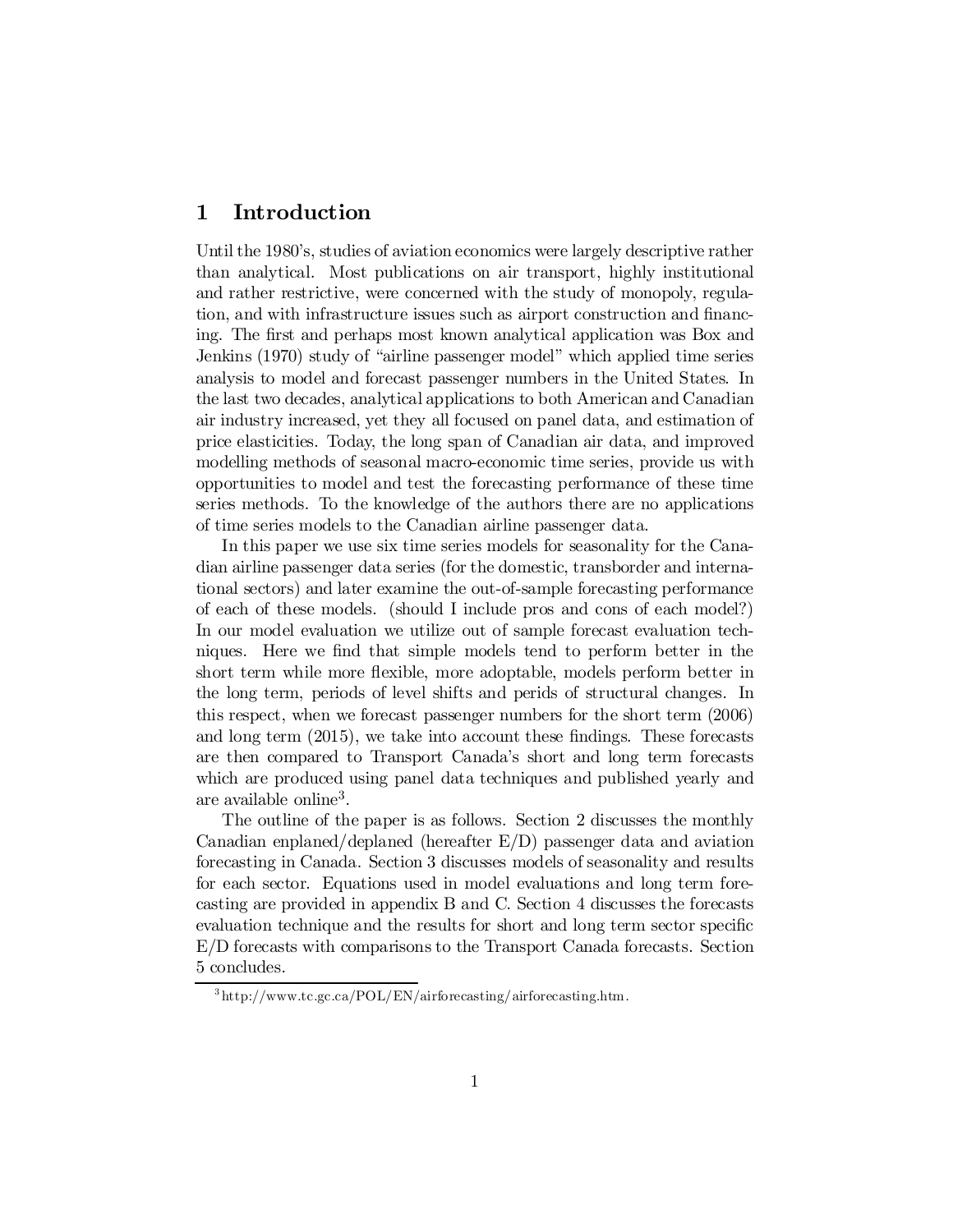# 2 Canadian Air Passenger Data

In this section, we describe the data sets used in this paper. The series we consider represent the seasonally unadjusted E/D air passengers in Canada for the domestic, transborder, and international sectors, at the monthly frequency covering the period between January 1984 and September 2002 (225 observations). The series are constructed by adding enplaned and deplaned passenger numbers, which are obtained from Statistics Canada and Transport Canada archives (see appendix A for data definitions and sources).

All three series, which are shown in leves in the first column of graphs in Figure 1 below, contain three common dominant features: distinct seasonal pattern, strong growth during late eighties and mid nineties and, a sharp drops after 1991 recession as well as after September 2001. All the series show pronounced seasonal pattern, as air travel is typically high during the summer time (May-August) and below average during the fall and winter. We also observe that each series have several dominant outliers. For example in the domestic sector, 1990:12, 1999:5 and 2001:9 are obvious striking outliers, while 1990 december and 1991 december are outliers for both the transborder and international sectors.

Looking at the second set of graphs below (second column in Figure 1), which corresponds to the seasonally differenced log-transformed series, one can clearly observe recessions and expansions 4 . For example we can observe from these figures that as the Canadian economy entered a recession in 1991 demand for air travel also slowed down, while between 1995 and 2000 as the Canadian was expanding, so was demand for air travel. What we cannot clearly observe from these graphs are the characteristics of these cyclicalities which may show asymmetric behaviour. Indeed examining the growth rates before recessions and after expansions show that air demand cycles are characterized by steep decreases during recessions, followed by slow(er) increases during expansions. This behaviour is due the fact that air travel demand is composed of business and leisure travel, where both are directly related to GDP and employment rates<sup>5</sup>. It is not surprising that in good times business travel is higher as there is more economic activity while in good times, leisure travel is higher as leisure travel is usually treated as

<sup>&</sup>lt;sup>4</sup> There is no institution equivalent to the NBER in Canada that publishes the recession and expansion dates, nevertheless one can make educated guesses examining Canadian GDP growth rates.

 $^5$ Macroeconomic variables such as GDP are most common determinants used to explain air travel demand in the literature, which shows evidence of asymmetric behaviour (see for example Dijk et al, 2002).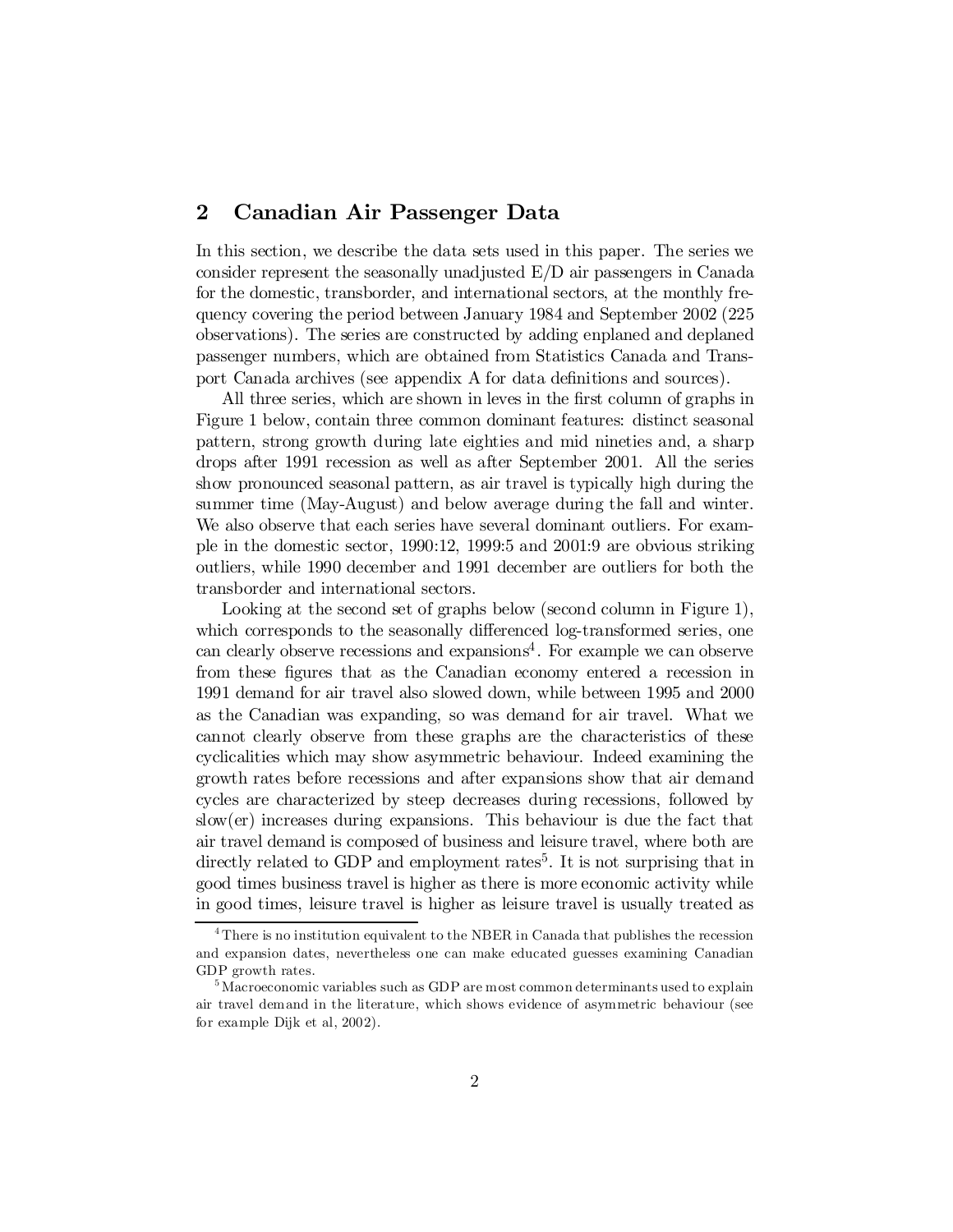a luxury good (Brons et al, 2002).



Figure 1. Canadian E/D passenger numbers in levels and Seasonal differences

Figure 2 below shows year annual growth rates of total Canadian E/D passenger data for each month over the sample period 6 . We observe the pronounced periodicity of the process as the mean of annual growth rates of total  $E/D$  passengers varies significantly over the months. The mean varies from 2.09% growth in November to 2.66% growth in July. The standard deviation varies from 5.78% in August to 8.25% in February. It is this observaion that results in fitting a periodic autoregressive model (PAR) to each series.

<sup>&</sup>lt;sup>6</sup>Where Total E/D=Domestic E/D +Transborder E/D + International E/D.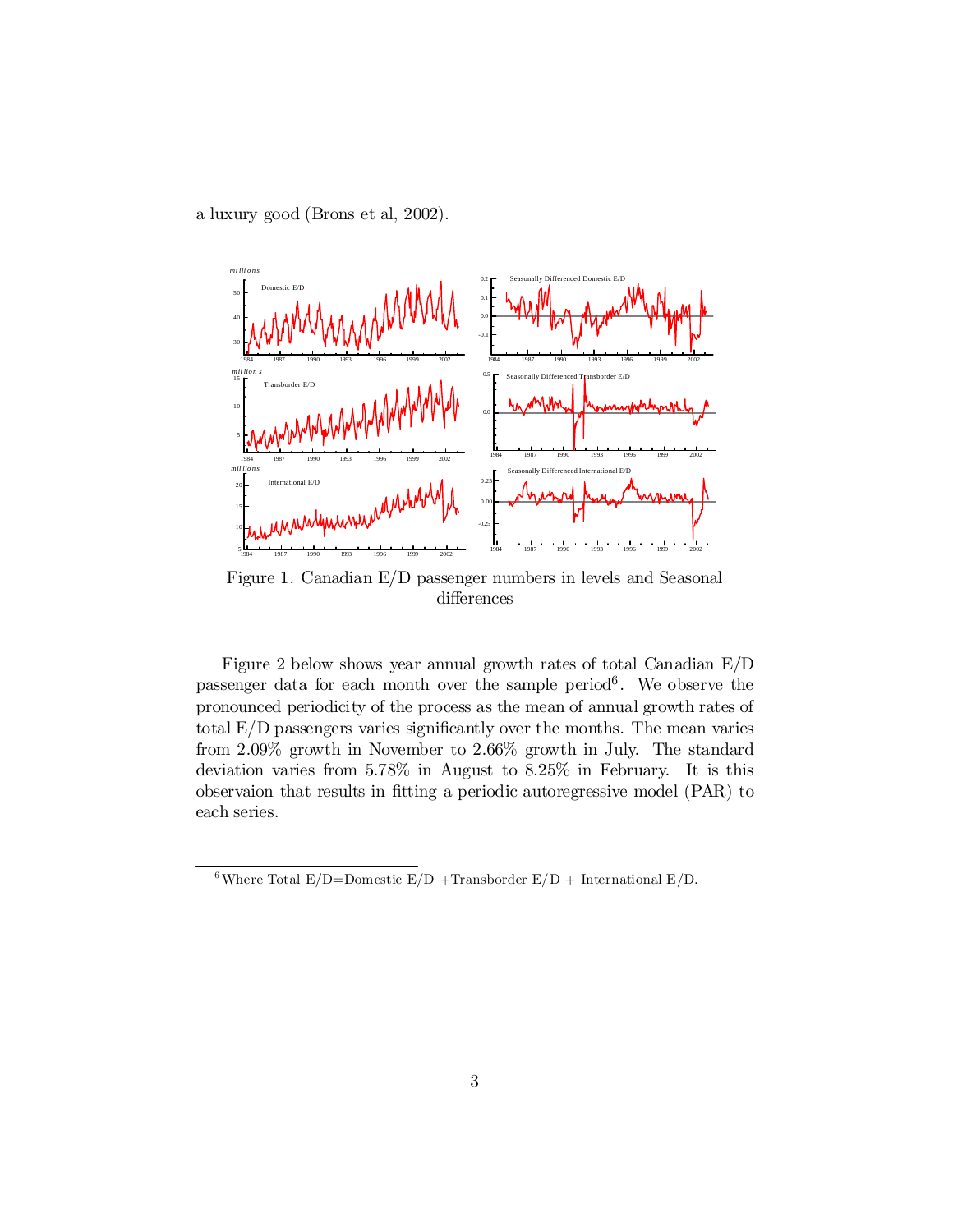

Figure 2. Annual growth rates of Total Air Demand

Lastly, figure 3 below shows the periodic autocorrelations functions for each month for the total E/D passenger data. We observe that even though the autocorrelations look alike for each month, there are obvious differences. This observation leads us to test the seasonal unit root hypothesis for each series and apply a specific differentiation rather then simply assuming unit roots.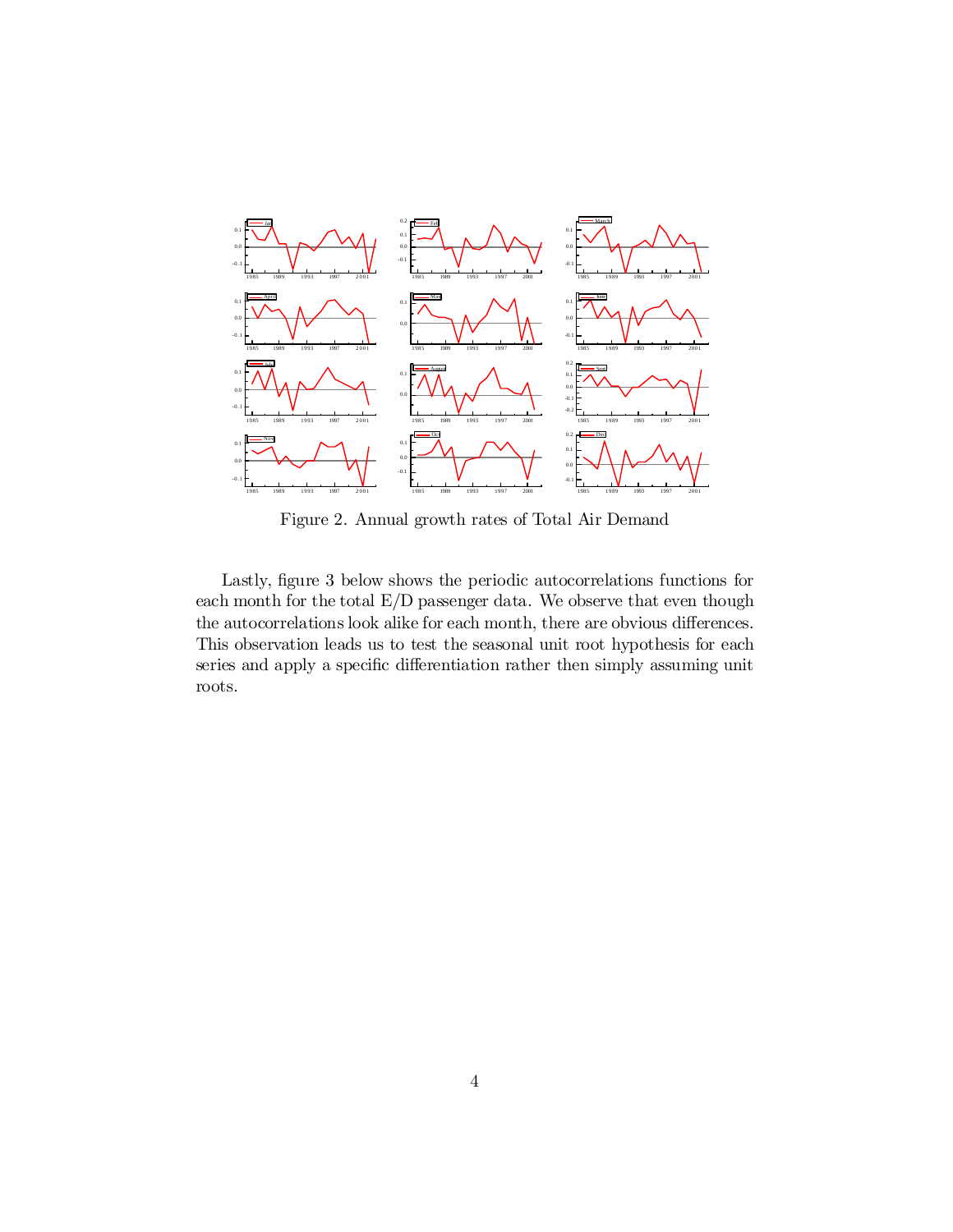

Figure 3. Periodic Autocorrelation functions for each month for the Total E/D passenger data

#### 2.1 Aviation Forecasting in Canada

To the knowledge of the authors there are no time series analysis of Canadian passenger E/D data. Moreover, this study utilizes the longest monthly E/D data for Canada. All of the studies on Canadian air transportation utilize city pair panel data, where the focus lies on determining the elasticities of the air travel determinants 7 . Passenger forecasts are subsequently calculated by using these elasticities on forecasted explanatory variables. In these studies, the price of air travel is the most important determinant of air travel demand, see Gillen et al (2002) for literature review on air travel demand elasticities. There are various advantages of forecasting pax numbers using panel data. First, price elasticities can only be determined using panel data analysis. Policy makers use price elasticities to determine governmental policies such as air travel taxation, while airlines use them for marketing purposes (air travel pricing, etc.). A second advantage of panel studies is that pooling of information for all city pairs allows researchers to use fixed effects to capture city specific information and to calculate more

 Most common used determinants of air travel are price of air travel, GDP of origion and destination, air and/or car time of travel between the two cities, city-pair dummies, available flight frequency, personal disposable income (PDI), etc.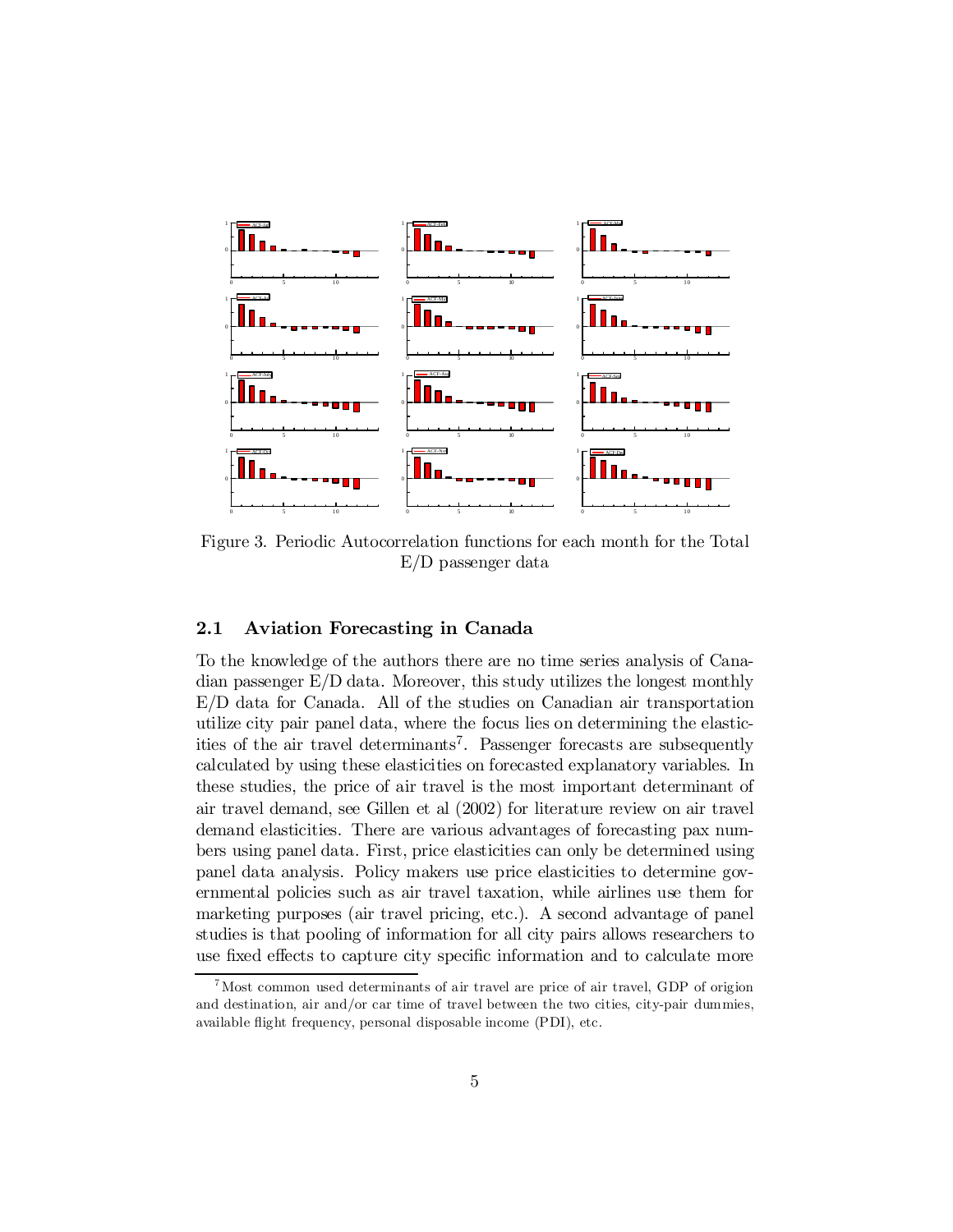meaningful elasticities for each airport of study<sup>8</sup>. Nevertheless, due to the lack of availability of quality data on determinants of air travel, panel data studies of air travel may have major measurement errors<sup>9</sup>. Furthermore, forecasts from panel data studies are calculated using forecasted values of independent variables such as future price of air travel, PDI, etc., which by themselves introduce further uncertainty to the forecasts.

Time series forecasting of passenger numbers could eliminate these biases by exploring the past behavior of the data and assuming that same behaviour persists in the future. This is most useful when researchers are interested in accurate forecasts rather then specific elasticities of air demand determinants. For example, precise forecasts are needed in planning for capacity in airport terminals, airport runways, forecasts of government revenues from air travel taxes, and forecasts of total emissions from aviation on climate and atmospheric  $\alpha$ zone<sup>10</sup>. Obviously, in planning and financing of airport infrastructure it is desirable that one has forecasts of passenger numbers for each airport which are disaggregated by the passenger destination and type<sup>11</sup>. However, one can always distribute the total numbers between airports after the total forecasts are calculated<sup>12</sup>. The distribution would be even more precise if one disaggregates total number of passengers into domestic, transborder and international passenger numbers, as the sector passenger share of each airport in Canada has been fairly constant over the years (see Table A.3 in appendix A).

In this paper we consider the aggregate passenger demand at all Canadian airports for each of the three sectors. The disaggregation also makes sense since it is expected that air passenger demand for each sector evolves differently over time<sup>13</sup>. The aggregated passenger numbers are calculated as:

 $8$ Price elasticities tend to differ between city-pairs depending on population, GDP, level of competition, etc.

<sup>9</sup> For example price of air travel is not widely available, as airlines keep their pricing information secure.

 $10$  While emissions from aviation depends on the number of passengers, it also depends on the type of aircrafts being used and their efficiency in fuel use.

 $11$  Types of air travelers include: business, economy, discount. Further disaggregation of type of air travel could include family related travel, tourism, education related travel, etc.

<sup>&</sup>lt;sup>12</sup>Indeed, airport based forecasts are of limited use, since as Nigel (2002) points out "existing route traffic will be heavily influenced by the current pattern of service and is of limited use when forecasting many years into the future."

 $13$  For example while the domestic market in the 1990's had entered in a state of maturation, demand for international sector had high growth rates.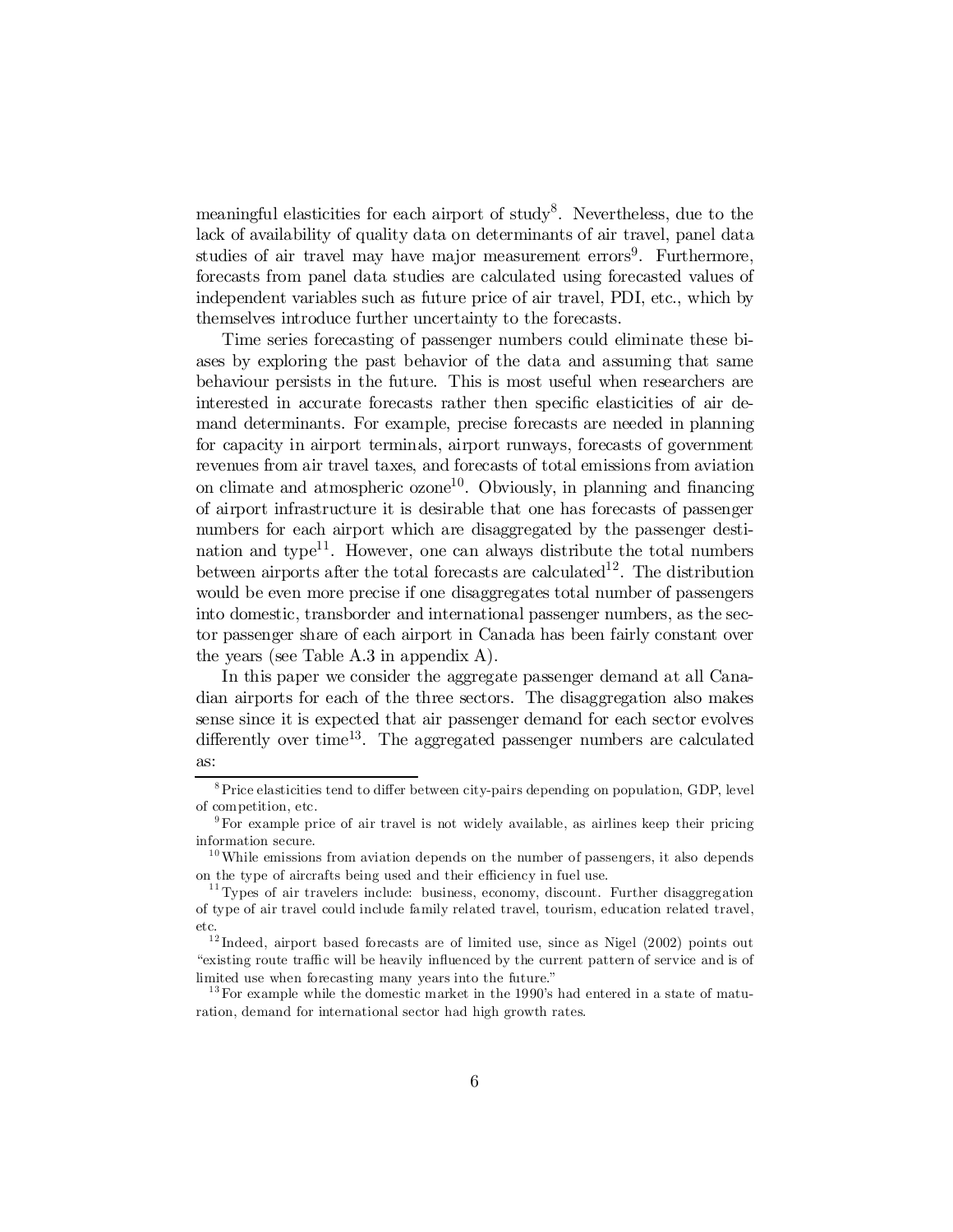$$
Aggregate\ par = \sum_{a=1}^{A} \sum_{t=1}^{T} \sum_{o=1}^{O} pax_{a,t,o}
$$

where  $A$  denotes the number of airports,  $T$  accounts for the types of passengers, and  $\hat{O}$  are the origins of passengers. Forecasts of total passenger numbers in Canada are produced by several institutions. For example Transport Canada's (TC) Air Forecasting department <sup>14</sup> publishes yearly passenger forecasts for each of the Canadian city-pairs by origin and destination. These numbers are further disaggregated by type of passenger for a horizon of fifteen years. TC also includes different 'scenarios' to accommodate uncertainty in these forecasts. The last column in Table A.6 in appendix A provides the 2003-June TC forecasts for each sector aggregated for all airports. These forecasts are used by TC, the airports authorities, and other governmental departments for planning, and policy making. We will use them as a reference to compare with our forecasts.

### 3 Models of Seasonality

In this section, the time series models of seasonality are reviewed. All models described below are applied to monthly Canadian E/D passenger data. We first test for unit roots in each series using the Augmented Dickey-Fuller (Dickey and Fuller, 1979; Said and Dickey, 1984) test with a maximum of 14 lags choosen by BIC criteria. Table 1 in appendix A show that we cannot reject the null hypothesis of unit root and therefore all models except filtered ARMA model are assumed to have a unit root at zero frequency and, hence, the series are detrended by first differencing. For the Filtered ARMA model we actually determine whether the series have a unit root at frequency zero and therefore we test and find the appropriate frequencies that have unit root and filter it accordingly (Table A.2 in appendix A). Models are presumably listed in order of their simplicity.

### 3.1 An AR(p) Linear Model with Stable Deterministic Seasonality

The first model of seasonality assumes that the seasonal pattern in the time series  $y_t$  is constant over time and can be adequately captured by monthly

<sup>&</sup>lt;sup>14</sup> See http://www.tc.gc.ca/POL/EN/airforecasting/airforecasting.htm.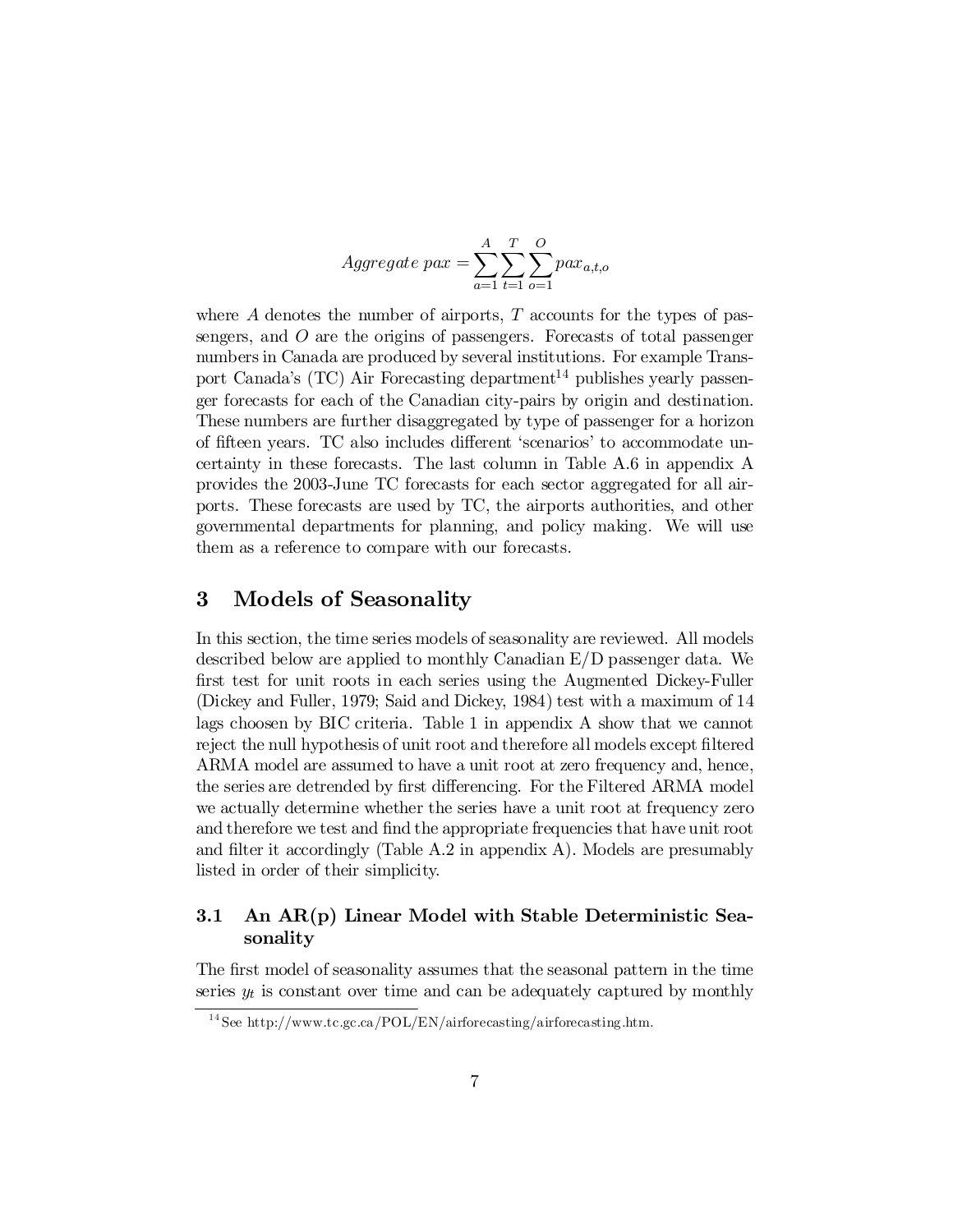dummy variables. Dummy variables are defined by  $D_{t,s} = 1$  if  $s = t$  and 0 otherwise. This model, which is labelled as  $AR$ , is specified as follows

$$
\phi(L)\Delta_1 y_t = \delta_1 D_{t-1} + \delta_2 D_{t-2} + \dots + \delta_{12} D_{t-12} + \epsilon_t,\tag{1}
$$

where  $\phi(L)$  is a polynomial of order p in the lag operator L with all roots outside of the unit circle,  $\Delta_1$  is the differencing operator defined as  $\Delta_k =$  $y_t - y_{t-k}$  for all integers  $k \neq 0$ , and  $\epsilon_t \sim i.i.d. N(0, \sigma^2)$ .

Before estimating (1) it is necessary to choose the lag order such that the residuals are approximately white noise. The order of the AR model can be selected by conventional methods, such as the Akaike Information Criterion (AIC) defined as  $AIC = T \ln \hat{\sigma}^2 + 2k$ ; or the Schwarz Information Criterion (BIC) specified as  $BIC = T \ln \hat{\sigma}^2 + k \ln T$ , where  $\hat{\sigma}^2 = \sum_{t=1}^T \hat{\epsilon}_t^2$  with  $\hat{\epsilon}_t$  the residuals from the estimated  $AR(p)$  model,  $k = p + 1$  the number of parameters in the model and T is the sample size. The value  $p \in \{0,1,...,p\}$ that minimizes the AIC or BIC is selected as the appropriate lag order, subject to passing a Lagrange Multiplier (LM) test for the first-to-seventh order residual autocorrelation at the  $5\%$  significance level. The estimation period for each series is 1985:12 to 2001:02 (182 observations). The last 24 observation are held for out-of-sample forecasting performance. Results for equation (1) are presented in appendix B (equations B.1, B.2 and B.3). Diagnostic checks suggest a well fit for the three sectors.  $R^2$  is high, errors are all normally distributed (except for the transborder sector) and there is no problem of serial correlation. Further, the RESET test does not imply any misspecification and the ARCH test suggest no problem for autoregressive conditional heteroscedasticity.

#### 3.2 An AR(p) Linear Model with Seasonal Unit Roots (SUR)

We label this model SUR. This model reads as follows:

$$
\phi(L)\Delta_{12}y_t = \mu + \epsilon_t,\tag{2}
$$

where  $\phi(L)$  and  $\epsilon_t$  are as defined before. Equation (2) differs from equation (2) by relaxing the assumption that seasonal patterns are constant over time. In fact, in equation (2) seasonality is assumed to be stochastic and eliminated using the seasonal filter  $\Delta_{12}$ . Many time series, can be characterized by seasonal patters which evolve over time, while each season sharing a common drift  $\mu$ . In our domestic series for example this would translate into domestic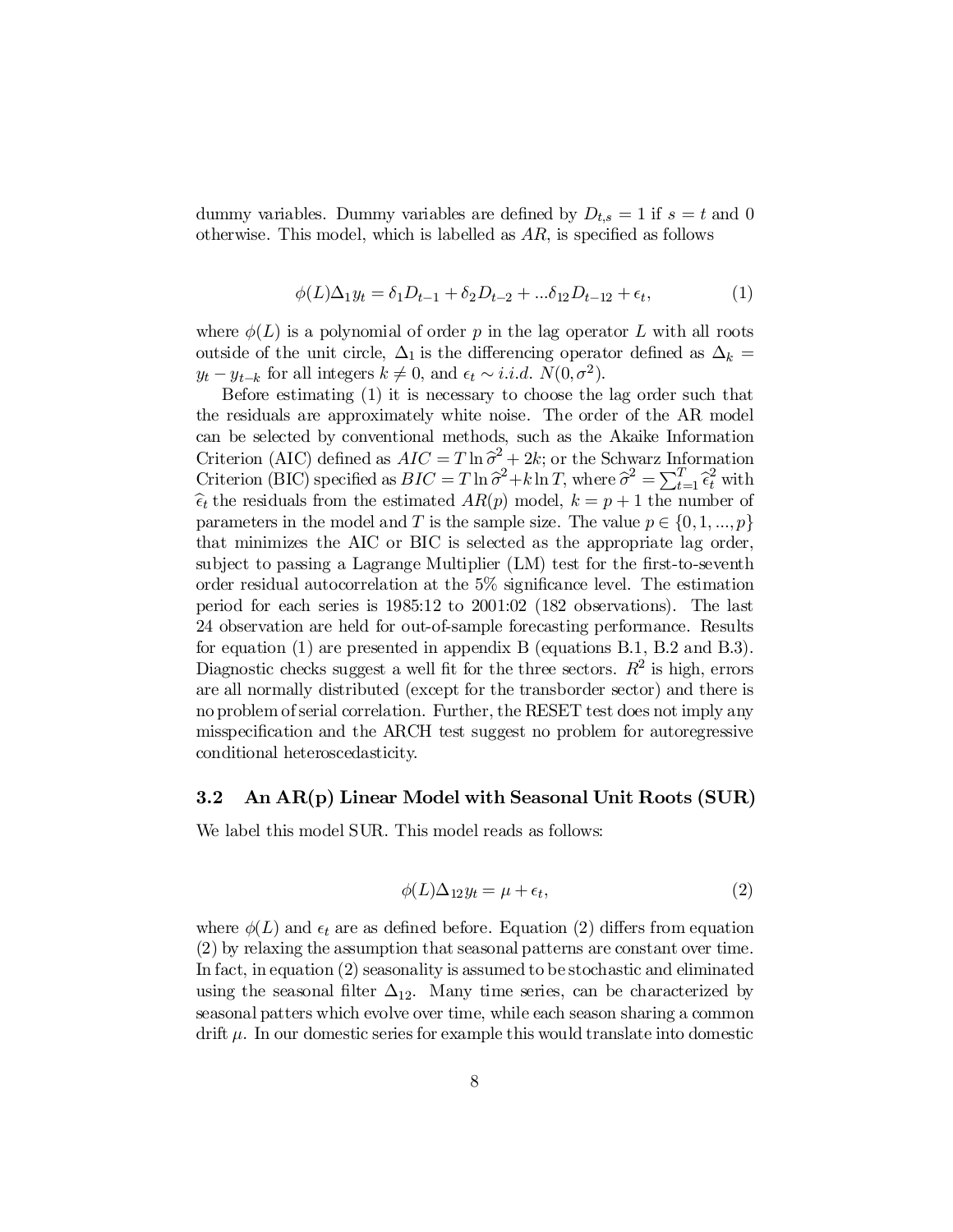traffic in season  $i = 1, 2, \dots 12$  depending on the sum of  $\epsilon_{t-i}$ ,  $\epsilon_{t-12-i}$  plus an annual linear trend with slope  $\mu$ .

As in model (1), the only practical decision to be made concerns selecting the autoregressive order  $p$ . The results from the application of this model for each series are presented in Appendix B (equations B.4, B.5 and B.6). For the domestic and transborder series, diagnostic tests suggest a well fit. For the international series the only problem is with serial correlation. Increasing the lag order for the international series does not solve this problem, therefore we don't further try to fix it.

#### 3.3 A SARIMA Model

The Seasonal Autoregressive moving average model (SARIMA) is nothing but the combination of models (1) and (2) with the special case that the only relevant moving average term is the first year error terms. The model relies on moving average model with double differencing. This model reads as follows:

$$
\phi(L)\Delta_1\Delta_{12}y_t = \mu + (1 - \theta_1 L)(1 - \theta_{12} L^{12})\epsilon_t
$$
\n(3)

where it is assumed that  $|\theta_1| < 1$ ,  $|\theta_{12}| < 1$ . This is the well known "airline" model" of Box and Jenkins (1970), where  $\phi(L) = 1$  and  $\mu = 0$ . Here we also follow this restriction. Specification results for the SARIMA model are presented in appendix B (equations B.7, B.8 and B.9). For all models there is a problem of serial correlation. However since we strictly adopt the Box and Jenkins model we do not try to fix this problem by adding lagged dependent variables in the model.

#### 3.4 A Periodic Autoregressive Model (PAR)

All the models above have had some type of restriction on either the constant, the AR or the MA terms. However, the so-called periodic autoregressive  $(PAR)$  model allows all the parameters to vary with the season. One may want to consider periodic ARMA models but this is very rarely done in practice. Due to their flexibility, the  $PAR$  models have been used widely in the literature, and it was first introduced by Osborn (1988) and Osborn and Smith (1989).

The model for an univariate time series  $y_t$  is specified as follows:

$$
y_t = \mu_s + \tau_s T_t + \phi_{1,1} y_{t-1} + \dots + \phi_{1,12} y_{t-p} + \epsilon_t,
$$
\n(4)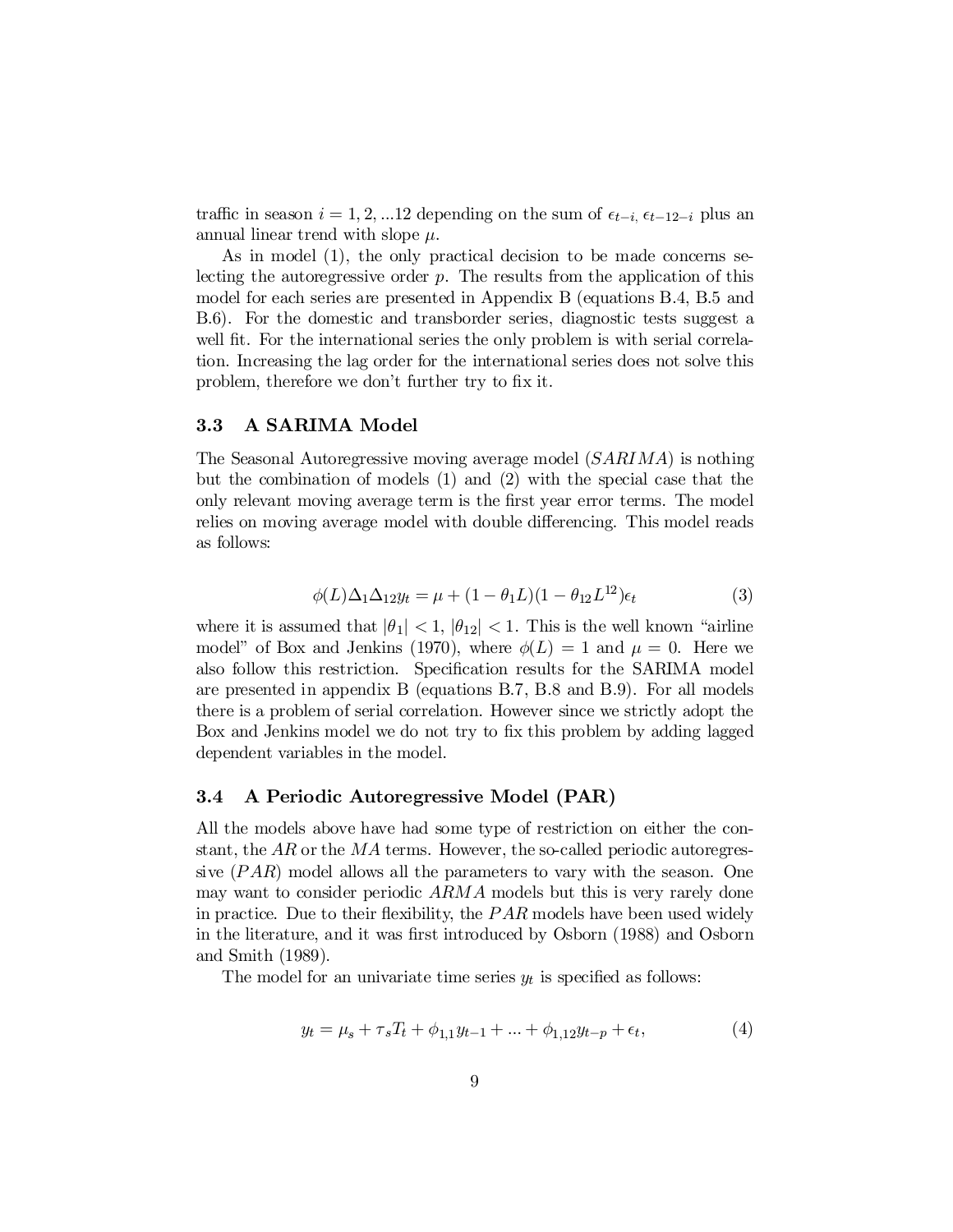where the disturbance  $\epsilon_t$  is assumed to be standard white noise process with constant variance  $\sigma^2$ . One can observe that the number of parameters can be very large for a relatively small  $p$  value (the lag value).

One can proceed estimation of PAR by simple  $OLS<sup>15</sup>$ . The first step is to determine the lag order of the PAR model. Franses and Paap (1999) suggest the usage of BIC criterion in combination with LM tests for (periodic) serial correlation. In the case of domestic, transborder and international series the preferred lag order is five, five and four respectively. Results corresponding to the PAR model for each series are presented in appendix B (equations B.10, B.11 and B.12). The diagnostic checks show a well fit. For each series the  $R^2$  is very high. The LM-statistics for first-to-seventh order serial correlation have high  $p$ -values for each series.

In the estimation of PAR model, first step involves the testing of the null hypothesis that the autoregressive parameters are the same over the seasons. Rejecting the null justifies using PAR models. The hypothesis boils down testing the null  $H_0: \phi_{i,s} = \phi_i$  for  $s = 1, ..., 12$  and  $i = 1, ..., p$  where p is the lag order choosen. Here  $F_{per}$  is the statistics to look for, see Franses (1999). The low  $p$ -values reject this null for all series, which agrees that the autoregressive terms vary with each season. The next step would be to test for the presence of periodic integration. However, since we are already using the first difference of each series, we skip this step (see Franses and Paap (1999)). Next we continue testing several other restrictions on the seasonal intercepts and trend parameters. The first test is the test for the absence of quadratic trends or more strongly  $H_0$ :  $\tau_1 = ... = \tau_{12} = 0$  (an LR statistic). The second test involves testing for the presence of common (seasonal) linear trend (an F statistic). Low  $p$ -values suggest no reason for concern. Rest of the diognostic tests for the PAR model also show no reasons of concern for misspecification serial correlation, autoregressive conditional heteroskedasticity or non-normality of errors.

#### 3.5 A Structural Time Series Model (STSM)

Harvey et al (1993) argues that it is possible to model a time series with a trend, seasonal, cycle, and irregular components. The model may be written as:

$$
y_t = \mu_t + \gamma_t + \psi_t + v_t + \epsilon_t, \tag{5}
$$

<sup>&</sup>lt;sup>15</sup> Under normality of the error process  $\epsilon_t$  and with fixed starting values, the maximum likelihood estimators (MLE) are equivalent to the OLS estimates.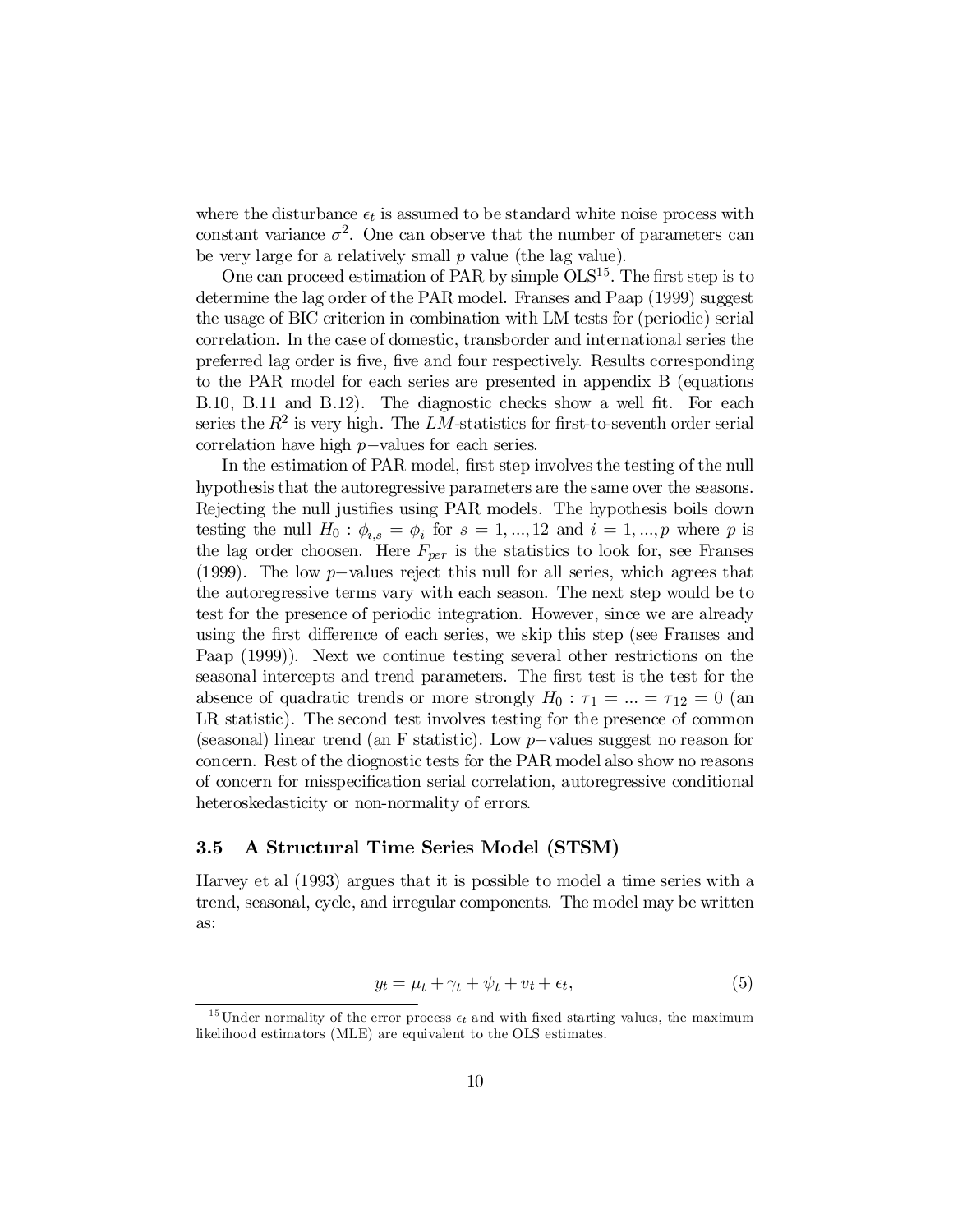where  $\epsilon_t \sim NID$   $(0, \sigma_{\varepsilon}^2)$ ,  $\mu_t$  is the trend,  $\gamma_t$  is the seasonal,  $\psi_t$  is the cycle,  $v_t$  is first-order autoregressive term and  $\epsilon_t$  is the irregular component. The trend component  $\mu_t$  can be generalized by including a stochastic slope,  $\beta_t$ , thus

$$
\mu_t = \mu_{t-1} + \beta_{t-1} + \eta_t, \qquad \eta_t \sim NID(0, \sigma_\eta^2),
$$
  

$$
\beta_t = \beta_{t-1} + \zeta_t, \qquad \zeta_t \sim NID(0, \sigma_\zeta^2), \qquad (6)
$$

This generalized trend is called the *local linear trend*, where the irregular, level and slope disturbances,  $\epsilon_t, \eta_t$ , and  $\zeta_t$  respectively are mutually independent. It is clearly seen that when  $\sigma_{\zeta}^2 = 0$  the slope is fixed and the trend reduces to a random walk with drift.

The seasonal component  $\gamma_t$ , is generated by

$$
\begin{bmatrix} \gamma_{j,t} \\ \gamma_{*j,t} \end{bmatrix} = \begin{bmatrix} \cos \lambda_j & \sin \lambda_j \\ -\sin \lambda_j & \cos \lambda_j \end{bmatrix} \begin{bmatrix} \gamma_{j,t-1} \\ \gamma_{*j,t-1} \end{bmatrix} + \begin{bmatrix} \omega_{j,t} \\ \omega_{*j,t} \end{bmatrix}
$$
 (7)

where  $j = 1, ..., [s/2], t = 1, ..., T$ , s is the number of seasons,  $\lambda_j = 2\pi j/s$  is the frequency, in radians, and  $\omega_{j,t}$  and  $\omega_{j,t}$  are two mutually uncorrelated white noise disturbances with zero means and common variance  $\sigma_{\omega}^2$ , which is the same for all j. The seasonality component in STSM is treated as usual.

The statistical specification of the cycle is given by

$$
\begin{bmatrix} \psi_t \\ \psi_t^* \end{bmatrix} = \rho_{\psi} \begin{bmatrix} \cos \lambda_c & \sin \lambda_c \\ -\sin \lambda_c & \cos \lambda_c \end{bmatrix} \begin{bmatrix} \psi_{t-1} \\ \psi_{t-1}^* \end{bmatrix} + \begin{bmatrix} \kappa_t \\ \kappa_t^* \end{bmatrix} \tag{8}
$$

where  $t = 1, ..., T, \rho_{\psi}$  is a damping factor, in the range of  $0 < \rho_{\psi} \leq 1$ ;  $\lambda_c$ is the frequency, in radians, in the range  $0 < \lambda_c \leq 1$ ; and  $\kappa_t$ ,  $\kappa_t^*$  are two mutually uncorrelated NID disturbances with zero mean and common variances  $\sigma_{\kappa}^2$ . Lastly, the autocorrelation term  $v_t$ , is treated as usual and used to treat any autocorrelation present in the residuals. The statistical treatment of the STSM is based in the state space form and the Kalman filter, the ultimate reference for the STSM model is Koopman, Harvey, Doornik and Shephard (1995). All the calculations reported in this paper for the STSM model were carried out using the STAMP package of Koopman *et al* (1995). Results for this model are presented in appendix B (equations B.13, B.14 and B.15). The diagnostic statistics show well behavior of the residuals and the estimation in general.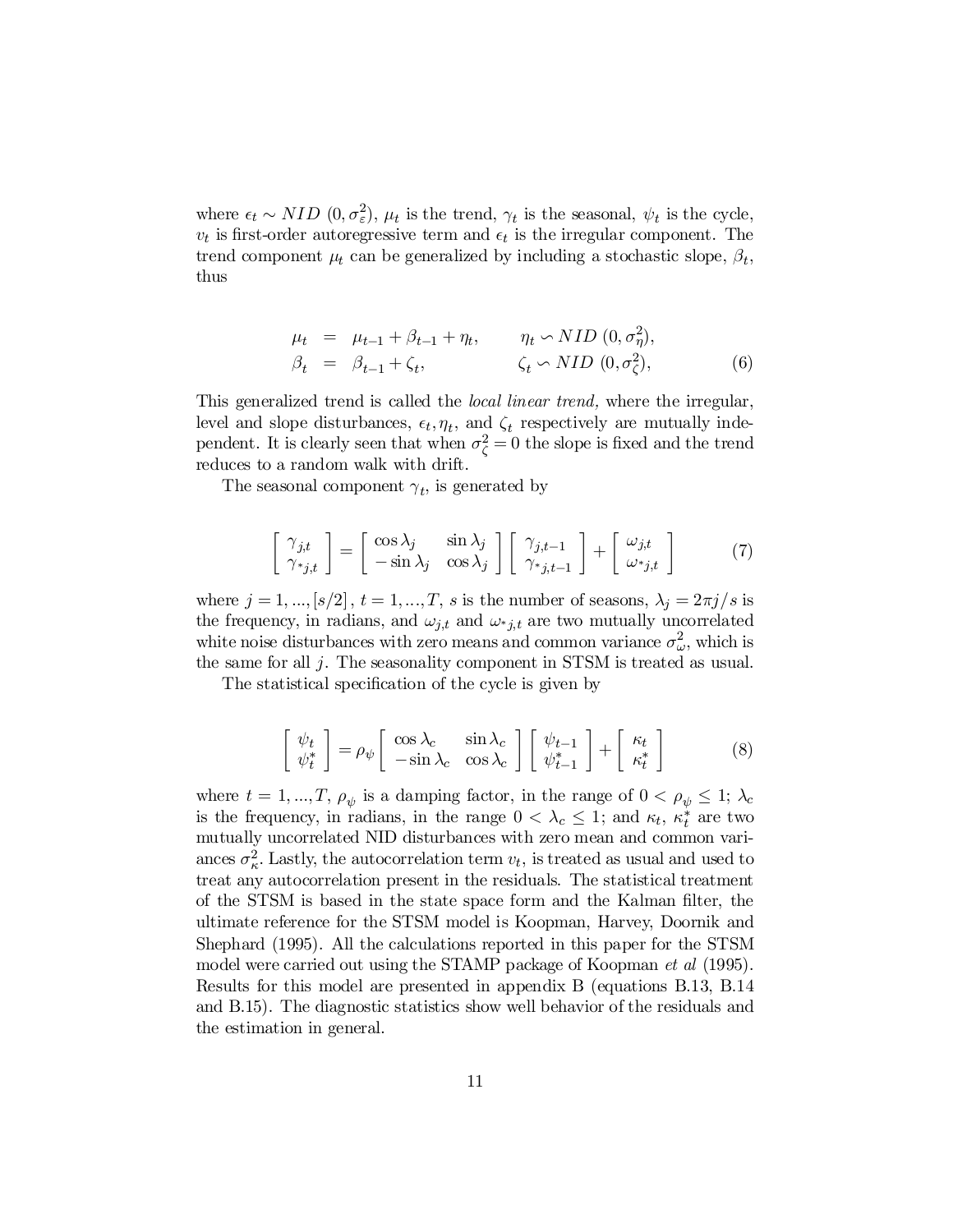#### 3.6 Testing for Seasonal Unit Roots

All the models above assumed different specifications regarding the stationarity of  $y_t$ . For example, model (1) assumed that  $y_t$  has non-seasonal unit roots and consequently a first-differences filter is used as the dependent variable. In model  $(2)$  the use of the seasonal filter (twelve differences) assumes that there are twelve unit roots in  $y_t$ . Finally, model (3), which is a combination of (1) and (2), assumed the existence of thirteen unit roots in  $y_t$ . As Franses (1996, 1999) argues, there are many cases where seasonal and/or first-differences filters are not relevant. Following this advise, we test for the presence of seasonal unit roots in  $y_t$  using the approach proposed by Hylleberg et al. (1990). Under the null hypothesis,  $y_t$  has twelve unit roots given the fact that the filter  $(1 - L^{\frac{12}{2}})$  contains twelve unit roots which are 1;  $-1$ ,  $\pm i$ ,  $-0.5(1 \pm \sqrt{3}i)$ ,  $0.5(1 \pm \sqrt{3}i)$ ,  $-0.5(\sqrt{3} \pm i)$ ,  $0.5(\sqrt{3} \pm i)$ , where the first root corresponds to the non-seasonal frequency (or frequency zero) and the other corresponds to different seasonal frequencies. Given that, the method for testing for seasonal unit roots consists of estimating (by OLS) the following regression

$$
\phi(L)y_{8t} = \mu_t + \pi_1 y_{1t-1} + \pi_2 y_{2t-2} + \pi_3 y_{3t-1} + \pi_4 y_{3t-2} \n+ \pi_5 y_{4t-1} + \pi_6 y_{4t-2} + \pi_7 y_{5t-1} + \pi_8 y_{5t-2} \n+ \pi_9 y_{6t-1} + \pi_{10} y_{6t-2} + \pi_{11} y_{7t-1} + \pi_{12} y_{7t-2} + \epsilon_t
$$
\n(9)

where  $y_{1t} = (1 + L)(1 + L^2)(1 + L^4 + L^8)y_t$ ,  $y_{2t} = -(1 - L)(1 - L^2)(1 + L^4)y_t$  $L^4 + L^8 y_t, y_{3t} = -(1 - L^2)(1 + L^4 + L^8) y_t, y_{4t} = -(1 - L^4)(1 - \sqrt{3L} +$  $L^2(1+L^2+L^4)y_t, y_{5t} = -(1-L^4)(1+\sqrt{3}L+L^2)(1+L^2+L^4)y_t, y_{6t} =$  $-(1-L^4)(1-L^2+L^4)(1-L+L^2)y_t$ ,  $y_{7t} = -(1-L^4)(1-L^2+L^4)(1+L+L^2)y_t$ , and  $y_{8t} = (1 - L^{12})y_t$ . The critical values for the  $t_{\hat{\pi}_1}, t_{\hat{\pi}_2}, F_{\hat{\pi}_3, \hat{\pi}_4}, F_{\hat{\pi}_5, \hat{\pi}_6}$  $F_{\hat{\pi}_{7},\hat{\pi}_{8}}$ ,  $F_{\hat{\pi}_{9},\hat{\pi}_{10}}$ , and  $F_{\hat{\pi}_{11},\hat{\pi}_{12}}$  have been tabulated by Hylleberg et al. (1990).

Equation (9) was estimated for the three time series using a maximum lag of 36 to obtain non-autocorrelated residuals. Unit root test results are presented in Table 2 in the appendix A. Given the results, we apply the corresponding filters to each time series to construct a new dependent variable. Specification tests for estimating an  $ARMA(p,q)$  model using these "filtered" series is given in appendix B. Diagnostic checks show well fit (except for ARCH in tranborder and domestic series).

### 4 Evaluating Forecasts

In general, the fact that a model 'best' fits the data does not necessarily mean that this model also renders better out-of-sample forecasts. This is the case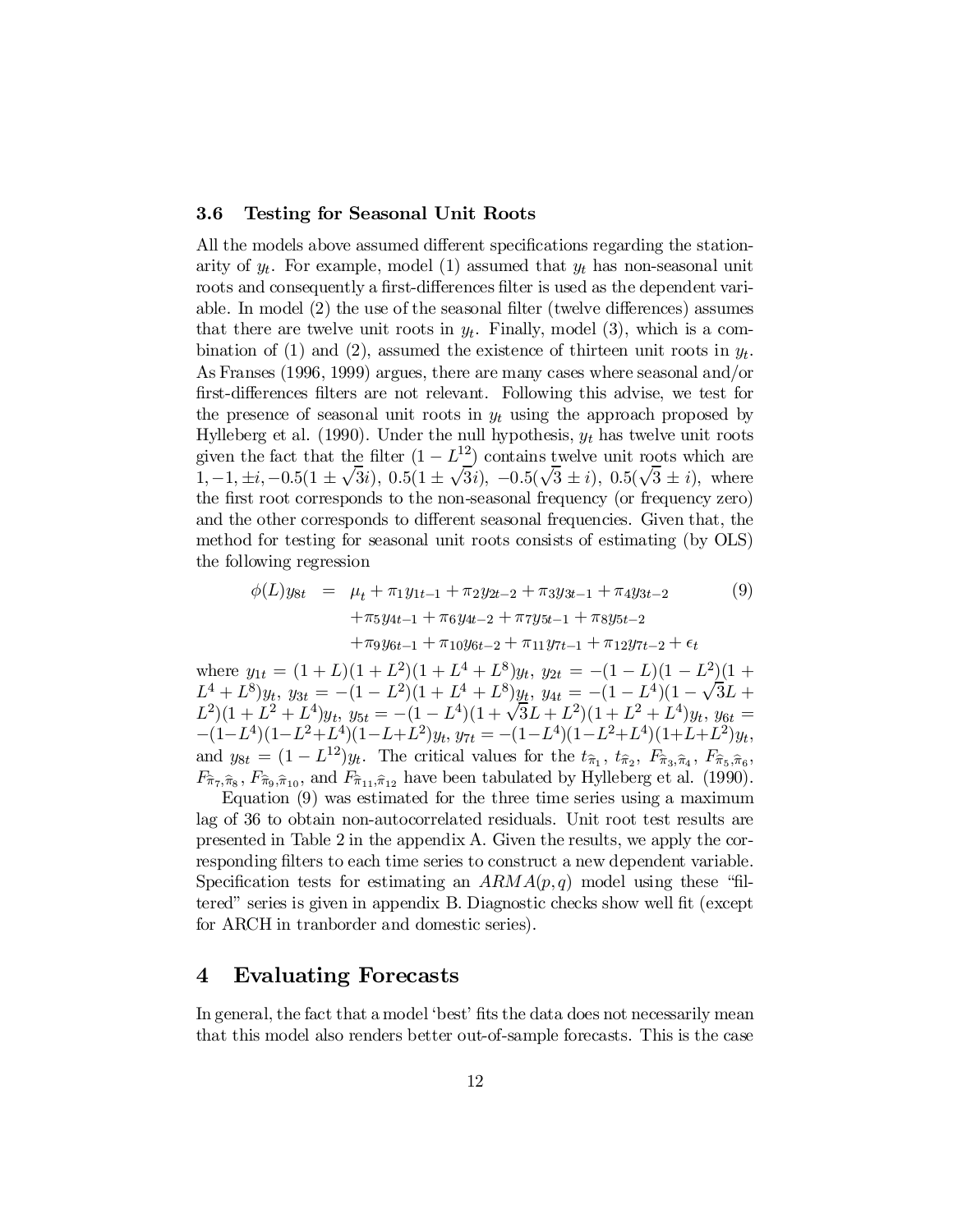since the model may be a good representation of the economy but the structure of the economy may change in the future. We clearly see the structural changes in the air industry. For example the introduction of low cost carriers may structurally change travellers preferences in choosing their mode of transportation, especially in the short haul, or demand may permanently shift down due to the security concerns of passengers. Therefore, when one is evaluating out-of-sample forecasts, one has to bear in mind the events that happened in the sample choosen for forecasting evaluation, in our case 2001:02 2003:03 (the last 24 months of our sample period). This period in air transportation was especially eventful. The events of september 11, 2001 reduced demand for air travel within Canada as well as demand for travel to US and overseas from Canada. Especially the transborder and international sectors were largely effected in this period. Furthermore, it is still not clear if the negative effects of these events are permanent and wheather the events will cause a permanent shift in demand for air transportation in the long run. In supply side, almost all the airlines have reduced capacity since September 2001, and some airlines have applied for bankruptcy protection which resulted in even more reduction in the supply of seats available. It is still not clear if supply of air services will be back to their historical levels<sup>16</sup>. In addition to the changes in the structure of the air industry, there is a new factor that needs to be included in forecasting of air demand which is named as the 'fear factor'. Many people are still reluctant to travel by air as they are still scared away due to the 'fear factor'. Furthermore, the security concerns have also raised the cost of air travel both in time (longer waiting in lines) and dollar cost of air ticket price (taxes, security charges, etc.)

Given the background above, and the uncertainties in the future of air transportation system, forecasting of air travel are largely unpredictable and depend mainly on the assumptions of trend and effects of the recent level shifts. Therefore, one must remember that, given the model that 'best' fits the data, one should use judgements that would improve forecasts such as judgements based on advance warnings of events to come (for example notice of future tax changes, the second Gulf War, SARS, etc.). Hendry and Clements (2001) further discuss the areas of our understanding in forecasting improvement. Having laid out some of the things we have to consider in evaluating short and long term forecasts, we choose a set of statistical criteria for the evaluation of out of sample forecasting performance of each of the six models discussed above.

<sup>&</sup>lt;sup>16</sup> The long term outlook of air travel will further depend on the international 'open skies' agreements between countries and continents.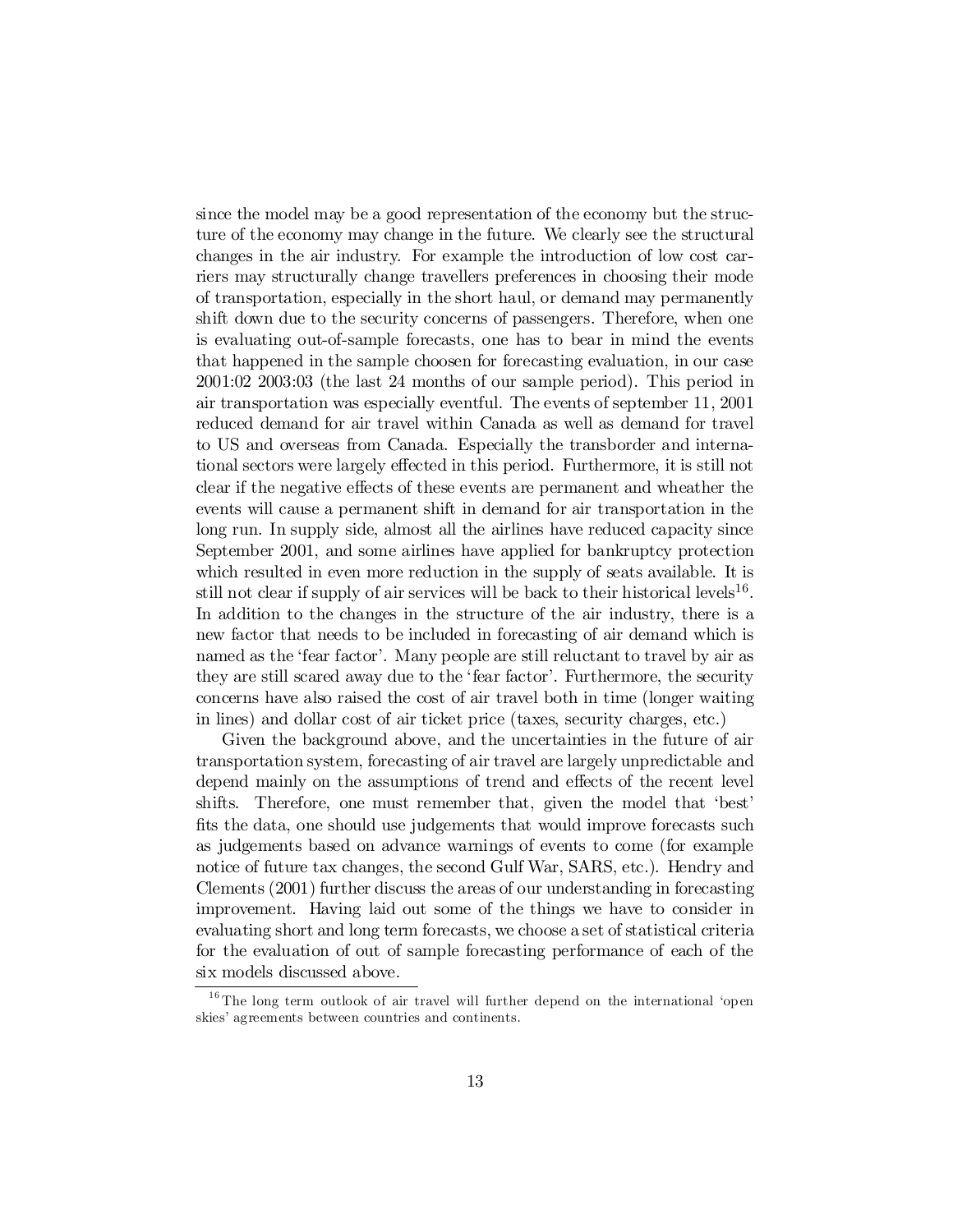The first forecast evaluation criteria we use is the mean squared prediction error  $(MPSE)$ . For simplicity, we assume h 1-step ahead static forecasts  $\widetilde{y}_{i,t+m|t}$ , where in our case  $m = 1,...,24$ . The *MPSE* is defined by  $MPSE = \frac{1}{m} \sum_{j=1}^{m}$  $\begin{array}{|c|c|} \hline \multicolumn{1}{|}{\textbf{}} \\ \multicolumn{1}{|}{\textbf{}} \\ \multicolumn{1}{|}{\textbf{}} \\ \multicolumn{1}{|}{\textbf{}} \\ \multicolumn{1}{|}{\textbf{}} \\ \multicolumn{1}{|}{\textbf{}} \\ \multicolumn{1}{|}{\textbf{}} \\ \multicolumn{1}{|}{\textbf{}} \\ \multicolumn{1}{|}{\textbf{}} \\ \multicolumn{1}{|}{\textbf{}} \\ \multicolumn{1}{|}{\textbf{}} \\ \multicolumn{1}{|}{\textbf{}} \\ \multicolumn{1}{|}{\textbf{}} \\ \multicolumn{1}{|}{\text$  $\widetilde{y}_{i,t+m|t}$  –  $y_{i,t+m|t}$  $\widetilde{y}_{i,t+m|\,t}$  $\left| \cdot \right|$ . Therefore, the first step in forecast evaluation is to compare the MSPE's of each model for each series. Models with smaller *MPSE* mean the model is performing better in forecasting the series. Table A.4 (appendix A) provides the relative  $MPSE$ of each model for each sector to the unweighted average of the six models for different horizons. Numbers in the parantesis are the ranks. We define horizon of forecasts in four sections. These are before and after the events of September 2001, the recovery period and the longer term forecasts which brings us to 2003:02 the latest date of our data series. We choose this particioning method to observe the performance of each model before and after a structural break and to observe if models are able to adopt to longer term adjustments in air demand. We also believe that judging the models based on simple lump sum MPSE could be misleading given the circumstances the air indurty is going through. The ranking in Table A.4 justifies our concerns. None of the six model can claim 'best' performance, as a model's prediction rank depends on the horizon and sector choosen. For exampe, while SUR model is performing better for the short term for the domestic sector, it performs poorly for the transborder model. Nevertheless, when one carefully analyses forecast performances, simpler models tend to perform better in the short term while more flexible, adoptable, models perform better in the longer term. Furthermore, we observe that some models do not perform good at all for some series (for example the AR model for international data) therefore we eliminate these 'worst' performance models as candidates of forecasting long term forecasts for that series. The 'worst' models for each series are provided in Table A.4 (appendix A).

The second step in forecast evaluation is to perform a simple encompassing test for each of the remaining 'candidate' models for each series. In this step we simply regress the actual out-of-sample passenger numbers to the forecasts generated by each 'candidate' model forecasts. The aim here is to further eliminate models that do not have an 'value added' explanatory power in explaining the actuals. Therefore the null hypothesis tests the significance of a given 'candidate' model forecast. The null is rejected for small p-values. The first two coloumns of Table  $A.5$  (appendix  $A$ ) summarises the findings of encompassing tests.

We observe that for each series we still have more then one model that 'best' explains the actual series. Therefore next we apply the Diebold and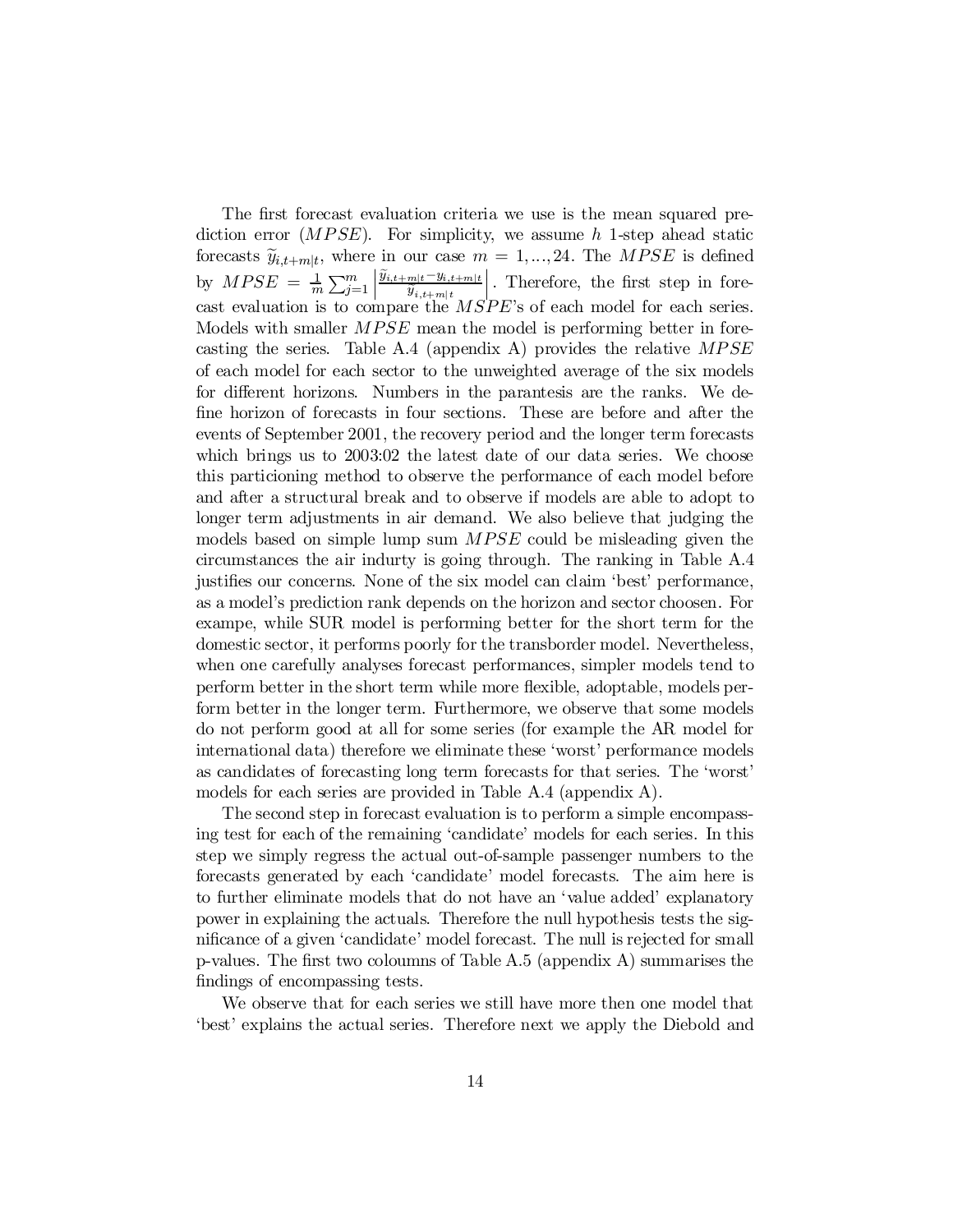Mariano (1995) test which tests wheather the models are statistically providing equally accurate forecasts. The test is applied as follows. Let  $\widetilde{y}_{i,t+m|t}$ and  $\tilde{y}_{i,t+ml}$  be the first and second ranking model for a series, the Diebold and Mariano test tests the null hypothesis of equal forecast accuracy for arbitrary loss function  $g(e_{i,t|t})$ , where  $e_{i,t|t}$  is the corresponding 1 step ahead forecast error for model i,  $e_{i,t|t} = y_t - \tilde{y}_{i,t|t-h}$ . The loss function is defined as  $d_t = g(e_{i,t|t}) - g(e_{j,t|t})$ , so that the null of forecast accuracy entails an F statistic that  $d_t = 0$ . Given the vector of  $\{d_t\}_{t=T}^{T+24}$  $_{t=T}^{T+24}$ , the Diebold-Mariano statistic for testing the null hypothesis of equal forecast accuracy is given by

$$
\frac{\overline{d}}{\sqrt{\widehat{V}(\overline{d})}},\tag{10}
$$

where  $\overline{d}$  is the sample mean loss differencial and  $\widehat{V(d)}$  is the variance of  $\overline{d}$ . The third coloumn in Table A.5 (appendix A), provides the  $p-values$  at  $5\%$  significance level of the null hypothesis that the first and second ranking model for each series have a model performance equal in favor of the one sided alternative that model  $i's$  performance is better then model  $j's$ . For all series we fail to reject the null hypothesis meaning that for each series the forecasting performances of the remaining 'candidate' models are equal. In this case we use the remaining 'best' models to first estimate and next forecast each series.

As a last step, we compare the unweighted average of our model forecasts with the forecasts of a naive model, where the naive model forecast is simply the actual of last period (  $\hat{y}_{t+1_{naive}} = y_t$ ). The fourth coloumn in Table A.5 (appendix A) provides the ratio of the error by our forecasts to the forecast error of the naive forecasts, which are all below one. Convinced with the power of the remaining 'candidate' models for each series in explaing the actuals and that they perform better then naive forecasts, we proceed by estimating each 'remaining' model using the full sample (1984:01 - 2003:02) and forecasting for the long term (2015). The results of the estimates for each series are provided in Appendix C.

#### 4.1 Forecast Comparisons

For each of our series we estimated and forecasted the 'best' models using the full sample. The 'best' models, selection criteria described above, provides us with more than one series of forecasts for each series which are used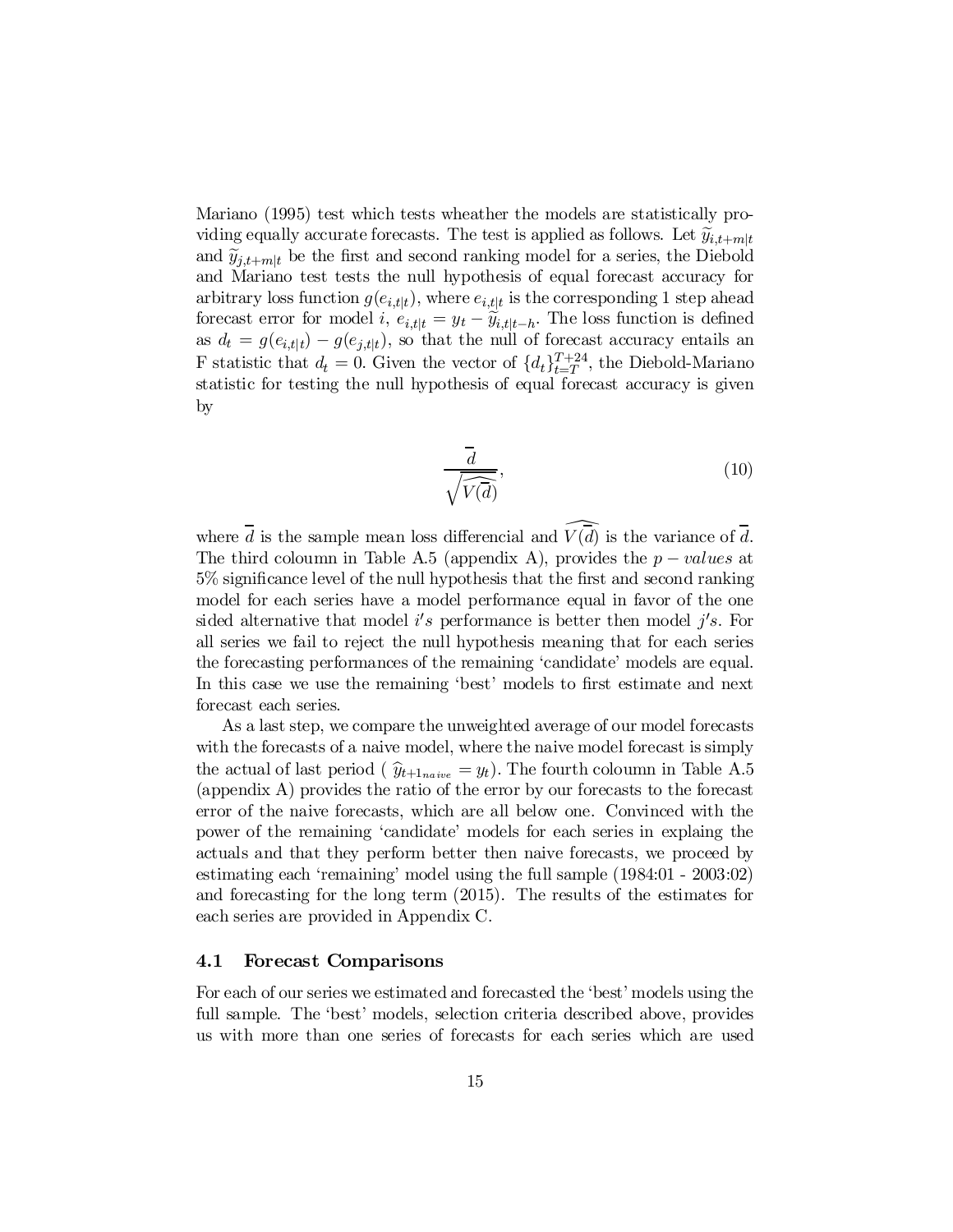as different 'scenario' forecasts. Next we discuss the different 'scenario' forecasts for each series.

For the domestic sector we estimated a SUR and STSM model. The SUR model forecasts are very pessimistic, while the STSM model forecasts are more optimistic. This is because the SUR model has a short memory adopting only to most recent data (2001 - 2003 which show consecutive negative growth rates), while the STSM model is more adoptable and flexible, therefore showing a positive trend for the forecast period. Having a preknowledge of events that occured after our sample period 2003:02 (Second Gulf War, SARS epidemic in 2003, etc.), it is reasonable to adopt the more pessimistic forecasts for the short term (until 2004, SUR forecasts), and a more optimistic forecasts for the meduim and long term (2005-2015, STSM forecasts).

For the transborder sector we estimate an AR and a STSM model. Similarly, AR model with a short memory have more pessimistic forecasts. To make an educated decision for our pool forecasts, we note that during 2003 both the US and the Canadian economies were still in a slow growth process. Moreover, during March 2003, the US was involved in the second Gulf war which further decreased demand for air travel between Canada and the US. Therefore, it is reasonable to adopt a more pessimistic scenario for the short term (until 2006, AR forecasts). For the medium and long term we assume that both economies will recover, and both demand and supply of air travel will slowly reestablish itself to its historical levels. Therefore we adopt the unweighted average of AR and STSM model forecasts.

For the international sector we estimate three models, AR, PAR and STSM. While AR portrays a very pessimistic scenario, STSM portrays a very optimistic scenario. In the short term, in the international sector, the SARS epidemic was the main reason for slowdown in demand for air travel. The sharp drop in demand for air travel for this sector forced airlines to cut back on capacity. However, the recent news of the lift of travel warnings by the World Health Organization (WHO) to the SARS affected cities is a sign that demand for international travel will recover slowly. Therefore we adopt the forecasts generated by the PAR model as they vary in between the AR model forecasts and the STSM model forecasts.

The forecasting results achieved for this exercise are provided in Table A.6 in appendix A. The second column provides the forecasts calculated by Transport Canada. We observe that the two forecasts are very close especially for the transborder and international sectors. For the domestic sector this paper estimates a slower recovery, while Transport Canada forecasts are slightly higher.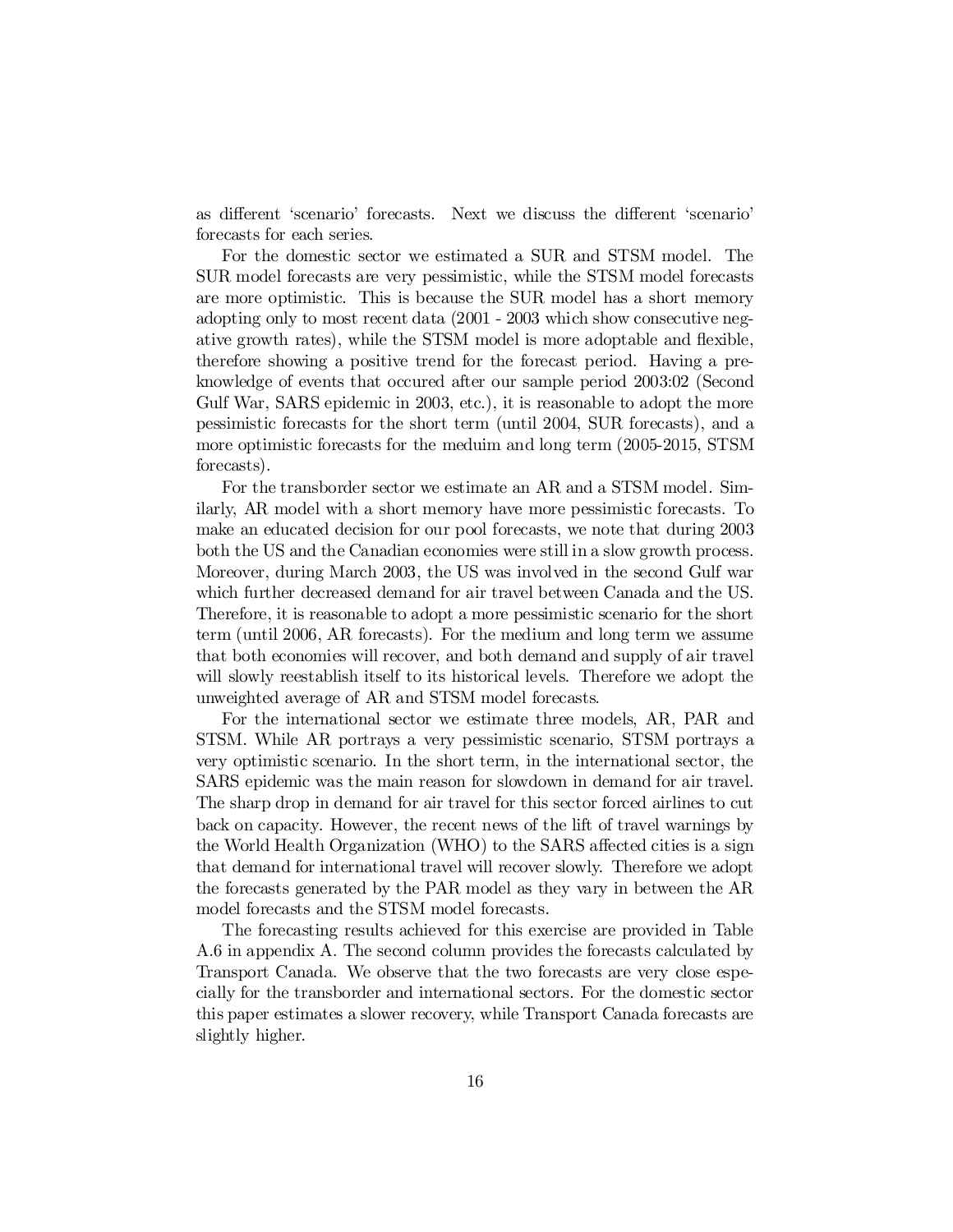# 5 Concluding Remarks

In this paper we used six time series models to forecast seasonally unadjusted Canadian E/D air passenger data. The results show that forecast performance differs depending on the forecast horizon and the series estimated. We find that our forecasts are very similar to Transport Canada's forecasts for the transborder and international series while for the domestic sector our forecasts show a slower recovery than Transport Canada forecasts.

For future research, we suggest two further applications of time series techniques which would investigate the possibility of nonlinear characteristics of Canadian  $E/D$  passenger data<sup>17</sup>. If justified that air demand cycles in Canada have asymmetric characteristics, modelling the air data using nonlinear time series techniques would further improve the fit and forecasts of air data. The two methods that we propose are the nonlinear error correction model as used in Ericsson et al. (1998) and the Seasonal Smooth Transition Autoregresive model (SEASTAR) which has been used in modelling asymmetric behaviour of unemployment rates in US by Franses et al.  $(2000).$ 

### References

- [1] Box, G. E. P. and G. M. Jenkins (1970), Time Series Analysis: Forecasting and Control, Holden-Day, San Francisco.
- [2] Brons, M., E. Pels, P. Nijkamp, P. Rietveld (2002), "Price Elasticities of Demand for Passenger Air Travel: A Meta-analysis," Journal of Air Transport Management 8, 165-175.
- [3] Dielbold, F.X. and R.S. Mariano, (1995), "Comparing predictive accuracy," Journal of Business and Economic Statistics 13, 253-263.
- [4] Durbin, J. and G. S. Watson (1951), "Testing for Serial Correlation in Least Squares Regression II," Biometrika 38, 159-178.
- [5] Davidson, R and Mackinnon (1993), "Estimation and Inference in Econometrics," Oxford University Press.

<sup>&</sup>lt;sup>17</sup> Already the Air Forecasting Department of Transport Canada uses Box-Cox transformation in estimating airport specific forecasts.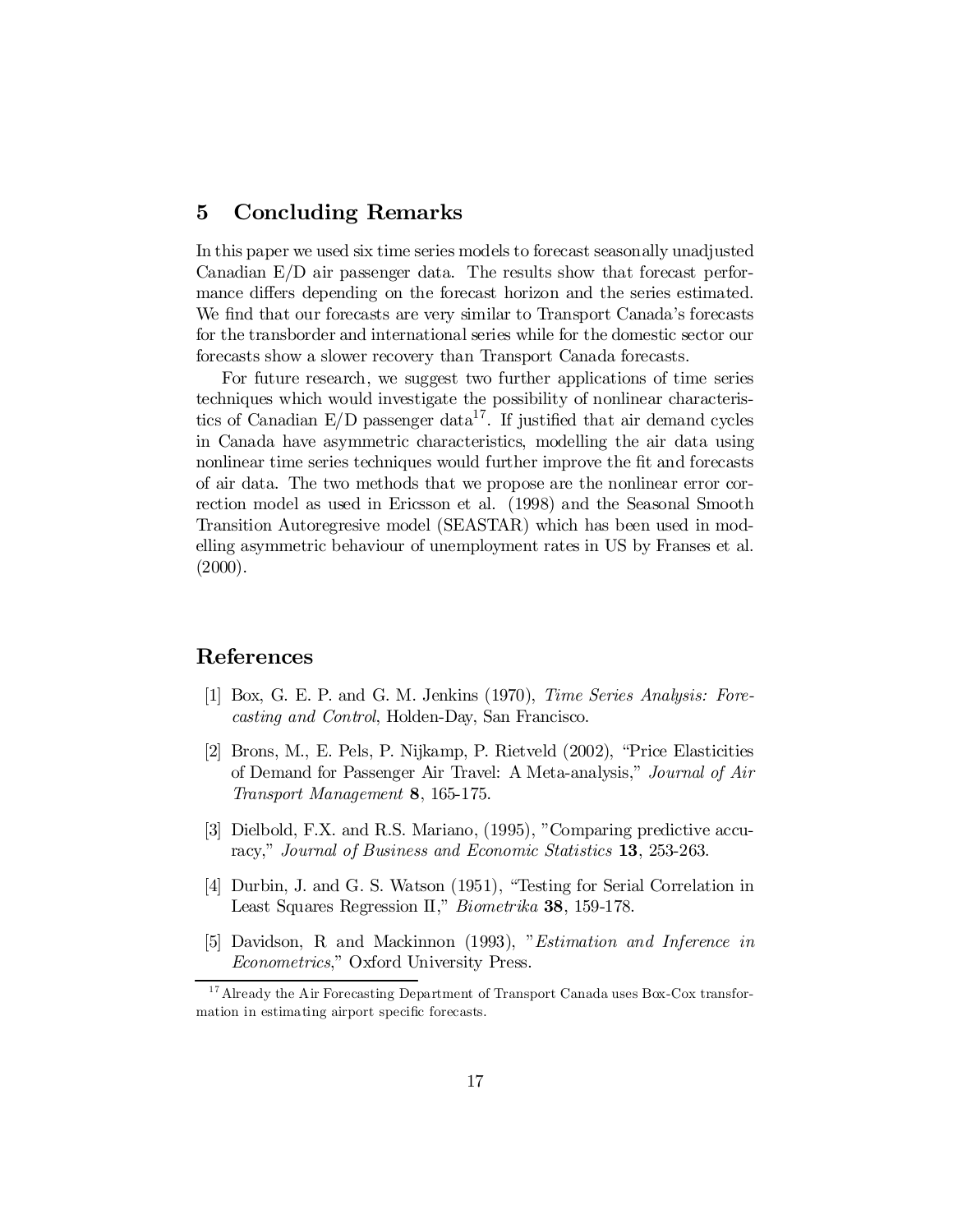- [6] Dickey, D.A. and W.A. Fuller (1979): "Distribution of the Estimator for Autoregressive Time Series with a Unit Root," Journal of the American Statistical Association 74, 427-431.
- [7] Dijk, V. D. (2002), "Smooth Transition Autoregressive Models-A Survey of Recent Developments, " Econometric Reviews. 21(1), 1-47.
- [8] Engle, R. F. (1982), "Autoregressive Conditional Heteroscedasticity, with estimates of the United Kingdom Inflation," Econometrica 50, 987-1007.
- [9] Ericsson, N. R., D. F. Hendry and K. M. Prestwich (1998), "The Demand for Broad Money in the United Kingdom, 1878-1993", Scandinavian Journal of Economics 100, 289-324
- [10] Franses, P. H. (1996), Periodicity and Stochastic Trends in Economic Time Series, Oxford University Press.
- [11] Franses, P. H. (1999), Time Series Models for Business and Economic Forecasting, Cambridge University Press.
- [12] Franses, P. H., Bruinm De P., and V. D. Dijk (2000), "Seasonal Smooth Transition Autoregression," Econometric Institude Report 2000-06/A, Erasmus University Rotterdam.
- [13] Franses, H. P. and R. Paap (1999), "Forecasting with Periodic Autoregressive Time Series Models," Econometric Institute Report 9927/A, Erasmus University Rotterdam.
- [14] Gillen, W. D., W. G. Morrison, and C. Stewart (2002), "Air Travel Demand Elasticities: Concepts, Issues, and Measurement," Interim Draft Final Report for Finance Canada.
- [15] Harvey, A. C. (1990), The Econometric Analysis of Time Series, Second Edition. Hemel Hempstead: Philip Allan.
- [16] Harvey, A. C. and N. Shephard (1993), "Structural Time Series Models," in Maddala, G. S., C. R., Rao and H. D. Vinod (eds), Handbook of Statistics, Volume 11, Amsterdam: Elshevier Science Publishers B. V.
- [17] Hendry, D. F, and M. P. Clements (2001), "Economic Forecasting: Some Lessons from Resent Research," European Central Bank Working Paper Series No. 82.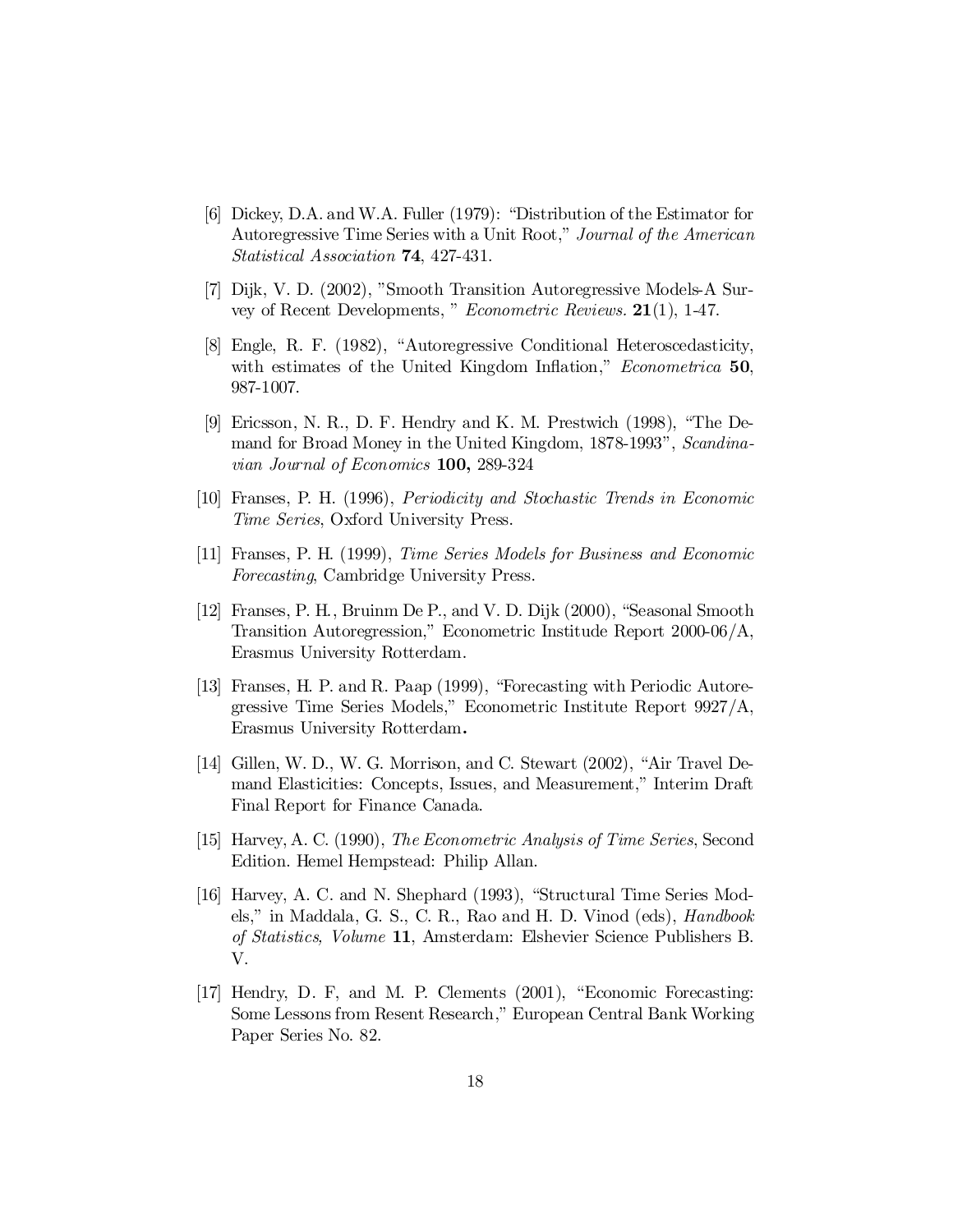- [18] Hylleberg, S., R. F. Engle, C. W. J. Granger, and B. S. Yoo (1990), "Seasonal Integration and Cointegration," Journal of Econometrics 44, 215-238.
- [19] Jarque, C. M. and A. K. Bera (1987), "A Test for Normality of Observations and Regression Residuals," International Statistical Review 55, 163-172.
- [20] Koopman, S. J., A. C. Harvey, J. A. Doornik, and N. Shephard (1995), STAMP, Time Series Analyzer, Modeller and Predictor. Timberlake Consultatnts LTD.
- [21] Ljung, G. M. and G. E. P. Box (1978), "On a Measure of Lack of Fit in Time Series Models," Biometrika 65, 297-303.
- [22] Nigel, D. P. S. (2002), "Long-term Route Traffic Forecasts and Flight Schedule Pattern for a Medium-sized European Airport," Journal of Air Transport Management 8, 313-324.
- [23] Osborn, D. R.(1988), "Seasonality and Habit Persistence in a Life Cycle Model of Consumption," Joural of Applied Econometrics 3, 255-266.
- [24] Osborn, D. R., and J. P. Smith (1989), "The Performance of Periodic Autoregressive Models in Forecasting Seasonal U.K. Consumption," Journal of Business and Economic Statistics 7, 117-127.
- [25] Ramsey, J. B. (1969), "Test for Specification Errors in Classical Linear Least Squares Regression Analysis," Journal of the Statistical Royal Society **B 31**, 350-371.
- [26] Said, S.E. and D.A. Dickey (1984): "Testing for Unit Roots in Autoregressive-Moving Average Models of Unknown Order," Biometrika 71, 599-608.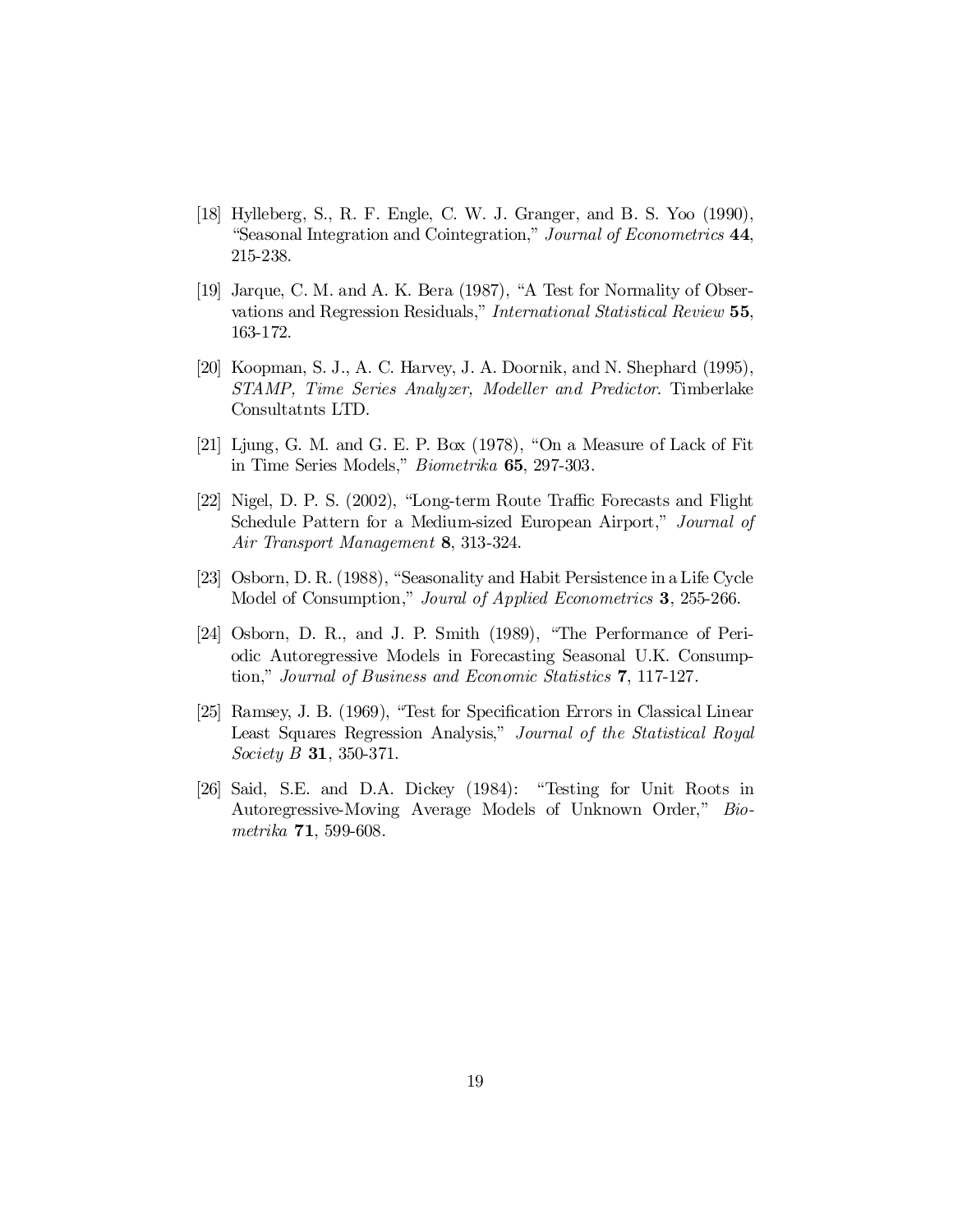# 6 Appendix A

In this appendix we present definitions of variables used in the paper. We are also presenting details of the sources of the data. The definitions are:

- 1. Enplaned  $(E)$  are passengers which embark and take off from an airport in Canada.
- 2. Deplaned (D) are passengers which land and disembark at an airport in Canada.
- 3. Domestic is defined as the traffic between an airport in Canada and an airport in Canada.
- 4. Transborder is defined as the traffic between an airport in the United States (including Alaska, Hawaii and Puerto Rico) and an airport in Canada.
- 5. International considers the traffic between an airport in a foreign country (excluding the United States) and an airport in Canada.

Data used in this paper was obtained from the following sources:

- 1. Data for the period 1984-1988 is from Catalogue 51-005 of Statistics Canada, Table 7 (Total All Airports: International and Domestic detail for scheduled services). The period 1984-1985 also considers charter data from confidential airport data base (Transport Canada).
- 2. Data for the period 1988-2001 is from:
	- (a) Catalogue 51-5005 (Statement 2), Table 2.2 (Enplaned and Deplaned passengers for major scheduled services, by sector);
	- (b) Catalogue 51-5005 (Statement 4), Table 3.2 (Enplaned and Deplaned passengers for regional and local scheduled services, by sector);
	- (c) Catalogue 51-5005 (Statement 6), Table 4.2 (Enplaned and Deplaned passengers for major charter services, by sector).
- 3. Data for the period 2001-2003 is from top 25 airport  $(93\% \text{ of all traffic})$ and adjusted to 100 percent). Confidential information.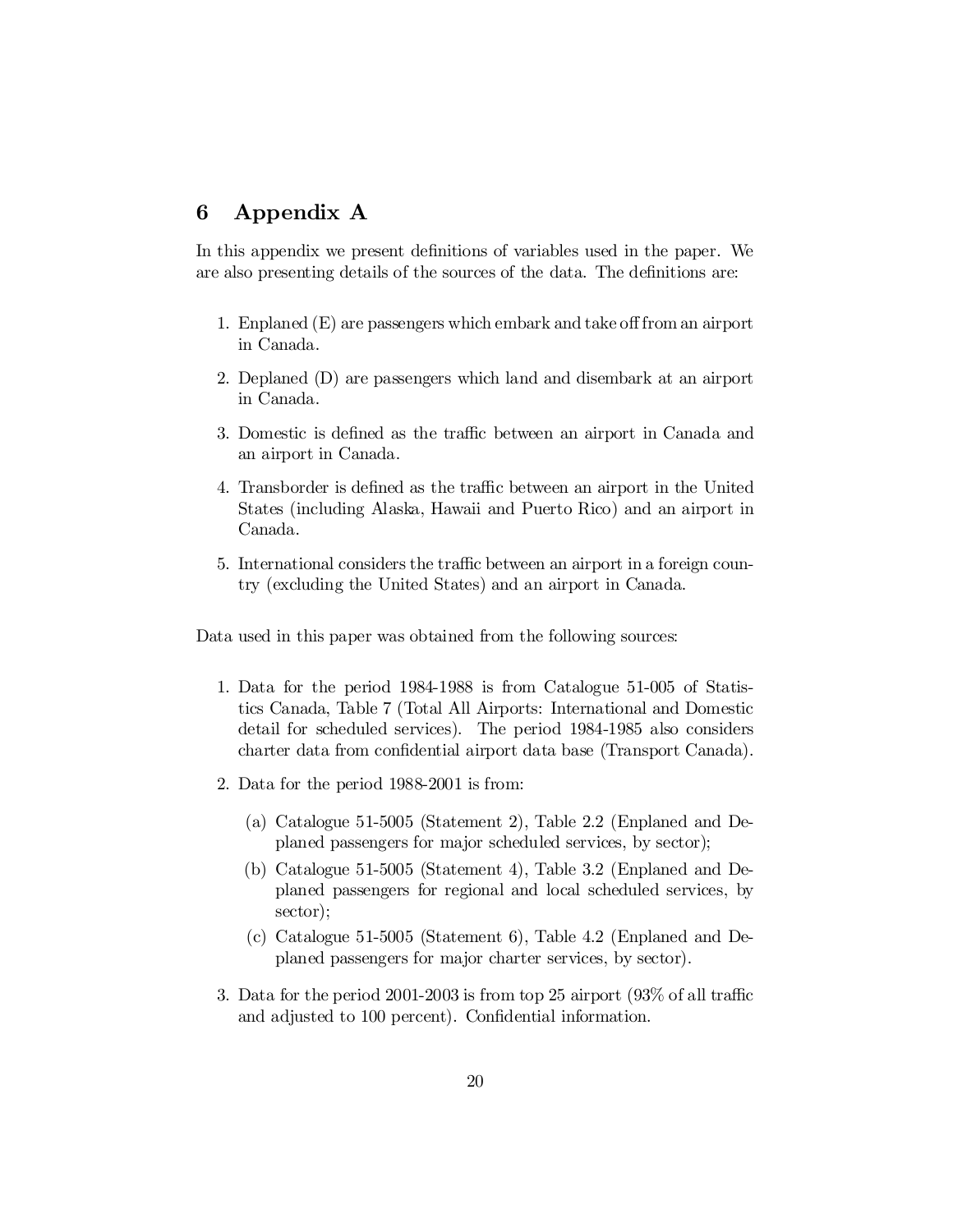| Table A.1. ADF Unit Root Test |                    |                             |                   |  |
|-------------------------------|--------------------|-----------------------------|-------------------|--|
|                               | Log(DOM)           | Log(TRANS)                  | Log(INT)          |  |
|                               |                    | Series in Levels            |                   |  |
| t-statistic<br>$(p-value)$    | $-1.30$<br>(0.88)  | $-2.12$<br>(0.53)           | $-1.90$<br>(0.65) |  |
|                               |                    | Series in First Differences |                   |  |
| t-statistic<br>$(p-value)$    | $-4.03$<br>(0.001) | $-3.84$<br>(0.02)           | $-6.38$<br>(0.00) |  |

Figures in parantesis correspond to one-sided p-values of the t-stat value calculated using Davidson and MacKinnon (1993). The lag order with the minimum BIC was selected with a maximum of 14 lags. All samples correspond to 1985:12-2001:02 (207 observations) which is the sample used in forecast evaluation.

|                                             | Domestic       | Transborder    | International  |
|---------------------------------------------|----------------|----------------|----------------|
|                                             | $k_{AIC} = 24$ | $k_{AIC} = 26$ | $k_{AIC} = 14$ |
| $t_{\widehat{\pi}_1}$                       | $-1.59$        | $-2.52$        | $-3.02$        |
| $t_{\widehat{\pi}_{2}}$                     | $-0.79$        | $-0.83$        | $-0.24$        |
| $F_{\widehat{\pi}_3,\widehat{\pi}_4}$       | 2.40           | 0.01           | 2.56           |
| $F_{\widehat{\pi}_5,\widehat{\pi}_6}$       | $0.55^{\circ}$ | 4.92           | $6.67**$       |
| $F_{\widehat{\pi}_{7},\widehat{\pi}_{8}}$   | $6.54***$      | 1.03           | 0.29           |
| $F_{\widehat{\pi}_9,\widehat{\pi}_{10}}$    | 3.45           | $6.94**$       | $10.29***$     |
| $F_{\widehat{\pi}_{11},\widehat{\pi}_{12}}$ | 0.39           | 0.39           | 4.44           |
|                                             |                |                |                |

Table A.2. Seasonal Unit Root Tests

\*\* and \*\*\* denotes significance at 5% and 1% respectively. The filter applied to each series is: a) Domestic:

 $(1 - L)(1 + L)(1 + L^2)(1 + L + L^2)(1 + \sqrt{3} + L^2)(1 - \sqrt{3}L + L^2);$  b) Transborder:  $(1 - L)(1 + L)(1 + L^2)(1 + L + L^2)(1 - L + L^2)(1 - \sqrt{3}L + L^2);$ c) International:  $(1 - L)(1 + L)(1 + L^2)(1 - L + L^2)(1 - \sqrt{3}L + L^2)$ .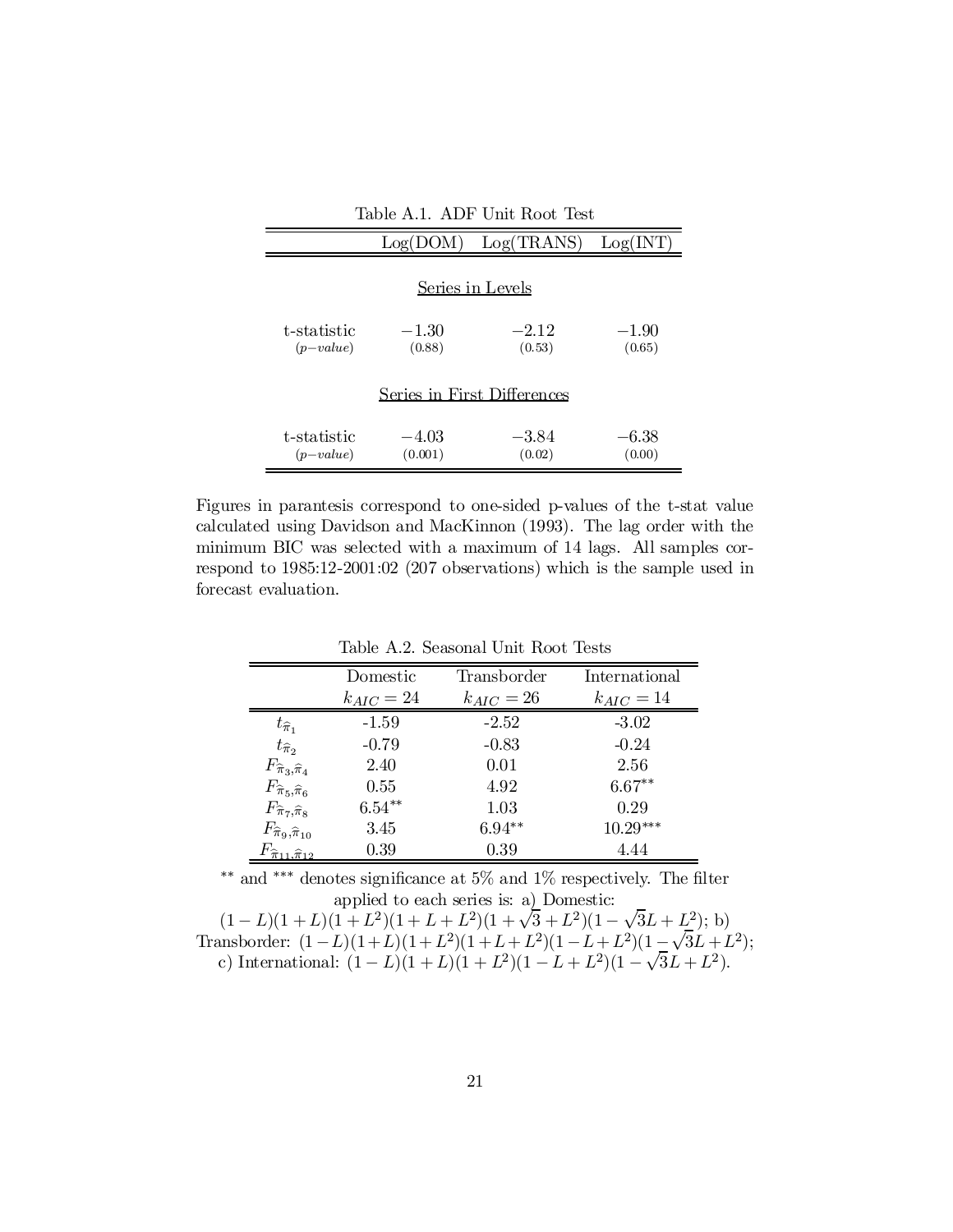|                      |                           | 1997           | 1999 | 2001 |
|----------------------|---------------------------|----------------|------|------|
|                      |                           |                |      |      |
| Domestic Market      | % Passengers Captured by: |                |      |      |
|                      |                           | %              | %    | %    |
|                      | Ontario                   | 40             | 43   | 46   |
|                      | British Columbia          | 17             | 15   | 14   |
|                      | Quebec                    | 12             | 14   | 14   |
|                      | Alberta                   | 15             | 12   | 10   |
|                      | Others                    | 17             | 16   | 15   |
| Transborder Sector   | % Passengers Captured by: |                |      |      |
|                      | Ontario                   | 49             | 51   | 50   |
|                      | British Columbia          | 17             | 15   | 15   |
|                      | Quebec                    | 16             | 17   | 19   |
|                      | Alberta                   | 11             | 10   | 11   |
|                      | Others                    | $\overline{7}$ | 6    | 6    |
| International Sector | % Passengers Captured by: |                |      |      |
|                      | Ontario                   | 44             | 45   | 47   |
|                      | British Columbia          | 22             | 21   | 20   |
|                      | Quebec                    | 18             | 19   | 20   |
|                      | Alberta                   | 9              | 9    | 8    |
|                      | Others                    | $\overline{7}$ | 6    | 6    |
|                      |                           |                |      |      |

Table A.3. Canadian Air Passenger Market Distribution

Data is based on the Billing and Setllement Plan (BSP) which is collected by the IATA. It captures all the airline tickets sold by Canadian travel agents.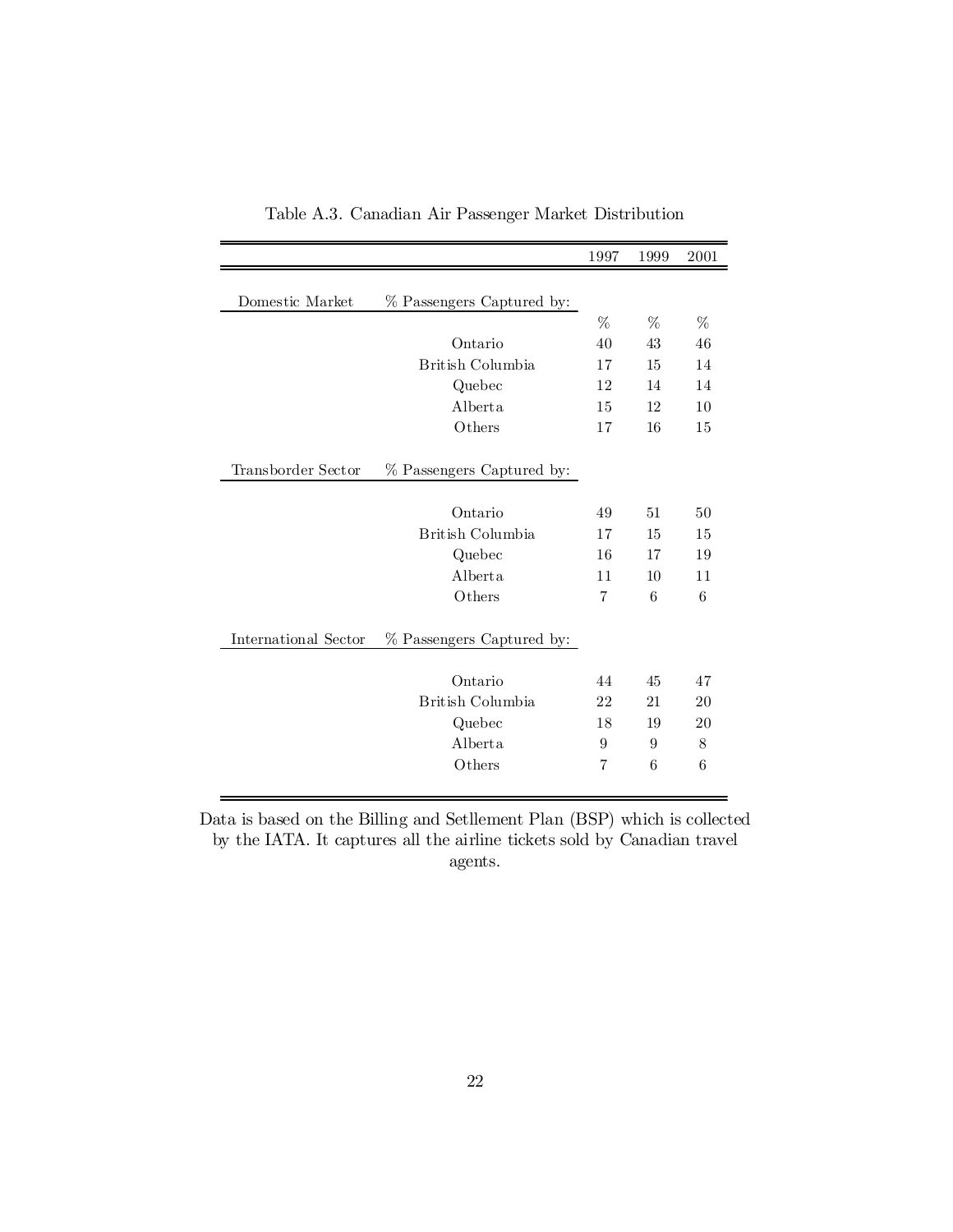|               |         |         |         | Model         |         |         |                |
|---------------|---------|---------|---------|---------------|---------|---------|----------------|
|               | Horizon | AR      | SUB     | <b>SARIMA</b> | PAR     | STSM    | Filter         |
|               | 2001:09 | 0.03(3) | 0.03(2) | 0.06(5)       | 0.04(6) | 0.03(3) | $\theta$       |
|               | 2002:02 | 0.06(3) | 0.05(1) | 0.09(5)       | 0.15(6) | 0.06(4) | $\overline{0}$ |
| Domestic      | 2002:08 | 0.03(5) | 0.02(1) | 0.04(6)       | 0.03(6) | 0.03(3) | $\theta$       |
|               | 2003:02 | 0.02(2) | 0.06(6) | 0.06(5)       | 0.04(3) | 0.01(1) | $\overline{0}$ |
|               | 2001:09 | 0.02(3) | 0.02(4) | 0.08(6)       | 0.02(1) | 0.02(2) | $\overline{0}$ |
|               | 2002:02 | 0.09(1) | 0.09(2) | 0.14(5)       | 0.23(6) | 0.12(3) | $\overline{0}$ |
| Transborder   | 2002:08 | 0.04(5) | 0.03(2) | 0.06(6)       | 0.04(3) | 0.02(1) | $\overline{0}$ |
|               | 2003:02 | 0.05(1) | 0.10(6) | 0.13(5)       | 0.04(3) | 0.06(2) | $\overline{0}$ |
|               | 2001:09 | 0.02(4) | 0.02(2) | 0.05(6)       | 0.02(3) | 0.03(5) | $\overline{0}$ |
|               | 2002:02 | 0.34(6) | 0.09(3) | 0.14(5)       | 0.08(1) | 0.12(4) | $\overline{0}$ |
| International | 2002:08 | 0.47(6) | 0.04(3) | 0.07(5)       | 0.02(1) | 0.04(4) | $\overline{0}$ |
|               | 2003:02 | 0.43(6) | 0.05(3) | 0.16(5)       | 0.03(2) | 0.03(1) | $\overline{0}$ |
|               |         |         |         |               |         |         |                |

Table A.4. Out-of-Sample Forecasting Performance (Static Forecasting)

The table contains ratios of the different models to the MAPE of an unweighted average forecast at horizon  $h = 1$  in individual quarters, with ranks of the models in brackets. The Diebold-Mariano test statistic fails to reject the null hypothesis of forecast acuracy at 5% level for all series.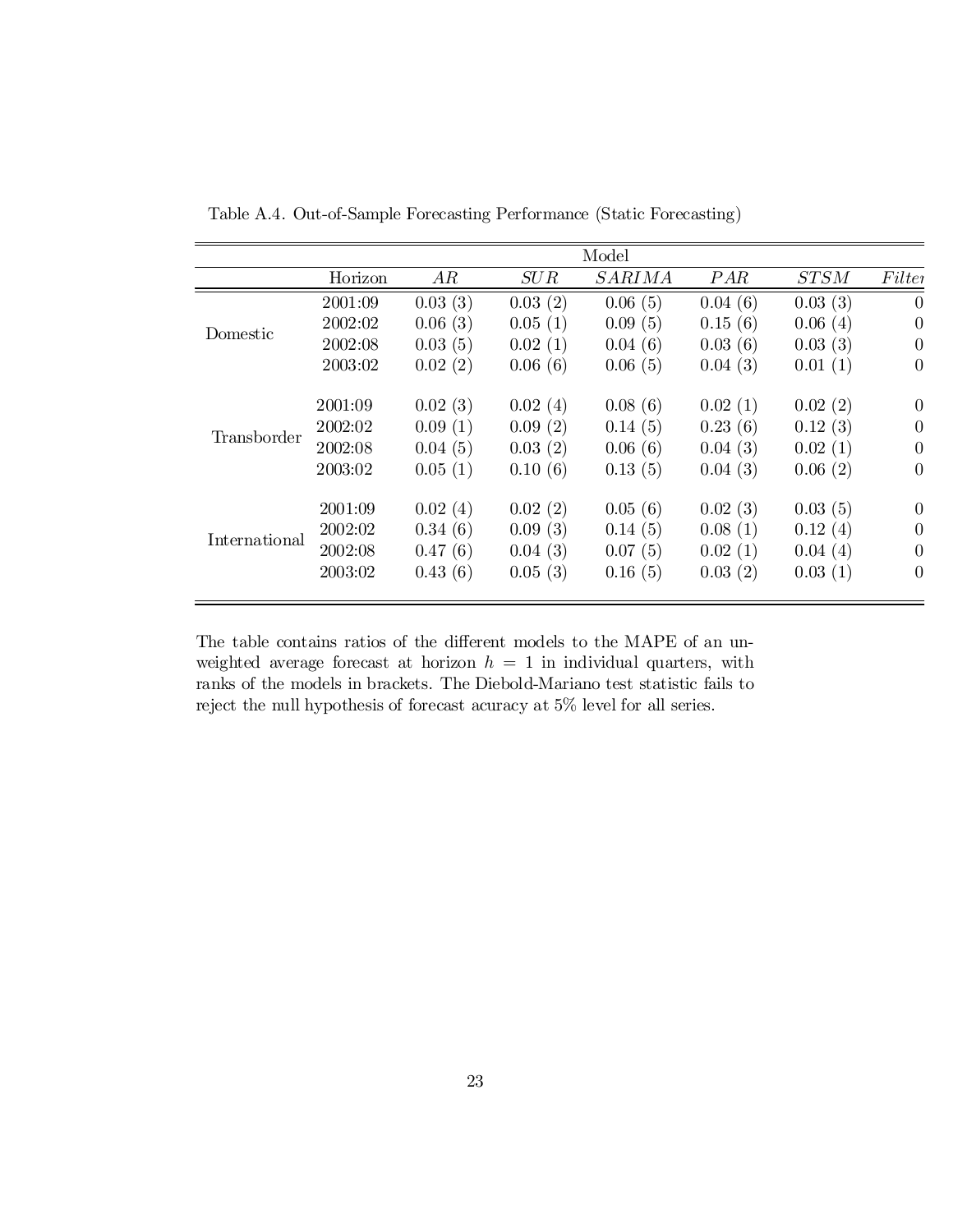| Series             |      |      |                                                      |      |
|--------------------|------|------|------------------------------------------------------|------|
| Domestic           | 0.97 | 0.00 | 0.94                                                 | 0.20 |
| Transborder        | 0.00 | 0.00 | 0.88                                                 | 0.21 |
| International 0.40 |      | 0.05 | 0.20 <sup>a</sup><br>$0.14^{b}$<br>0.49 <sup>c</sup> | 0.93 |

Table A.5. Forecast comparisons and combining Forecasts

Column (1) shows the p-values of the following three null hypothesis  $H_0$ :  $\beta_2 = 0, \beta_1 = 0$  and  $\beta_1 = 0$  corresponding to the following three equations: a)  $ldom_{t+h} = \beta_1 \widehat{ldom}_{SUR_t^t+h} + \beta_2 \widehat{ldom}_{FitterARMA,t+h} + \beta_3 \widehat{ldom}_{STSM,t+h} + \epsilon_{t+h};$ b)  $\text{I}$ trans $s_{t+h} = \beta_1 \widehat{\text{I}}$ trans $\beta_R$ <sub>t+h</sub> +  $\beta_2 \widehat{\text{I}}$ trans $\beta_T S M$ <sub>t+h</sub> +  $\epsilon_{t+h}$ ; c) lint<sub>t+h</sub> =  $\beta_1$ lint<sub>FilterAR,t+h</sub> +  $\beta_2$ lint<sub>SUR,t+h</sub> +  $\beta_3$ lint<sub>PAR,t+h</sub> +  $\beta_4$ lint<sub>STSM,t+h</sub> +  $\epsilon_{t+h}$ . Column (2) shows the p-values of the following three null hypothesis  $H_0$ :  $\beta_1 = 0, \beta_2 = 0$  and  $\beta_2 = 0$  corresponding to the following three equations: a)  $ldom_{t+h} = \beta_1 \widehat{ldom}_{SUR,t+h} + \beta_3 \widehat{ldom}_{STSM,t+h} + \epsilon_{t+h}$ ; b)  $ltrans_{t+h} =$  $\beta_1$ ltrans $AR_{t+h} + \beta_2$ ltrans $srs_{M,t+h} + \epsilon_{t+h}$ ; c) lint $_{t+h} = \beta_1$ lint $_{FitterAR,t+h} +$  $\beta_2$ lint<sub>SUR,t+h</sub> +  $\beta_3$ lint<sub>PAR,t+h</sub> +  $\beta_4$ lint<sub>STSM,t+h</sub> +  $\epsilon_{t+h}$ .

Column (3) shows the p-value corresponding to the Diebold-Mariano statistic for comparing predictive accuracy of forecasts where  $H_0: E(d_t) = 0$ . For the Domestic sector, we compare the STSM and the SUR models, for the Transborder sector, we compare the AR and the STSM models, and for the International sector, we compare:  $a$  the AR with the PAR,  $b$  the AR with the STSM; and  $^c$  the PAR compared with the STSM.

Column (4) shows the U-statistic obtained as the ratio of the 1-step ahead MAPE for the pool forecasts to that of a random walk forecast  $\hat{y}_{t+1_{naive}} = \sum_{k=1}^{n} \hat{y}_{t+k}$  $y_t$ , and  $U = \frac{\sum_{t=1}^{T} (y_{t+1} - \hat{y}_{t+1_{naive}})^2}{\sum_{t=1}^{T} (y_{t+1} - \hat{y}_t)^2}$  $\frac{\sum_{t=1}^{T} (y_{t+1} - y_t + \sum_{t=1}^{T} (y_{t+1} - y_t)^2)}$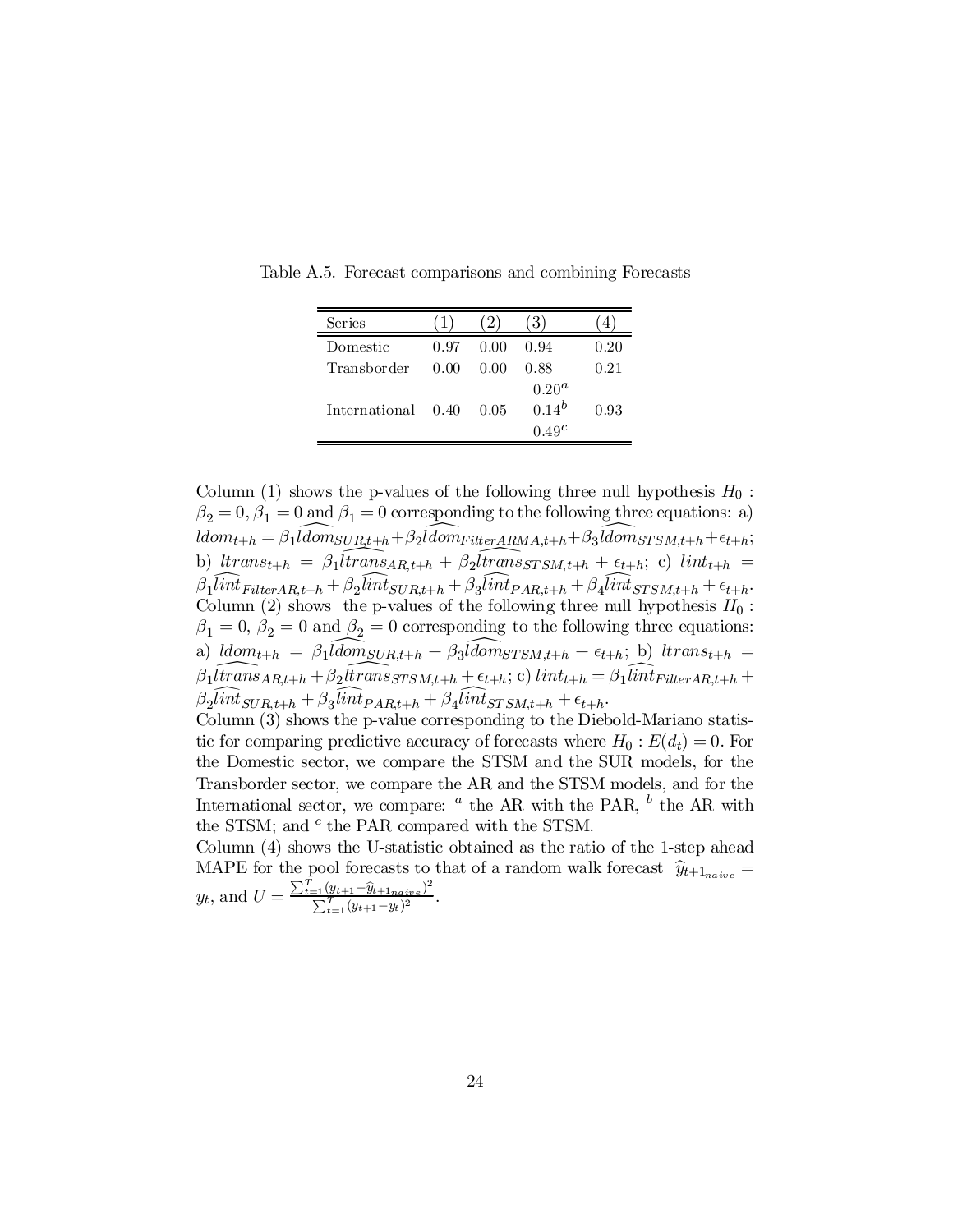| Series        | Horizon | For ecasts | $T.Canada^*$ |
|---------------|---------|------------|--------------|
|               | 2001    | 51,843     | 51,843       |
|               | 2002    | 49.470     | 49,900       |
|               | 2003    | 50,090     | 48,400       |
| Domestic      | 2004    | 51,169     | 51,200       |
|               | 2005    | 53,487     | 54,000       |
|               | 2006    | 54,978     | 56,600       |
|               | 2010    | 61,372     | 65,200       |
|               | 2015    | 70,419     | 72,600       |
|               | Horizon | Forecasts  | T.Canada     |
|               | 2001    | 19,371     | 19,371       |
|               | 2002    | 18,097     | 18,000       |
|               | 2003    | 17,921     | 17,100       |
| Transborder   | 2004    | 18,708     | 18,500       |
|               | 2005    | 19,624     | 19,800       |
|               | 2006    | 20,557     | 21,000       |
|               | 2010    | 25,385     | 26,700       |
|               | 2015    | 32,457     | 32,000       |
|               | Horizon | For ecasts | T.Canada     |
|               | 2001    | 13,043     | 13,043       |
|               | 2002    | 12,440     | 12,400       |
|               | 2003    | 12,879     | 11,800       |
| International | 2004    | 13,463     | 12,800       |
|               | 2005    | 14,200     | 13,800       |
|               | 2006    | 14,958     | 14,700       |
|               | 2010    | 18,191     | 18,900       |
|               | 2015    | 22,598     | 22,700       |

Table A.6. Forecasting Results

¤ Source: Transport Canada. The values correspond to the latest unpublished forecasts (June 2003). Earlier forecasts are avaiable at

http://www.tc.gc.ca/POL/EN/airforecasting/summary2002final.htm.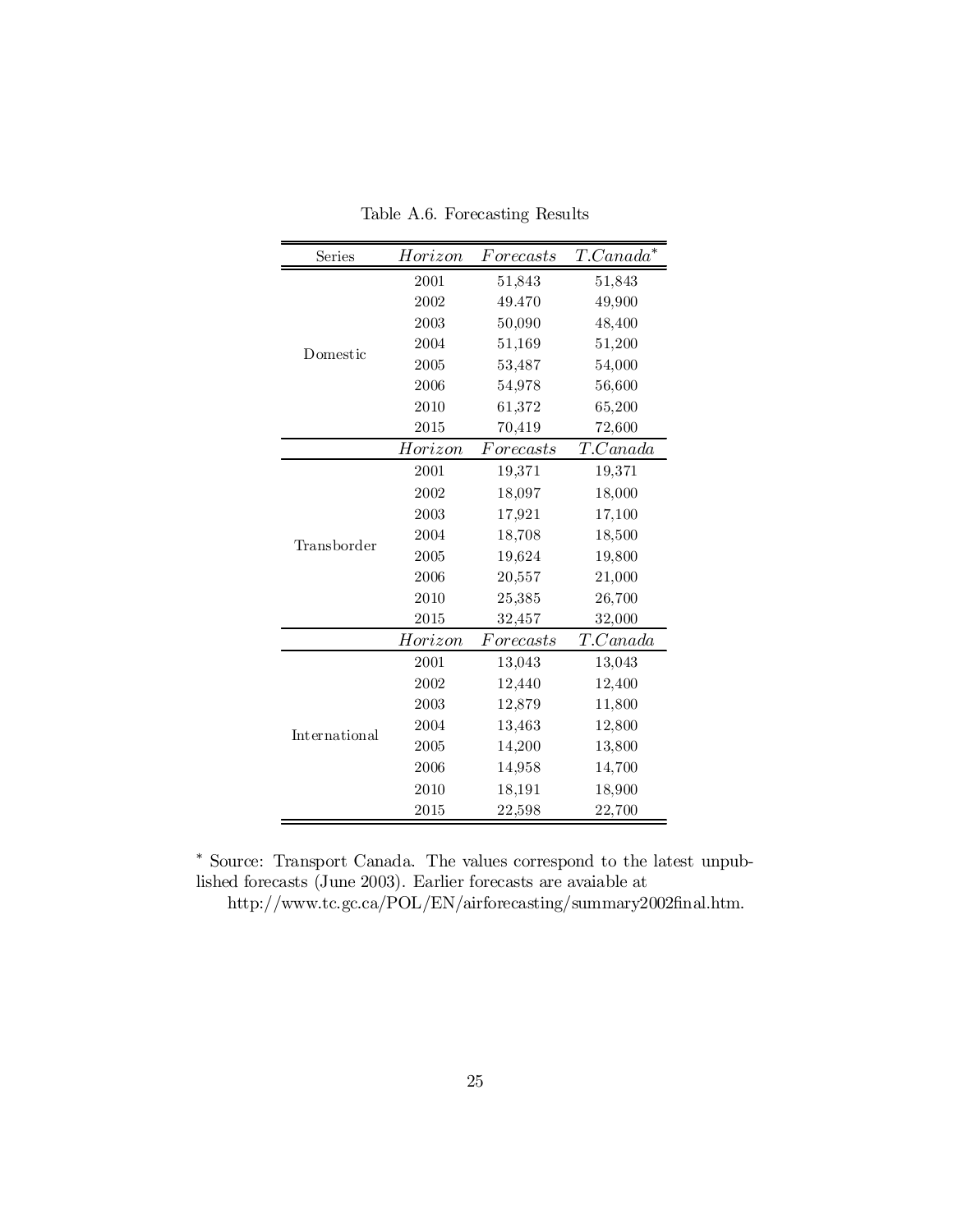# 7 Appendix B

In this appendix, we present the models estimated for each of the series for forecasting evaluation. All equations present the following statistics and diagnostic tests. The  $R^2$  is the coefficient of determination measuring the fit of the data. The F-statistic tests the null hypothesis that all coefficients of the regression are null (exception of the intercept). The DW is the Durbin-Watson statistic testing for the presence of first-order autocorrelation, see Durbin and Watson (1951). The  $\tilde{\sigma}$  is the estimated standard deviation of the regression. The AIC is the Akaike information criteria. The BIC is the Bayesian information criteria. The LJB is the statistic testing for nonnormal residuals proposed by Doornik and Hansen (1994), which considers a small sample correction based on the original statistic proposed by Jarque and Bera (1987). The  $LM_{AR}(p)$  is a Lagrange Multiplier statistic testing for the presence of correlation of order p in the residuals of the regression, see Harvey (1990). The  $F_{ARCH}$  is an F-statistic testing for the presence of autoregressive conditional hereroskedasticity, see Engle (1982). The RE-SET statistic test for misspecification in the estimated equation, see Ramsey (1969). In the case of the PAR models, two more statistics are presented. The  $F_{PER}$  is an F-statistic testing for periodicity in the coefficients of the estimated PAR models where the null hypothesis is constancy of the coefficients, see Franses (1996). The  $LR_{\tau=0}$  statistic tests for the null hypothesis of constancy of the coefficients associated to the time trend. The  $Q(i,j)$ is the statistic of Ljung and Box (1978) based on the first i residuals autocorrelations. The value PEV is the prediction error variance of one step ahead predictor errors. Further we included seasonal dummy variables and outlier dummy variables in some of our regressions. The seasonal dummies are defined as  $D_{t,s} = 1$  if  $s = t$  and 0 otherwise. An example of an outlier dummy used for all series for obvious reason is D2001 : 09 representing September, 2001. Values in parenthesis below coefficient estimates are the standard errors.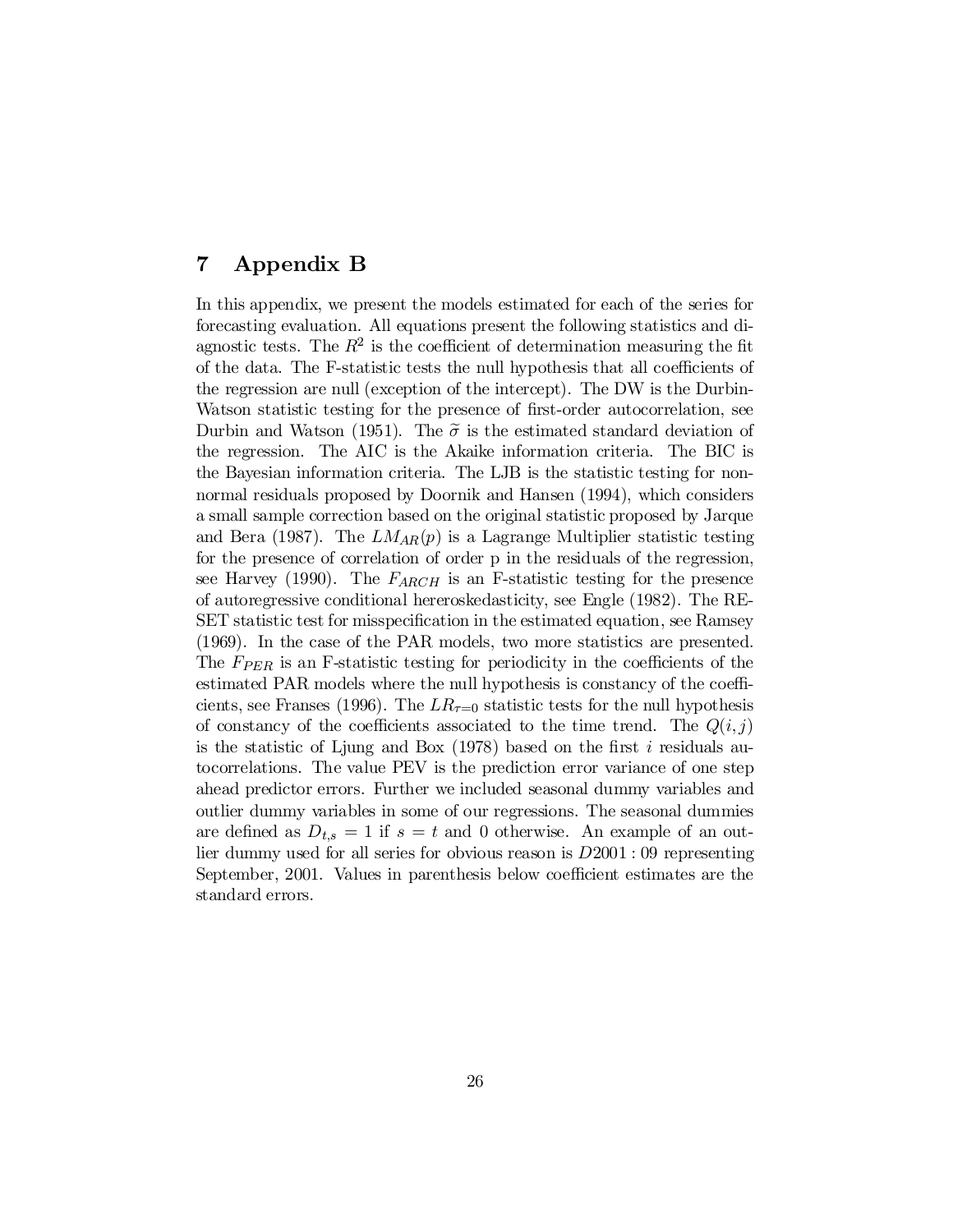Equation B.1. Estimated AR Model for the Domestic Sector

$$
\Delta Ldom_t = -0.2754 \Delta Ldom_{t-1} - 0.1352 \Delta Ldom_{t-3} + 0.1434 \Delta Ldom_{t-6}
$$
  
\n
$$
- 0.2299 \Delta Ldom_{t-8} - 0.1506 + 0.1397 D01_t
$$
  
\n
$$
+ 0.1029 D02_t + 0.3029 D03_t + 0.1450 D04_t
$$
  
\n
$$
+ 0.2445 D05_t + 0.2532 D06_t + 0.1396 D07_t
$$
  
\n
$$
+ 0.2564 D08_t + 0.1187 D10_t + 0.1051 D12_t
$$
  
\n
$$
+ 0.2564 D08_t + 0.1187 D10_t + 0.1051 D12_t
$$
  
\n
$$
+ 0.1962 D1988 : 01 + 0.1268 D1998 : 10 + 0.1581 D1999 : 05
$$
  
\n
$$
+ 0.1962 D1988 : 01 + 0.1268 D1998 : 10 + 0.1581 D1999 : 05
$$
  
\n
$$
+ 0.0341)
$$
  
\n
$$
T[1985 : 12 - 2001 : 02] = 207, R^2 = 0.90, \tilde{\sigma} = 0.033, AIC = -3.91,
$$
  
\n
$$
BIC = -3.61, LJB = 4.57 (0.10), LMA_R(1 - 7) = 0.63 (0.67),
$$

$$
F_{ARCH}(1-7) = 1.60 (0.14), \, RESET = 0.40 (0.53)
$$



$$
\Delta Ltrans_{t} = -0.2649 \Delta Ltrans_{t-1} - 0.1091 \Delta Ltrans_{t-4}
$$
\n
$$
= -0.0967 \Delta Ltrans_{t-5} - 0.097 \Delta Ltrans_{t-10}
$$
\n
$$
= 0.0967 \Delta Ltrans_{t-5} - 0.097 \Delta Ltrans_{t-10}
$$
\n
$$
= 0.0407 \Delta Ltrans_{t-11} + 0.2396 \Delta Ltrans_{t-12}
$$
\n
$$
= 0.0407 + 0.0983 \cdot 0.01t + 0.1879 \cdot 0.03t
$$
\n
$$
= 0.0407 + 0.0983 \cdot 0.01t + 0.1879 \cdot 0.03t
$$
\n
$$
= 0.0346 \cdot 0.06t + 0.1183 \cdot 0.07t + 0.1624 \cdot 0.08t
$$
\n
$$
= 0.0127 \quad (0.0175)
$$
\n
$$
= 0.1075 \cdot 0.09 + 0.0613 \cdot 0.12 + 0.1923 \cdot 0.1990 : 11
$$
\n
$$
= 0.3887 \cdot 0.1990 : 12
$$
\n
$$
= 0.3887 \cdot 0.099 : 12
$$
\n
$$
= 0.0338 \cdot 0.0127 \quad (0.0338)
$$
\n
$$
= 0.77 \cdot R^2 = 0.91, \tilde{\sigma} = 0.033, \, AIC = -3.89,
$$

$$
T[1985 : 12 - 2001 : 02] = 207, R^2 = 0.91, \tilde{\sigma} = 0.033, AIC = -3.89,
$$
  
\n
$$
BIC = -3.61, LJB = 7.03 (0.03), LMAAR(1 - 7) = 1.30 (0.25),
$$
  
\n
$$
F_{ARCH}(1 - 7) = 0.23 (0.97), RESET = 0.99 (0.32)
$$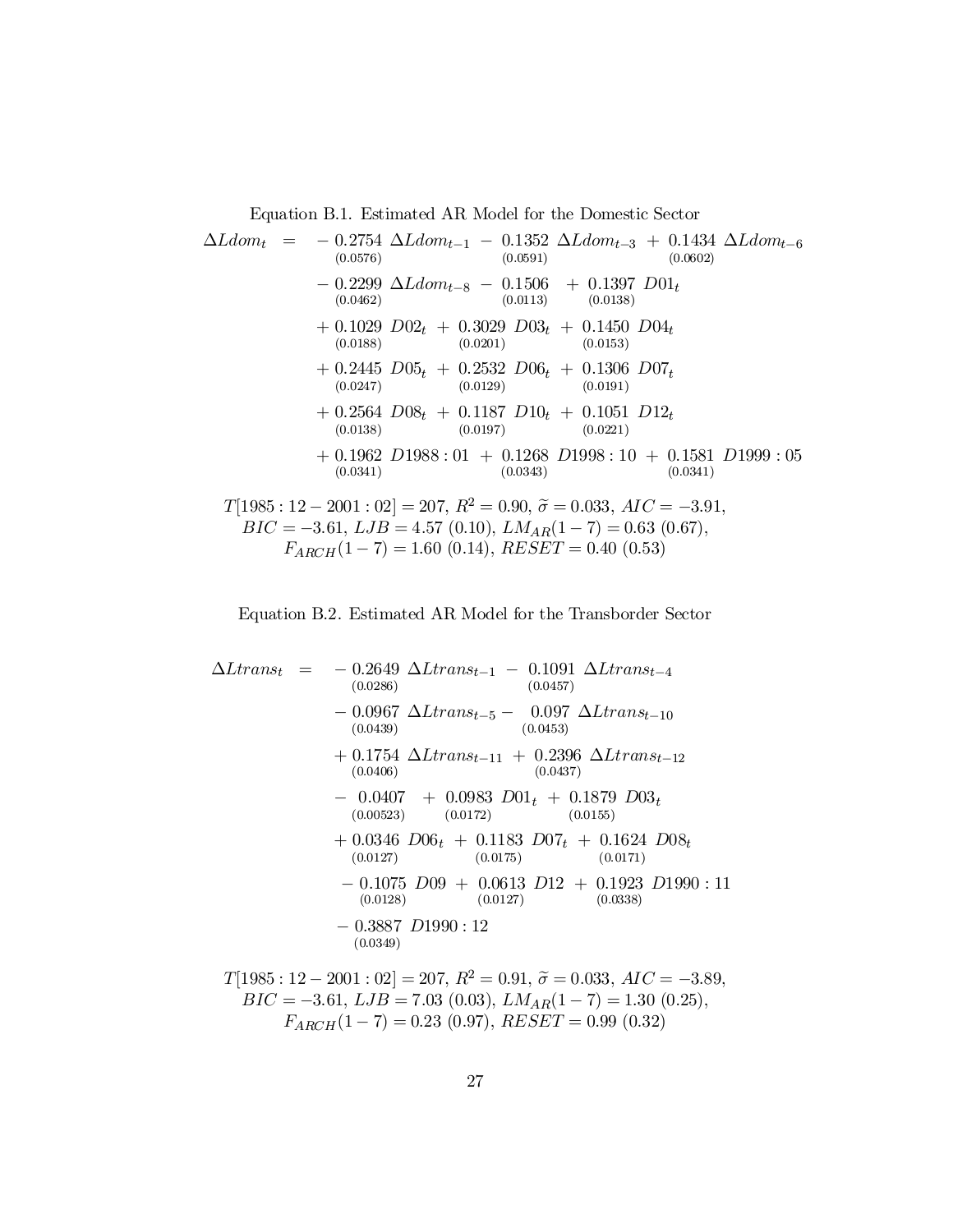$$
\Delta Lint_{t} = -0.5730 \Delta Lint_{t-1} - 0.3337 \Delta Lint_{t-2} - 0.3809 \Delta Lint_{t-3} \n(0.052) (0.0636) (0.0672) \n- 0.4015 \Delta Lint_{t-4} - 0.3094 \Delta Lint_{t-5} - 0.2353 \Delta Lint_{t-6} \n(0.07) (0.0725) (0.074) \n- 0.2656 \Delta Lint_{t-7} - 0.2194 \Delta Lint_{t-8} - 0.1591 \Delta Lint_{t-9} \n(0.0722) (0.0687) (0.0637) \n- 0.1638 \Delta Lint_{t-10} + 0.3593 \Delta Lint_{t-12} + 0.1144 \Delta Lint_{t-13} \n(0.0494) (0.0585) (0.0447) \n- 0.1945 + 0.2962 D01t + 0.1222 D02t \n(0.0888) (0.0621) (0.066) \n+ 0.2657 D03t + 0.1528 D04t + 0.1900 D05t \n(0.0633) (0.0625) (0.0499) \n+ 0.2467 D06t + 0.3596 D07t + 0.3741 D08t \n(0.0689) (0.0667) (0.0639) \n+ 0.2369 D09t + 0.1447 D10t + 0.1701 D12t \n(0.0609) (0.0346) (0.0454) \n+ 0.3443 D1990 : 11 - 0.6399 D1990 : 12 \n(0.0443) (0.0475) \n+ 0.2924 D1991 : 12
$$

$$
T[1985:12-2001:02] = 207, R^2 = 0.97, \tilde{\sigma} = 0.042, AIC = -3.35,
$$
  
\n
$$
BIC = -3.15, LJB = 0.042 (0.98), LM_{AR}(1-7) = 2.14 (0.04),
$$
  
\n
$$
F_{ARCH}(1-7) = 1.3 (0.25), RESET = 0.04 (0.86)
$$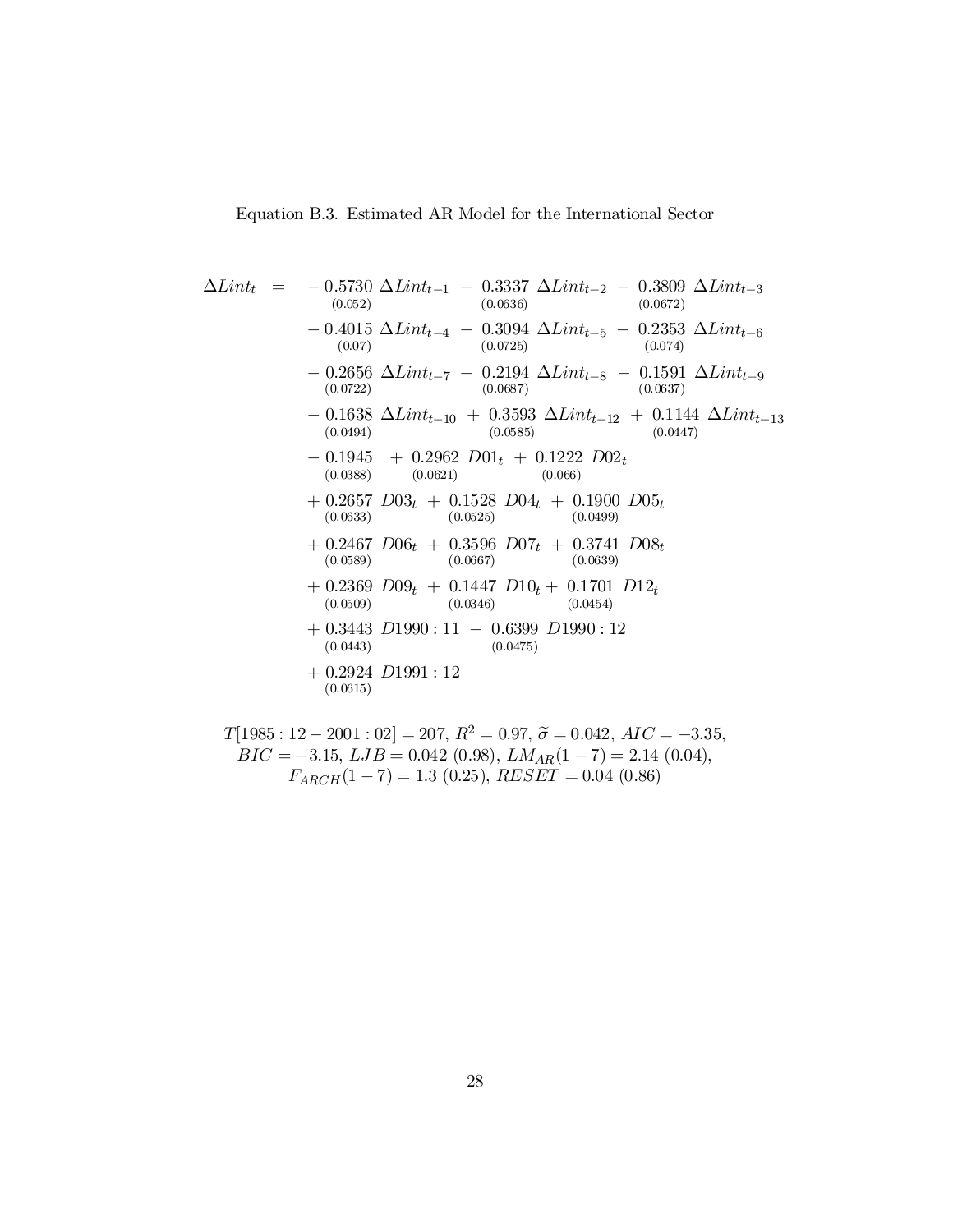Equation B.4. Estimated SUR Model for the Domestic Sector

$$
\Delta_{12} Ldom_t = 0.5014 \Delta_{12} Ldom_{t-1} + 0.1556 \Delta_{12} Ldom_{t-2}
$$
  
\n(0.0681)  
\n
$$
+ 0.1884 \Delta_{12} Ldom_{t-4} + 0.1524 D1988 : 1
$$
  
\n(0.0625)  
\n
$$
- 0.1605 D2000 : 05
$$
  
\n(0.0454)

 $T[1985 : 12 - 2001 : 02] = 207, R^2 = 0.58, \tilde{\sigma} = 0.045, AIC = -3.30, RIG = 3.30, RIG = 3.30, LIG = 3.52, (0.33), LIG = (1, 7), LIG = 3.30,$  $BIC = -3.20, \, LJB = 2.53 \ (0.28), \, LM_{AR}(1-7) = 1.13 \ (0.34),$  $F_{ARCH}(1-7) = 3.30 \ (0.0025), \ RESET = 0.01 \ (0.93)$ 

#### Equation B.5. Estimated SUR Model for the Transborder Sector

$$
\Delta_{12} Ltrans_{t} = 0.5911 \Delta_{12} Ltrans_{t-1} + 0.2535 \Delta_{12} Ltrans_{t-2}
$$
  
\n(0.049)  
\n
$$
- 0.1007 \Delta_{12} Ltrans_{t-10} + 0.013
$$
  
\n(0.0377)  
\n
$$
+ 0.153 D1990 : 11 - 0.3585 D1990 : 12
$$
  
\n(0.0371)  
\n
$$
- 0.2339 D1991 : 11 + 0.3468 D1991 : 12
$$
  
\n(0.0378)  
\n
$$
- 0.2339 D1991 : 11 + 0.3468 D1991 : 12
$$
  
\n(0.04)

$$
T[1985 : 12 - 2001 : 02] = 207, R^2 = 0.77, \tilde{\sigma} = 0.037, AIC = -3.71,
$$
  
\n
$$
BIC = -3.66, LJB = 1.56 (0.46), LMA_R(1 - 7) = 0.59 (0.76),
$$
  
\n
$$
F_{ARCH}(1 - 7) = 0.74 (0.64), RESET = 0.47 (0.49)
$$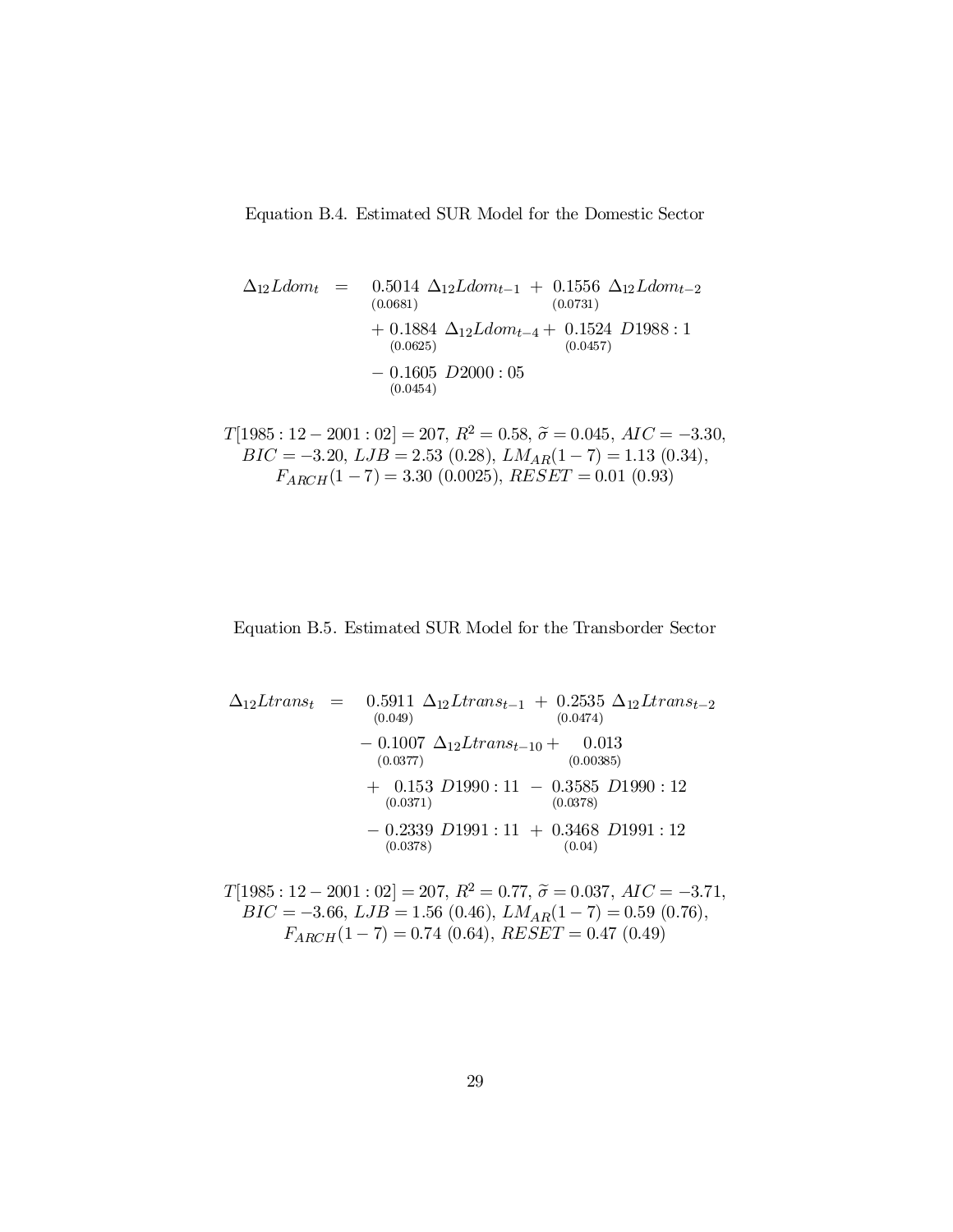Equation B.6. Estimated SUR Model for the International Sector

$$
\Delta_{12}Limit_{t} = 0.3851 \Delta_{12} Limit_{t-1} + 0.2411 \Delta_{12} Limit_{t-2} + 0.0238 \n(0.0447) \qquad (0.0406) \n+ 0.3485 D1990 : 11 - 0.6589 D1990 : 12 \n(0.0482) \qquad (0.0502) \n- 0.3651 D1991 : 11 + 0.5853 D1991 : 12 \n(0.0482) \qquad (0.0513)
$$

$$
T[1985 : 12 - 2001 : 02] = 207, R^2 = 0.72, \tilde{\sigma} = 0.047, AIC = -3.20,
$$
  
\n
$$
BIC = -3.15, LJB = 7.37 (0.025), LMA_R(1 - 7) = 5.53 (0.00),
$$
  
\n
$$
F_{ARCH}(1 - 7) = 1.88 (0.08), RESET = 5.70 (0.02)
$$

Equation B.7. Estimated SARIMA Model for the Domestic Sector

 $\Delta_{13}Ldom_t = 0.81$  $0.81 \Delta_{13} L dom_{t-1} - 0.42$ <br>(0.058) (0.07)  $MA(1) + 0.67$  $(0.03)$  $MA(12)$  $-$  0.66<br>(0.065)  $MA(13) + 0.11$  $(0.057)$  $D1995:05$ 

 $T[1985:12-2001:02] = 207, R^2 = 0.58, \tilde{\sigma} = 0.077, AIC = -2.26,$  $BIC = -2.18, LJB = 2.91 (0.23), LMA_R(1 - 7) = 10.97 (0.00),$  $F_{ARCH}(1-7) = 2.34 (0.026), RESET = 3.12 (0.08)$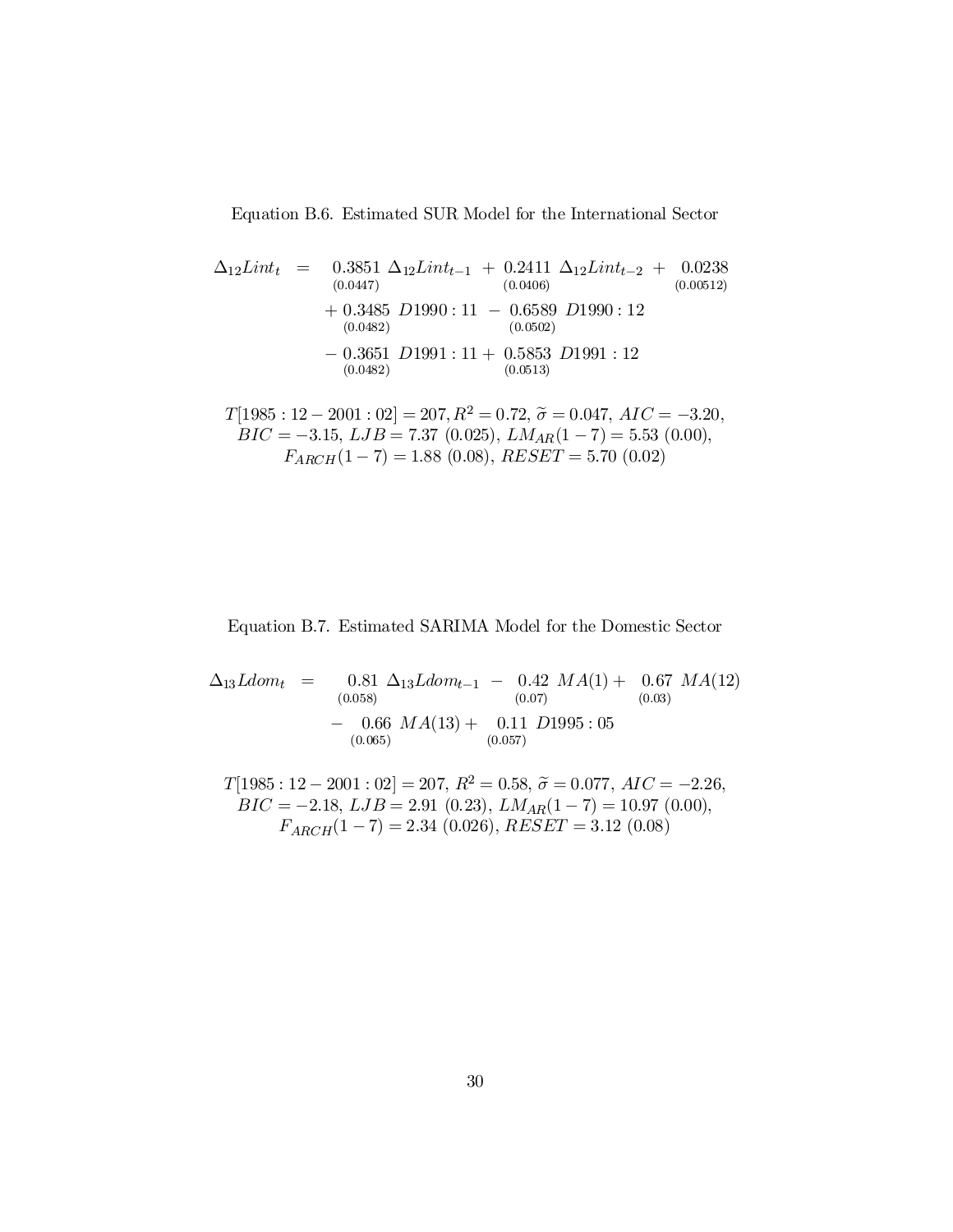Equation B.8. Estimated SARIMA Model for the Transborder Model

$$
\Delta_{13} Ltrans_t = 0.94 \ \Delta_{13} Ltrans_{t-1} - 0.62 \ MA(1) + 0.70 \ MA(12)
$$
  
\n(0.03)  
\n(0.004)  
\n(0.028)  
\n(0.028)  
\n(0.030)  
\n(0.030)  
\n(0.003)  
\n(0.005)  
\n(0.005)  
\n(0.006)  
\n(0.007) P<sup>2</sup> = 0.57  $\tilde{z} = 0.076$   $AC = -2.36$ 

 $T[1985:12-2001:02] = 207, R^2 = 0.57, \tilde{\sigma} = 0.076, AIC = -2.26,$  $BIC = -2.18, LJB = 2.91 (0.23), LM_{AR}(1 - 7) = 10.97 (0.00),$  $F_{ARCH}(1 - 7) = 2.34(0.03), RESET = 3.10(0.08)$ 

Equation B.9. Estimated SARIMA Model for the International Sector

$$
\Delta_{13} Lint_{t} = 0.46 \Delta_{13} Ltint_{t-1} - 0.08 MA(1) + 0.79 MA(12)
$$
  
\n
$$
- 0.24 MA(13) + 0.32 D1990 : 11 - 0.21 D1990 : 12
$$
  
\n
$$
(-0.48)
$$
  
\n
$$
0.04)
$$
  
\n
$$
(-0.48)
$$
  
\n
$$
0.04)
$$
  
\n
$$
(-0.48)
$$
  
\n
$$
(-0.04)
$$
  
\n
$$
(-0.04)
$$
  
\n
$$
(-0.04)
$$
  
\n
$$
(-0.04)
$$
  
\n
$$
(-0.04)
$$
  
\n
$$
(-0.04)
$$
  
\n
$$
(-0.04)
$$
  
\n
$$
(-0.04)
$$
  
\n
$$
(-0.04)
$$
  
\n
$$
(-0.04)
$$
  
\n
$$
(-0.04)
$$
  
\n
$$
(-0.04)
$$
  
\n
$$
(-0.04)
$$
  
\n
$$
(-0.04)
$$
  
\n
$$
(-0.04)
$$

 $T[1985:12-2001:02] = 207, R^2 = 0.57, \tilde{\sigma} = 0.076, AIC = -2.26,$  $BIC = -2.18, LJB = 2.91 (0.23), LMAR(1 - 7) = 10.97 (0.00),$  $F_{ARCH}(1 - 7) = 2.34(0.03), RESET = 3.10(0.08)$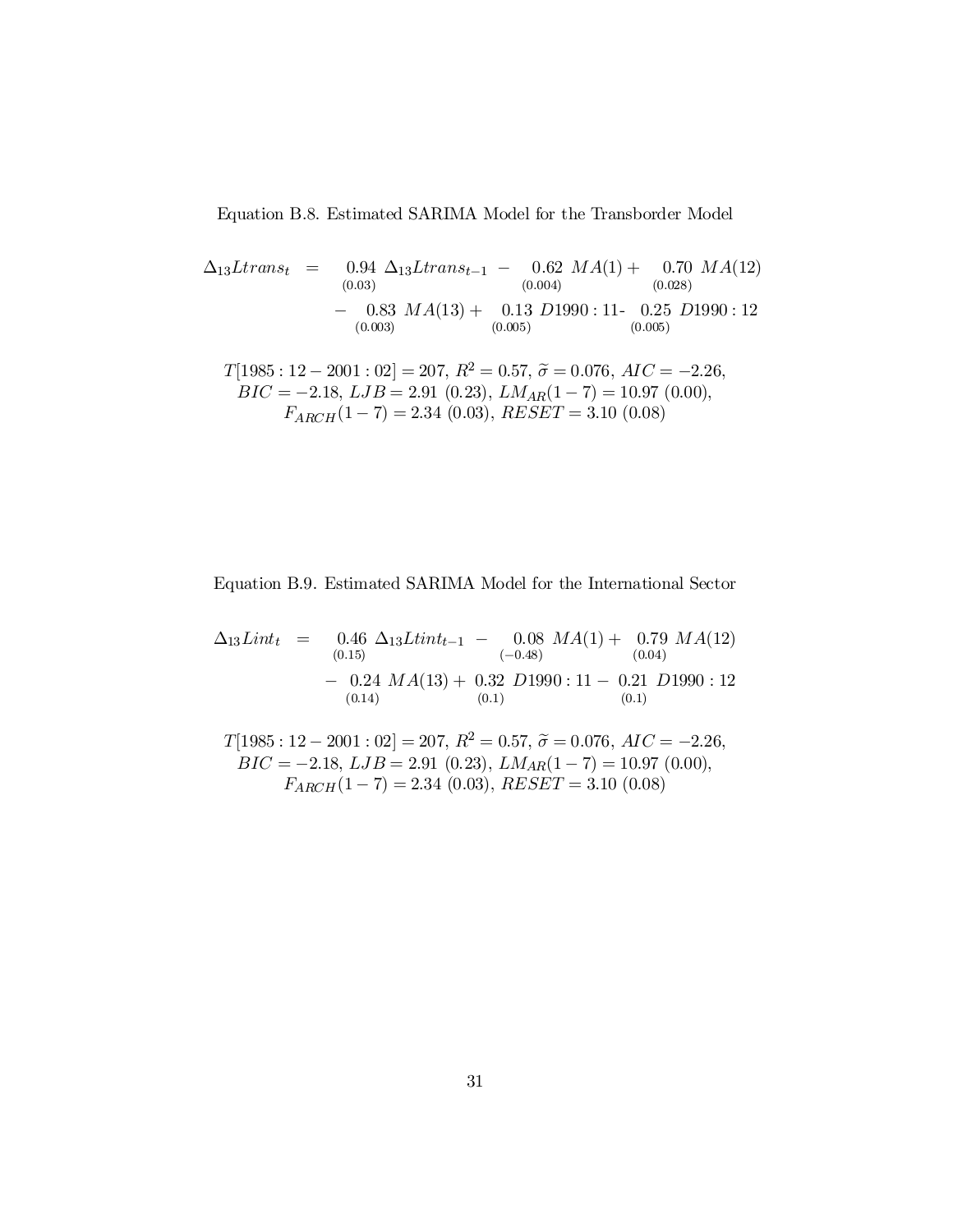$$
\Delta Ldom_t = + \n\begin{array}{rcl}\n0.19 \quad D01_t - \n0.01 \quad D02_t + \n0.13 \quad D03_t + \n0.12 \quad D05_t \\
(0.083) & (0.008) & (0.01) & (0.0086) \\
(0.025) & (0.008) & (0.01) & (0.0086) \\
(0.025) & (0.008) & (0.08) & (0.012) \\
(0.002) & - \n0.01 \quad D101_t * Trend + \n0.01 \quad D07_t * Trend \\
(0.002) & (0.0000) & (0.01) & (0.01) \\
(0.002) & - \n0.67 \quad (D03 * \Delta Ldom)_{t-1} - \n0.54 \quad (D04 * \Delta Ldom)_{t-1} \\
(0.25) & (0.07) & (0.07) \\
- \n0.82 \quad (D06 * \Delta Ldom)_{t-1} - \n0.27 \quad (D07 * \Delta Ldom)_{t-1} \\
(0.18) & - \n0.50 \quad (D10 * \Delta Ldom)_{t-1} - \n0.43 \quad (D08 * \Delta Ldom)_{t-1} \\
(0.19) & - \n0.57 \quad (D12 * \Delta Ldom)_{t-1} - \n0.40 \quad (D01 * \Delta Ldom)_{t-2} \\
(0.17) & + \n0.25 \quad (D03 * \Delta Ldom)_{t-2} - \n0.43 \quad (D04 * \Delta Ldom)_{t-3} \\
(0.14) & (0.13) & + \n0.38 \quad (D12 * \Delta Ldom)_{t-3} + \n0.21 \quad (D01 * \Delta Ldom)_{t-4} \\
(0.21) & - \n0.50 \quad (D10 * \Delta Ldom)_{t-4} - \n0.72 \quad (D10 * \Delta Ldom)_{t-5} \\
(0.19) & - \n0.43 \quad (D11 * \Delta Ldom)_{t-5} + \n0.16 \quad D1999 : 05 \\
(0.16) & - \n0.08 \quad D1987 : 12 \\
(0.034) & - \n0.08 \quad D1987 : 12 \\
(0.030)
$$

$$
LR_{\tau=0} = 11.06 \ (0.00), \ F = 130.7 \ (0.00)
$$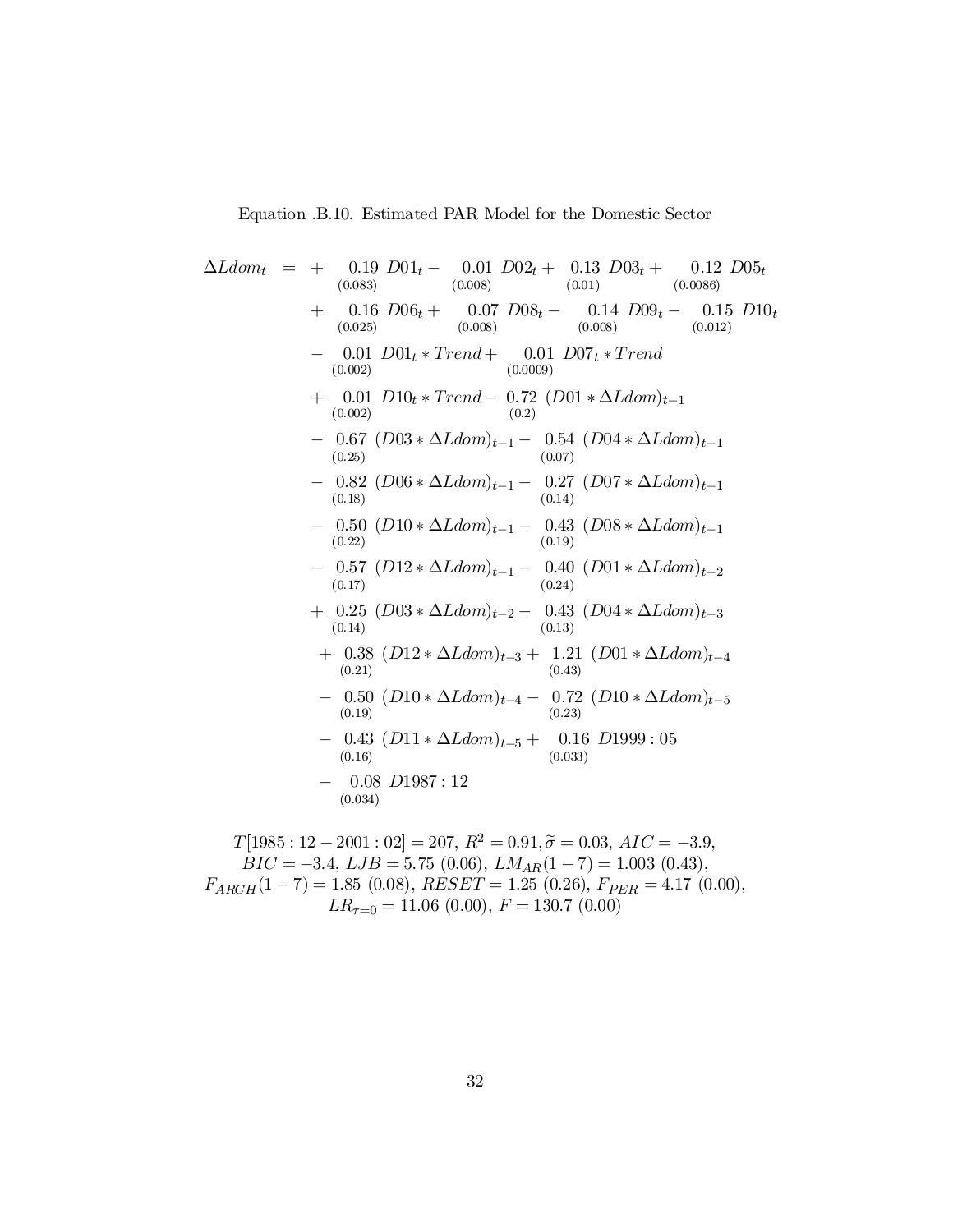$$
\Delta Ltrans_{t} = 0.122 D01_{t} + 0.321 D03_{t} - 0.177 D04_{t} - 0.115 D06_{t}
$$
\n(0.01)  
\n
$$
+ 0.114 D07_{t} - 0.194 D09_{t} - 0.203 D10_{t} + 0.154 D12_{t}
$$
\n(0.07)  
\n
$$
- 0.009 D03_{t} * Trend_{t} + 0.005 D04_{t} * Trend_{t}
$$
\n(0.002)  
\n
$$
+ 0.002 D05_{t} * Trend_{t} + 0.006 D06_{t} * Trend_{t}
$$
\n(0.003)  
\n
$$
+ 0.004 D08_{t} * Trend_{t} - 0.003 D11_{t} * Trend_{t}
$$
\n(0.002)  
\n
$$
+ 0.004 D08_{t} * Trend_{t} - 0.003 D11_{t} * Trend_{t}
$$
\n(0.003)  
\n
$$
- 0.532 (D03 * \Delta Ltrans)_{t-1} - 0.891 (D10 * \Delta Ltrans)_{t-1}
$$
\n(0.2)  
\n
$$
- 0.532 (D03 * \Delta Ltrans)_{t-1} - 1.313 (D12 * \Delta Ltrans)_{t-1}
$$
\n(0.3)  
\n
$$
+ 0.889 (D01 * \Delta Ltrans)_{t-2} - 0.646 (D03 * \Delta Ltrans)_{t-2}
$$
\n(0.3)  
\n
$$
- 0.260 (D03 * \Delta Ltrans)_{t-3} + 0.355 (D06 * \Delta Ltrans)_{t-3}
$$
\n(0.3)  
\n
$$
+ 0.956 (D12 * \Delta Ltrans)_{t-3} - 0.943 (D5 * \Delta Ltrans)_{t-4}
$$
\n(0.3)  
\n
$$
- 0.582 (D08 * \Delta Ltrans)_{t-4} - 0.721 (D10 * \Delta Ltrans)_{t-4}
$$
\n(0.05)  
\n
$$
- 0.380 (D05 * \Delta Ltrans)_{t
$$

$$
T[1985 : 12 - 2001 : 02] = 207, R^2 = 0.95, \tilde{\sigma} = 0.0267, AIC = -4.25,
$$
  
\n
$$
BIC = -3.69, LJB = 4.14 (0.13), LM_{AR}(1 - 7) = 0.98 (0.45),
$$
  
\n
$$
F_{ARCH}(1 - 7) = 0.79 (0.59), RESET = 0.41 (0.52), F_{PER} = 4.78 (0.00),
$$
  
\n
$$
LR_{\tau=0} = 7.68 (0.00), F = 187.7 (0.00)
$$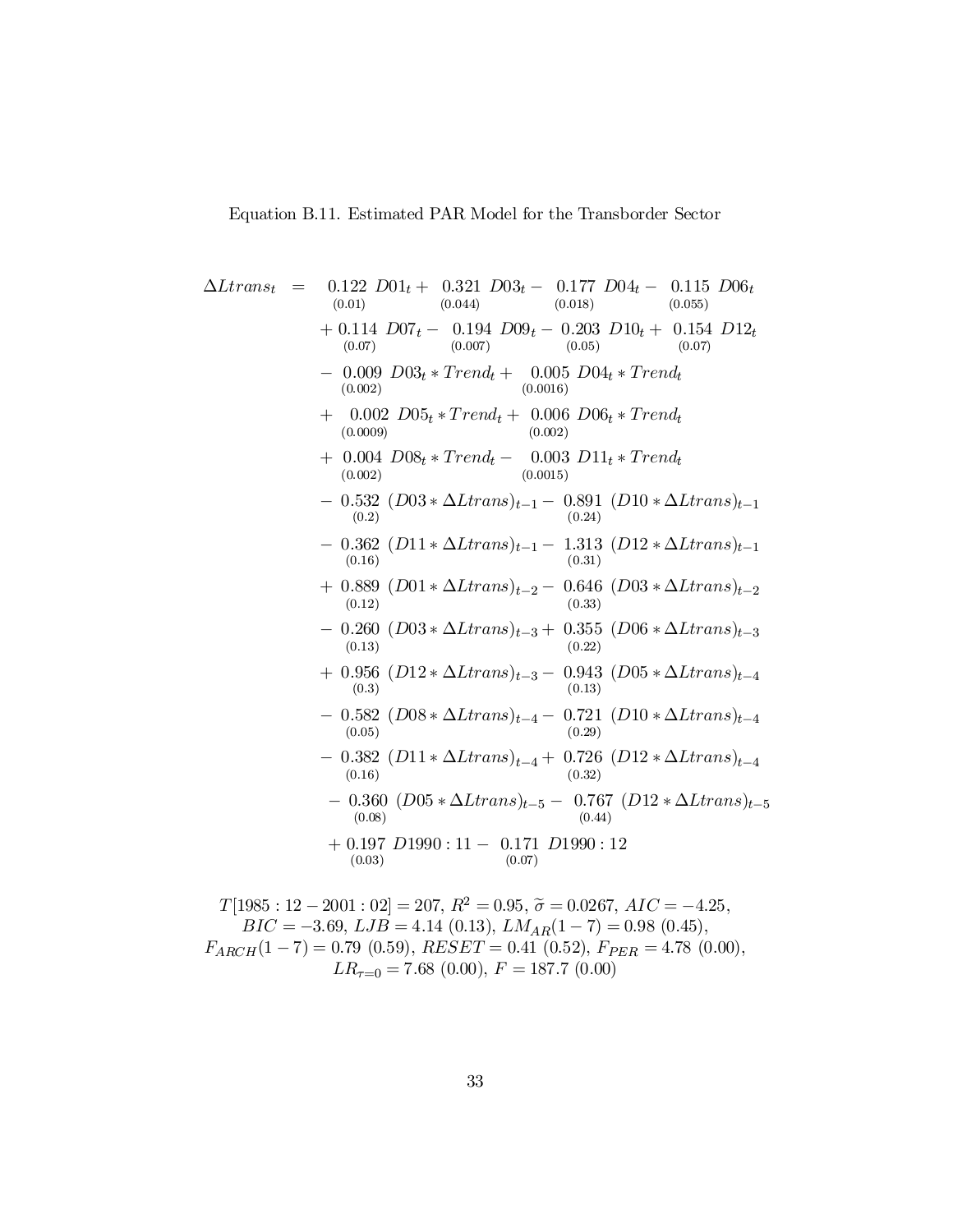Equation B.12. Estimated PAR Model for the International Sector

 $\Delta Lint_t =$  $(0.06)$  $D01_t + 0.32 \cdot D03_t - 0.16 \cdot D04_t + 0.28$  $(0.07)$  $(0.04)$ (0:028)  $0.28$   $D07_t$  $+$  0.19  $D08_t -$  0.64  $(0.06)$ (0:098)  $D10_t + 0.19 \text{ } D12_t$  $(0.05)$  $+ 0.005$   $D04_t * Trend_t - 0.0064$   $D07_t * Trend_t$  $(0.002)$  $(0.002)$  $+ 0.0015 \text{ } D10_t * Trend_t - 0.01 \text{ } D11 * Trend_t$  $(0.003)$  $(0.002)$  $-$  0.005 D12 \* Trend<sub>t</sub>  $-$  0.43  $(D01 * \Delta Lint)_{t-1}$  $(0.002)$  $(0.05)$  $-$  0.42  $(D02 * \Delta L Int)_{t-1}$   $-$  0.54  $(D03 * \Delta L int)_{t-1}$ <br>(0.04)  $-0.63$   $(D04*\Delta Lint)_{t-1}$   $-$  0.39  $(D06*\Delta Lint)_{t-1}$  $(0.2)$  $(0.18)$  $-$  0.8  $(D08 * \Delta Lint)_{t-1}$   $-$  1.07  $(D09 * \Delta Lint)_{t-1}$  $(0.27)$  $(0.23)$  $-$  1.16  $(D10 * \Delta Lint)_{t-1}$   $-$  0.56  $(D12 * \Delta Lint)_{t-1}$  $(0.38)$  $(0.23)$  $- 0.68 \ (D03 * \Delta Lint)_{t=2} - 0.87 \ (D06 * \Delta Lint)_{t=2}$ <br>(0.09)  $- 0.77 \left( D08 * \Delta Lint \right)_{t=2} - 1.06 \left( D10 * \Delta Lint \right)_{t=2}$ <br>(0.06)  $+ 0.31 (D03 * \Delta Lint)_{t=3} - 0.74 (D05_t * \Delta Lint)_{t=3}$  $(0.1)$  $(0.09)$  $+$  0.37  $(D08 * \Delta Lint)_{t=3}$  + - 0.87  $(D01 * \Delta Lint)_{t=4}$  $(0.17)$  $(0.25)$  $+ - 0.66$   $(D11 * \Delta Lint)_{t-4} + 0.37$   $D1990 : 11$  $(0.1)$  $(0.04)$  $-0.62$   $D1990$ :  $12 - 0.14$   $D1999$ :  $12$  $(0.1)$  $(0.05)$ 

$$
T[1985 : 12 - 2001 : 02] = 207, R^2 = 0.97, \tilde{\sigma} = 0.041, AIC = -3.37,
$$
  
\n
$$
BIC = -2.83, LJB = 6.52 (0.04), LMA_R(1 - 7) = 1.94 (0.07),
$$
  
\n
$$
F_{ARCH}(1 - 7) = 0.24 (0.97), RESET = 0.62 (0.43), F_{PER} = 3.83 (0.00),
$$
  
\n
$$
LR_{\tau=0} = 12.81 (0.00), F = 24.00 (0.00)
$$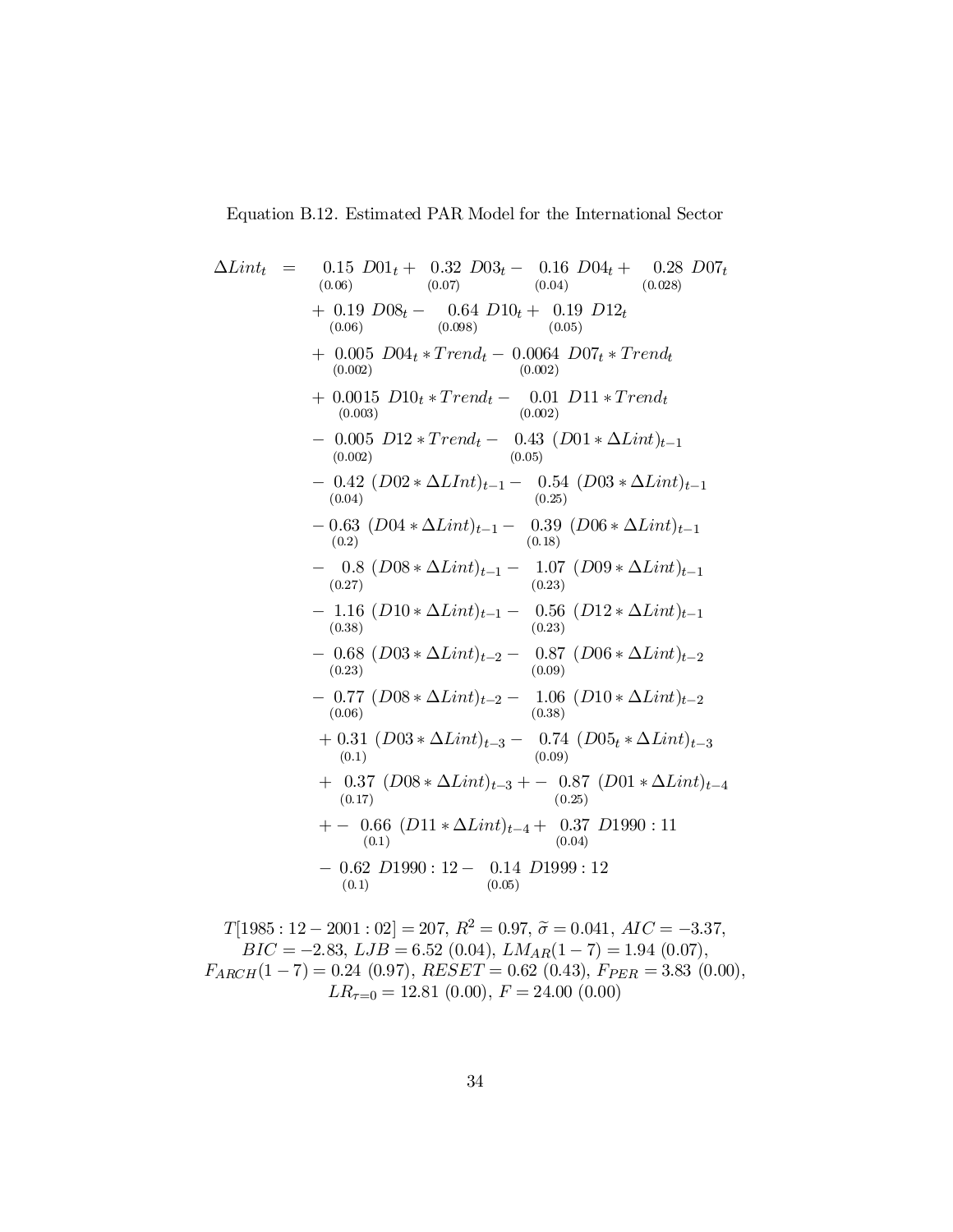Equation B.13. Estimated Filtered ARMA Model for the Domestic Sector

$$
Filt(Ldom)_t = 1.521 \text{ } Filt(Ldom)_{t-1} - 1.323 \text{ } Filt(Ldom)_{t-2}
$$
\n
$$
+ 0.336 \text{ } Filt(Ldom)_{t-3} + 0.383 \text{ } Filt(Ldom)_{t-4}
$$
\n
$$
+ 0.336 \text{ } Filt(Ldom)_{t-3} + 0.383 \text{ } Filt(Ldom)_{t-4}
$$
\n
$$
- 0.275 \text{ } Filt(Ldom)_{t-5} + 0.409 \text{ } Filt(Ldom)_{t-6}
$$
\n
$$
+ 0.388 \text{ } Filt(Ldom)_{t-7} + 0.348 \text{ } Filt(Ldom)_{t-9}
$$
\n
$$
+ 0.288 \text{ } Filt(Ldom)_{t-7} + 0.348 \text{ } Filt(Ldom)_{t-9}
$$
\n
$$
+ 0.156 \text{ } Filt(Ldom)_{t-10} + 0.168 \text{ } Filt(Ldom)_{t-11}
$$
\n
$$
+ 0.156 \text{ } D1988 : 01 - 0.162 \text{ } D2000 : 05
$$
\n
$$
+ 0.0441)
$$

$$
T[1985:12-2001:02] = 207, R^2 = 0.87, \tilde{\sigma} = 0.043, AIC = -3.39,
$$
  
\n
$$
BIC = -3.35, LJB = 0.94 (0.62), LMA_R(1 - 7) = 0.27 (0.97),
$$
  
\n
$$
F_{ARCH}(1 - 7) = 2.96 (0.006), RESET = 2.33 (0.13)
$$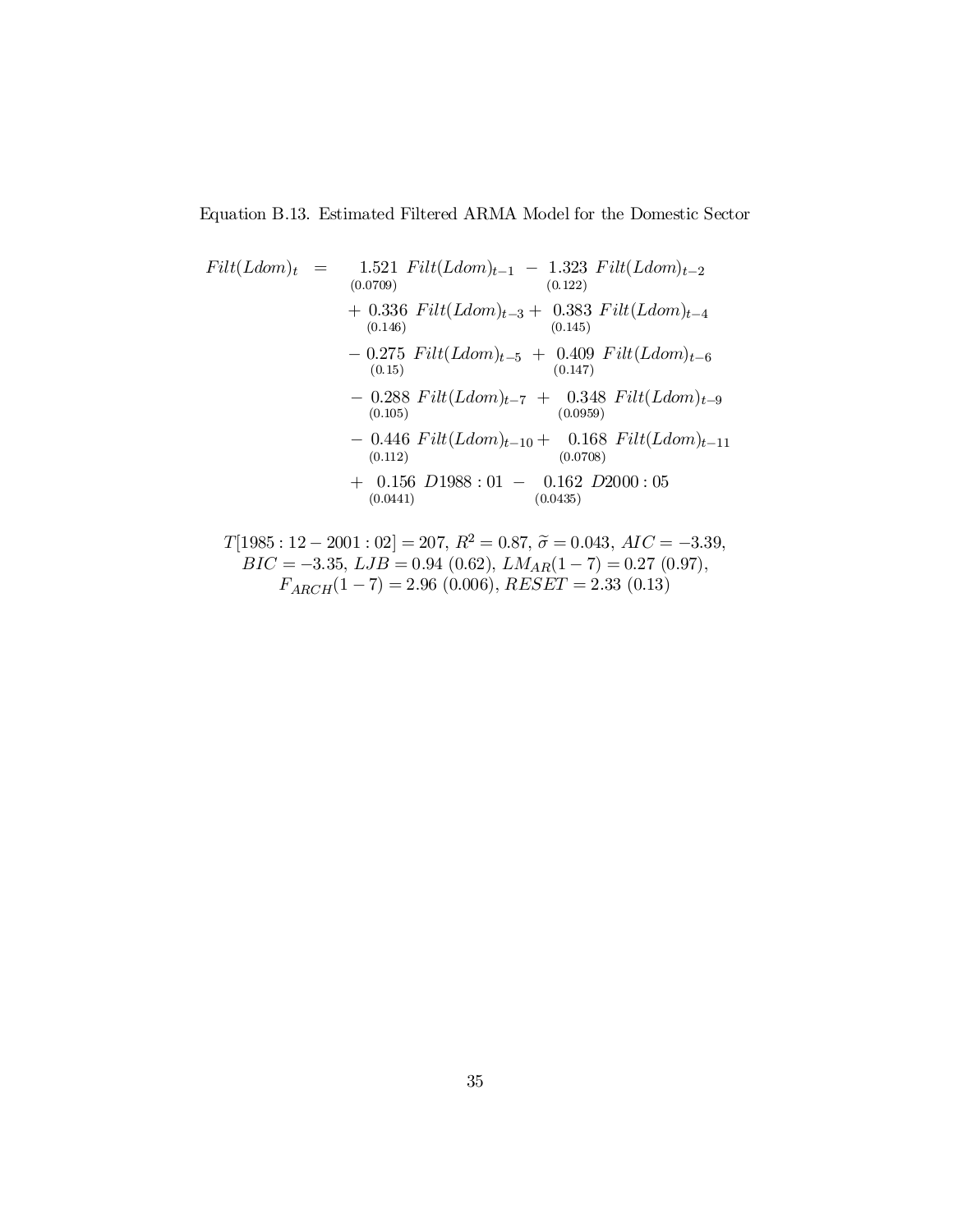# Equation B.14. Estimated Filtered ARMA Model for the Transborder Sector

$$
Filt(Ltrans)_{t} = -1.291 \text{ Filt}(Ltrans)_{t-1} + 0.855 \text{ Filt}(Ltrans)_{t-3} \n+ 0.252 \text{ Filt}(Ltrans)_{t-4} + 0.017 - 0.346 \text{ D1990 : } 12 \n+ 0.252 \text{ Filt}(Ltrans)_{t-4} + 0.017 - 0.346 \text{ D1990 : } 12 \n+ 0.224 \text{ D1991 : } 11 + 0.318 \text{ D1991 : } 12 \n+ 0.0413 \text{ D1991 : } 12
$$

$$
T[1985:12-2001:02] = 207, R^2 = 0.99, \tilde{\sigma} = 0.04, AIC = -3.54,
$$
  
\n
$$
BIC = -3.49, LJB = 5.41 (0.07), LMA_R(1-7) = 1.79 (0.09),
$$
  
\n
$$
F_{ARCH}(1-7) = 2.42 (0.02), RESET = 3.83 (0.05)
$$

# Equation B.15. Estimated Filtered ARMA Model for the International Sector

$$
Filt(Lint) = -2.337 \text{ Filt}(Lint)_{t-1} - 2.413 \text{ Filt}(Lint)_{t-2}
$$
  
\n
$$
- 0.619 \text{ Filt}(Lint)_{t-3} + 0.929 \text{ Filt}(Lint)_{t-4}
$$
  
\n
$$
+ 1.001 \text{ Filt}(Lint)_{t-5} + 0.227 \text{ Filt}(Lint)_{t-6}
$$
  
\n
$$
+ 0.029 - 0.661 \text{ D1990} : 12 - 0.347 \text{ D1991} : 11
$$
  
\n
$$
+ 0.568 \text{ D1991} : 12 + 0.333 \text{ D1990} : 11
$$
  
\n
$$
+ 0.568 \text{ D1991} : 12 + 0.333 \text{ D1990} : 11
$$
  
\n
$$
+ 0.568 - 0.65 \text{ D1991} : 12 + 0.333 \text{ D1990} : 11
$$
  
\n
$$
+ 4.181e - 005 \text{ Frend}
$$
  
\n
$$
+ 0.52e - 005
$$

$$
T[1985 : 12 - 2001 : 02] = 207, R^2 = 0.99, \tilde{\sigma} = 0.047, AIC = -3.17,
$$
  
\n
$$
BIC = -3.09, LJB = 7.45 (0.02), LMA_R(1 - 7) = 5.41 (0.00),
$$
  
\n
$$
F_{ARCH}(1 - 7) = 1.03 (0.42), RESET = 5.06 (0.03)
$$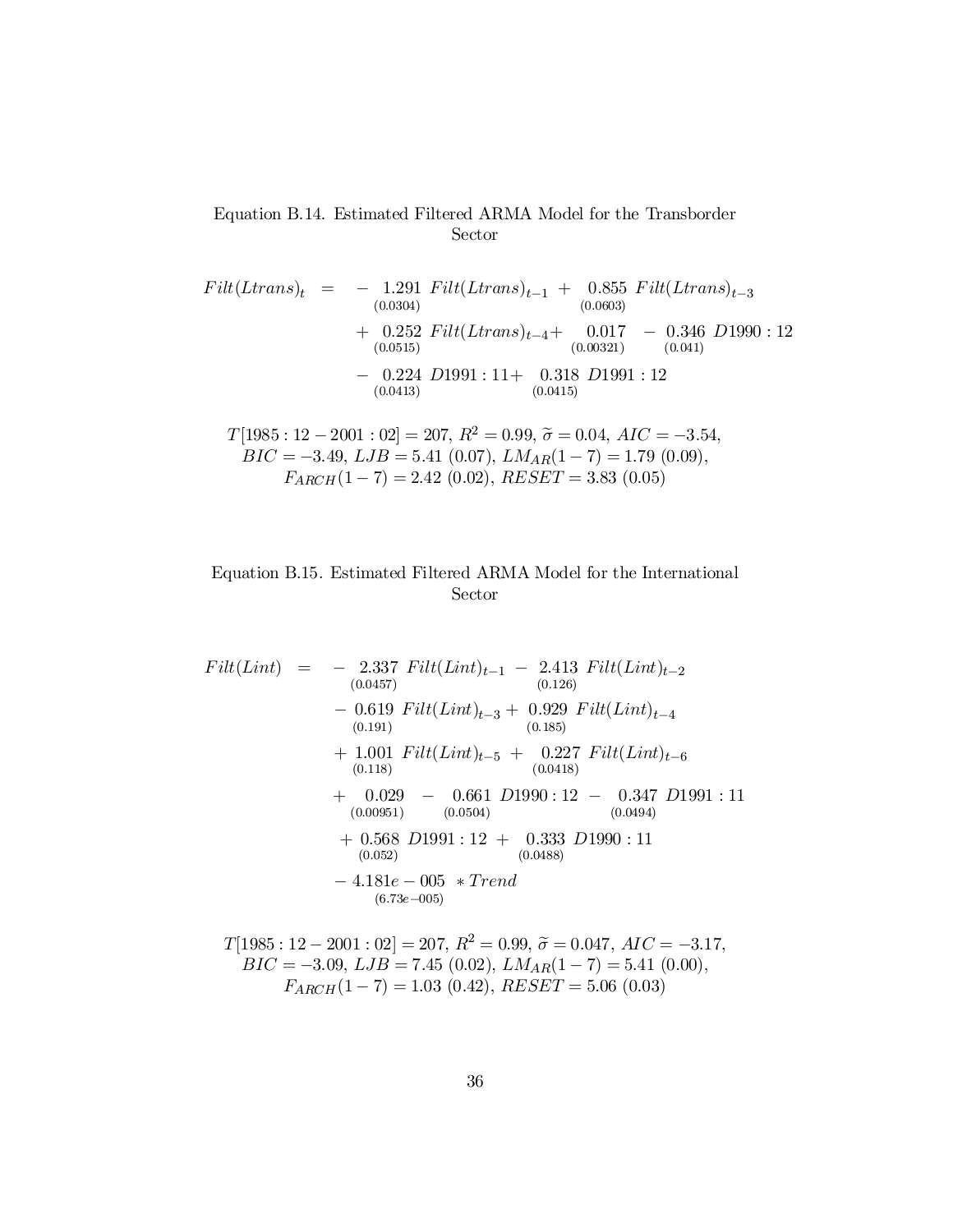|                     | Coefficient | $t - stat$ |
|---------------------|-------------|------------|
| level               | 18.050      | 18.0       |
| slope               | 0.0026      | 0.8        |
| $Ldom_{t-3}$        | $-0.180$    | $-2.8$     |
| $(D^*)$ 1987 : 12   | $-0.060$    | $-1.8$     |
| $(D)$ 1988:01       | 0.160       | 4.6        |
| $(L^{**})$ 1999: 05 | 0.160       | 5.7        |
|                     |             |            |
| Jan                 | 0.030       | $-22.0$    |
| Feb                 | 0.015       | 3.0        |
| Mar                 | $-0.0007$   | 3.7        |
| Apr                 | $-0.0018$   | $-0.2$     |
| May                 | 0.005       | $-0.5$     |
| $_{Jun}$            | $-0.008$    | 1.2        |
| Jul                 | 0.012       | $-2.1$     |
| Aug                 | $-0.041$    | 3.4        |
| Sep                 | 0.029       | $-9.7$     |
| Oct                 | 0.030       | 6.8        |
| Now                 | 0.010       | 3.2        |

Equation B.16. Estimated STSM Model for the Domestic Sector

 $T[1985:12-2001:02] = 183, R^2 = 0.40, \tilde{\sigma} = 0.032$  $LJB = 7.52(0.02), DW = 1.97, Q(12,9) = 17.06(0.05)$  $F_{ARCH} = 1.47 (0.08), PEV = 0.00102$ 

notes:  $D^*$  is a regular dummy as defined before and  $L^{**}$  is a level dummy suggesting a change in level at the given date

# is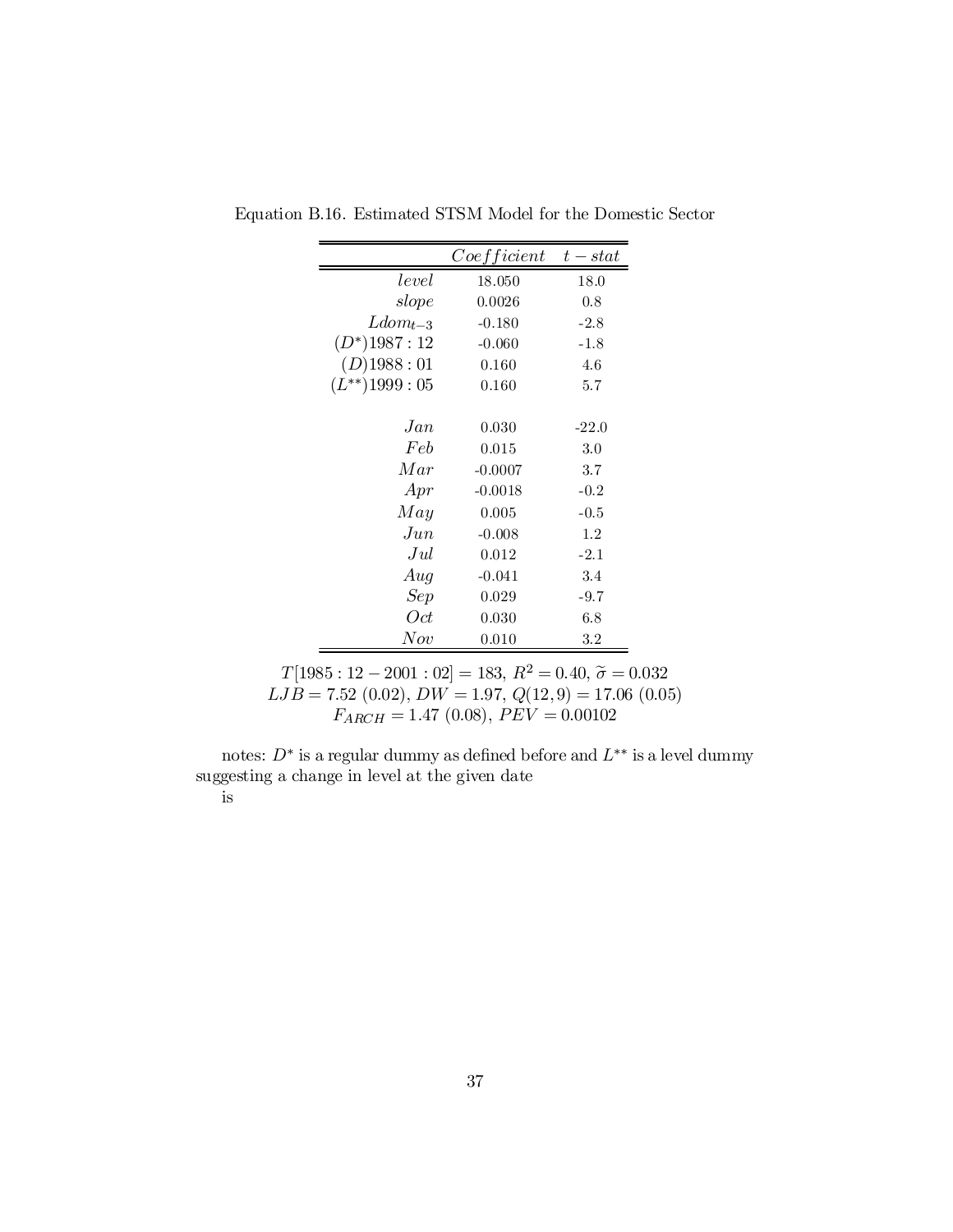|                   | Coefficient | $t - stat$ |
|-------------------|-------------|------------|
| level             | 3.80        | 5.26       |
| slope             | 0.0007      | 2.75       |
| $Ltrans_{t-1}$    | $-0.18$     | $-2.84$    |
| $Ltrans_{t-2}$    | 0.21        | 0.05       |
| $(L)$ 1986 : 05   | 0.05        | 1.65       |
| $(D)$ 1986 : 08   | 0.05        | 1.63       |
| $(D)$ 1988:02     | 0.09        | 3.62       |
| $(L)$ 1990 : 11   | 0.206       | 7.66       |
| $(D)$ 1990:12     | $-0.34$     | $-12.44$   |
| $(D)$ 1995 : $05$ | 0.05        | 3.60       |
| $(D)$ 1998:10     | 0.09        | 3.37       |
|                   |             |            |
| Jan               | 0.003       | 0.32       |
| Feb               | 0.06        | 7.60       |
| Mar               | 0.05        | 7.26       |
| Apr               | $-0.32$     | $-4.15$    |
| May               | $-0.01$     | $-1.34$    |
| $_{Jun}$          | 0.04        | 6.13       |
| Jul               | $-0.01$     | $-1.12$    |
| Aug               | $-0.01$     | $-1.14$    |
| Sep               | $-0.05$     | $-6.35$    |
| Oct               | 0.02        | 3.5        |
| Now               | $-0.006$    | $-1.0$     |

Equation B.17. Estimated STSM Model for the Transborder Sector

 $T[1985:12-2001:02] = 183, R^2 = 0.68, \tilde{\sigma} = 0.028$ <br> $LJB = 0.37 (0.83), DW = 1.91, Q(12,9) = 12.65 (0.21)$  $F_{ARCH} = 1.07 (0.40), PEV = 0.00079$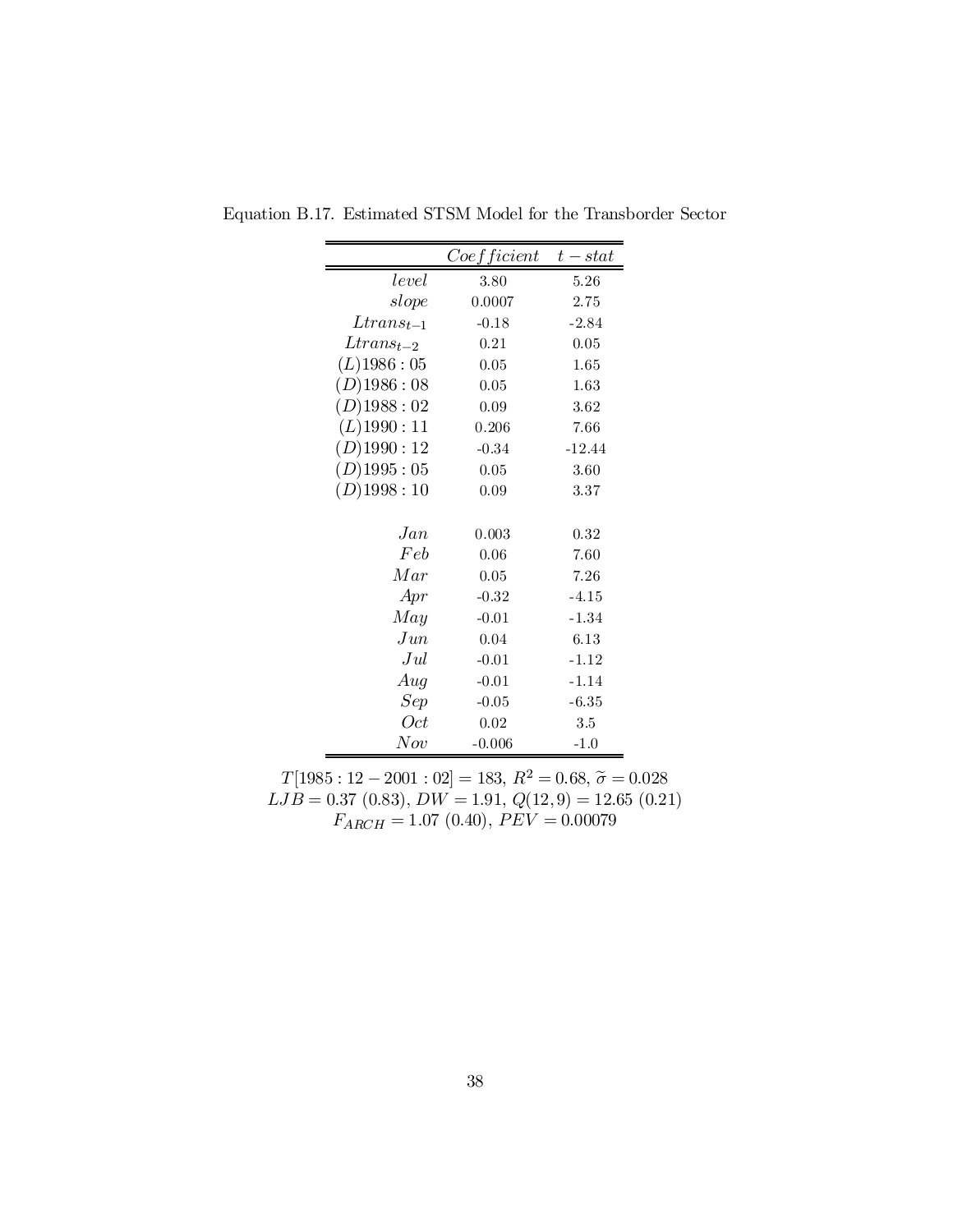|                | Coefficient | $t - stat$ |
|----------------|-------------|------------|
| level          | 9.843       | 9.2        |
| slope          | 0.004       | 3.7        |
| $Lint_{t-1}$   | 0.200       | 3.5        |
| $Lint_{t-3}$   | 0.103       | 1.8        |
| AR(1)          | $-0.013$    |            |
| $(L)$ 1986: 08 | 0.031       | 0.017      |
| (L)1990:08     | $-0.05$     | $-2.4$     |
| (D)1990:11     | 0.361       | 8.9        |
| (D)1990:12     | $-0.551$    | $-13.7$    |
| $(D)$ 1991: 02 | $-0.182$    | $-4.0$     |
| $(L)$ 1991: 01 | $-0.043$    | $-1.8$     |
| Jan            | $-0.046$    | $-3.3$     |
| Feb            | 0.110       | 9.5        |
| Mar            | 0.176       | 10.0       |
| Apr            | $-0.043$    | $-3.3.3$   |
| May            | $-0.033$    | $-2.52$    |
| $_{Jun}$       | $-0.012$    | $-1.04$    |
| $_{Jul}$       | $-0.054$    | $-4.52$    |
| Aug            | 0.007       | 0.63       |
| Sep            | $-0.033$    | $-3.31$    |
| Oct            | 0.035       | 2.73       |
| $^{Nov}$       | $-0.003$    | $-0.34$    |

Equation B.18. Estimated STSM Model for the International Sector

 $T[1985:12-2001:02]=183,\,R^2=0.78,\,\widetilde{\sigma}=0.041$  $LJB = 0.95(0.62), DW = 1.93, Q(12,7) = 29.54(0.001)$  $F_{ARCH} = 0.88 (0.68), PEV = 0.00167$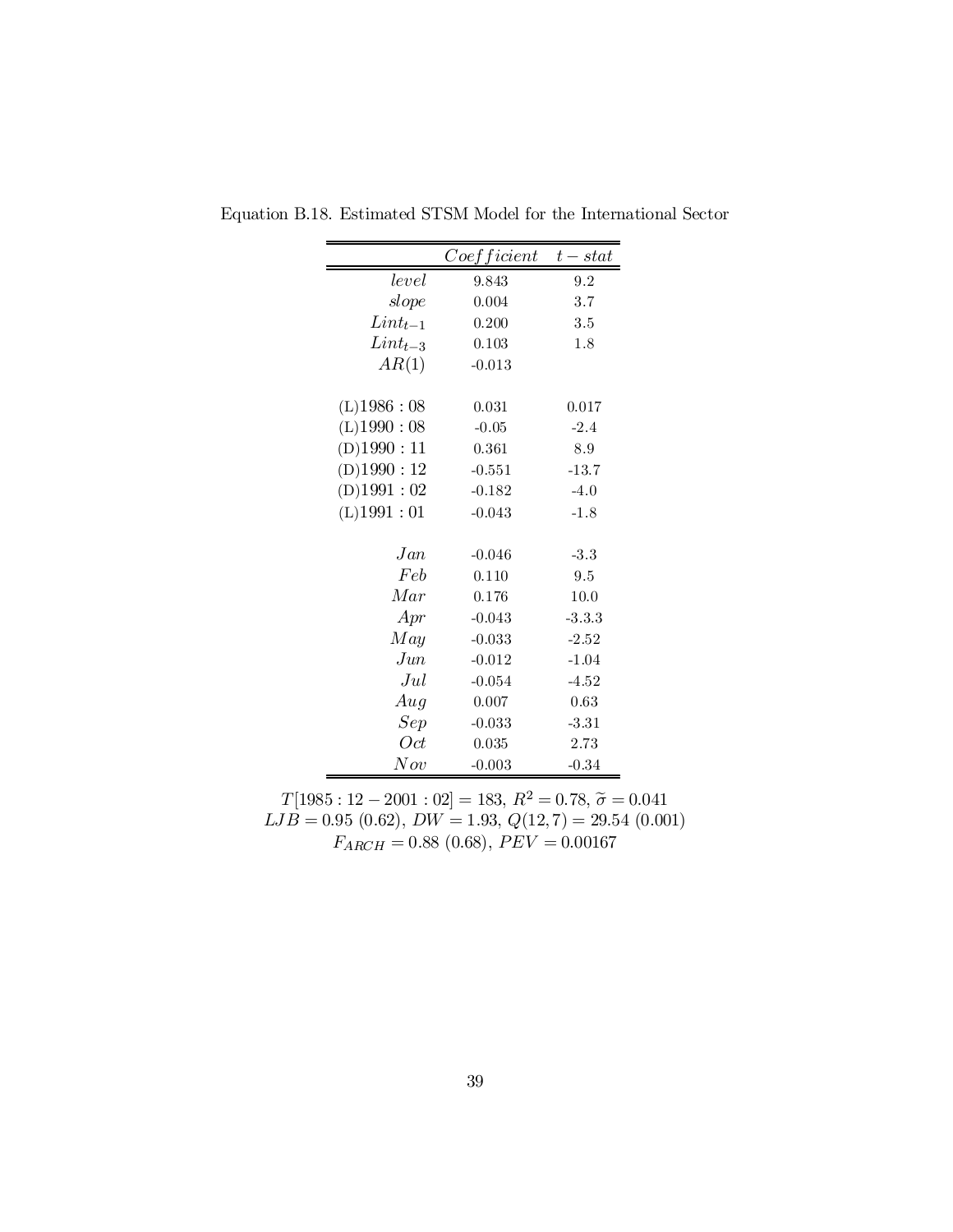# 8 Appendix C

In this appendix, the final models for each of the series for long term forecasting are presented. As in the estimations presented in the Appendix B, each equation presents a set of diagnostic statistics. See Appendix B for brief information about these statistics.

Equation C.1. Estimated SUR Model for the Domestic Sector

$$
\Delta_{12}Ldom_t = 0.5623 \Delta_{12}Ldom_{t-1} + 0.1485 \Delta_{12}Ldom_{t-2}\n(0.0552) \qquad (0.0576)\n+ 0.1567 \Delta_{12}Ldom_{t-4} + 0.1561 D1988 : 01\n(0.0492) \qquad (0.0407)\n+ 0.1245 D1998 : 10 + 0.1373 D1999 : 05\n(0.0405) \qquad (0.0408)\n+ 0.2070 D2002 : 09 - 0.1633 D2000 : 05\n(0.0407) \qquad (0.0406)\n- 0.2398 D2001 : 09 - 0.1331 D1989 : 01\n(0.0406)
$$

 $T[1985:06 - 2003:03] = 214, R^2 = 0.70, \tilde{\sigma} = 0.0405, AIC = -3.53,$  $BIC = -3.47, \, LJB = 2.85 \ (0.24), \, LM_{AR}(1-7) = 1.16 \ (0.33),$  $F_{ARCH}(1-7) = 1.85\ (0.08), \, RESET = 0.02\ (0.89)$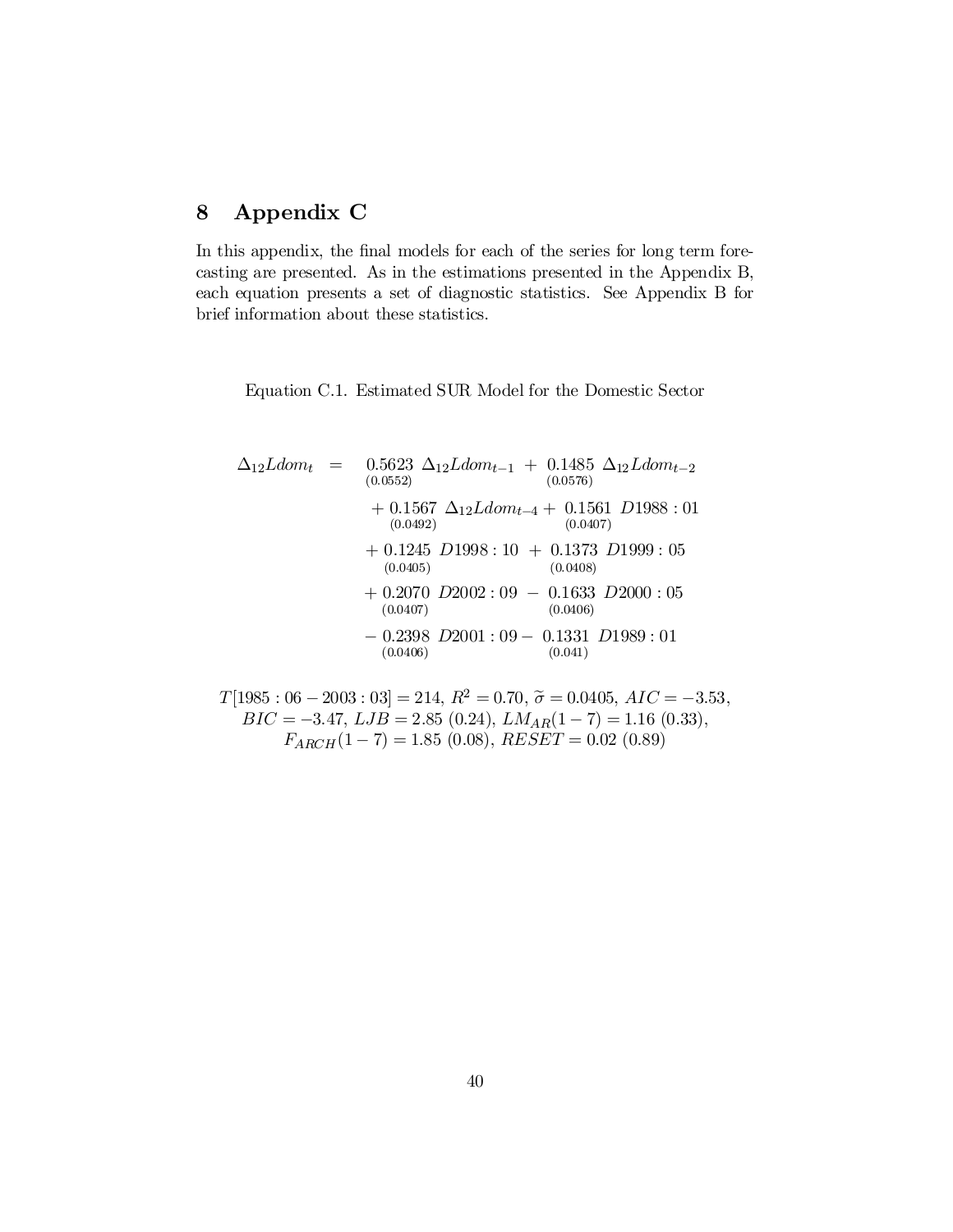|                 | Coefficient | $t - stat$ |
|-----------------|-------------|------------|
| level           | 15.22       | 968.00     |
| slope           | 0.0023      | 2.27       |
| $(D)$ 1987: 12  | $-0.08$     | $-2.07$    |
| $(L)$ 1988 : 01 | 0.12        | 3.84       |
| $(D)$ 1988:03   | 0.08        | 3.35       |
| $(L)$ 1990: 12  | $-0.11$     | $-4.23$    |
| $(D)$ 1999: 05  | 0.16        | 5.86       |
| (L)2001:09      | $-0.18$     | $-6.73$    |
|                 |             |            |
| Jan             | $-0.13$     | $-21.23$   |
| Feb             | 0.05        | 7.94       |
| Mar             | 0.02        | 3.12       |
| Apr             | $-0.002$    | $-0.41$    |
| May             | $-0.007$    | $-1.56$    |
| $_{Jun}$        | 0.006       | 1.41       |
| Jul             | $-0.003$    | $-0.65$    |
| Aug             | 0.001       | 0.28       |
| Sep             | $-0.033$    | $-6.76$    |
| Oct             | 0.041       | 8.09       |
| Now             | 0.013       | 3.40       |

Equation C.2. Estimated STSM Model for the Domestic Sector

 $T[1984:01 - 2003:02] = 230, (n = 217), R^2 = 0.47, \tilde{\sigma} = 0.0306$  $LJB = 12.67(0.002), DW = 1.86, Q(14, 11) = 18.13(0.08)$  $F_{ARCH} = 1.54\ (0.05), \, PEV = 0.00094$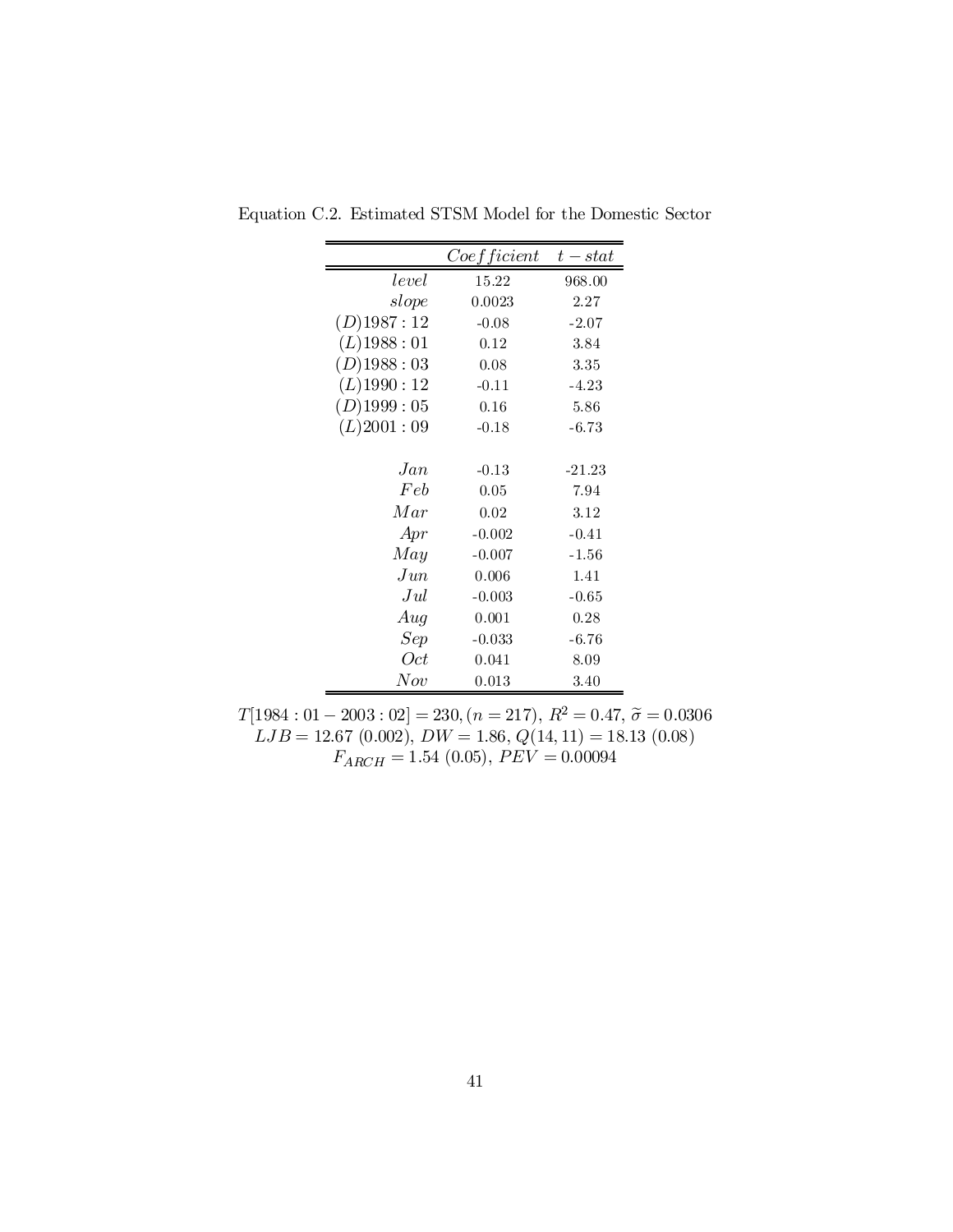Equation C.3. Estimated AR Model for the Transborder Sector

$$
\Delta Ltrans_{t} = -0.2762 \Delta Ltrans_{t-1} - 0.0806 \Delta Ltrans_{t-2} \n(0.0359) \t(0.0436) \n- 0.1595 \Delta Ltrans_{t-3} - 0.1439 \Delta Ltrans_{t-4} \n(0.0346) \t(0.046) \n- 0.0730 \Delta Ltrans_{t-5} - 0.1279 \Delta Ltrans_{t-6} \n(0.0379) \t(0.048) \n- 0.1290 \Delta Ltrans_{t-7} - 0.2212 \Delta Ltrans_{t-8} \n(0.0401) \t(0.0432) \n- 0.1683 \Delta Ltrans_{t-9} - 0.1649 \Delta Ltrans_{t-10} \n(0.0339) \t(0.0408) \n+ 0.054 D01_{t} + 0.1798 D03_{t} \n(0.0156) \t(0.0128) \n- 0.0553 D04_{t} - 0.0722 D05_{t} + 0.0862 D07_{t} \n(0.0139) \t(0.0145) \t(0.0138) \n+ 0.0973 D08_{t} - 0.1463 D09_{t} - 0.0305 D11_{t} \n(0.0129) \t(0.0131) \t(0.0157) \n+ 0.1991 D1990 : 11 - 0.3901 D1990 : 12 \n(0.0357) \t(0.0355)
$$

$$
T[1984:12-2003:03] = 219, R^2 = 0.92, \tilde{\sigma} = 0.034, AIC = -3.81, BIC = -3.69, LJB = 1.53 (0.45), LMAR(1-7) = 0.75 (0.63), F_{ARCH}(1-7) = 1.11 (0.36), RESET = 0.33 (0.56)
$$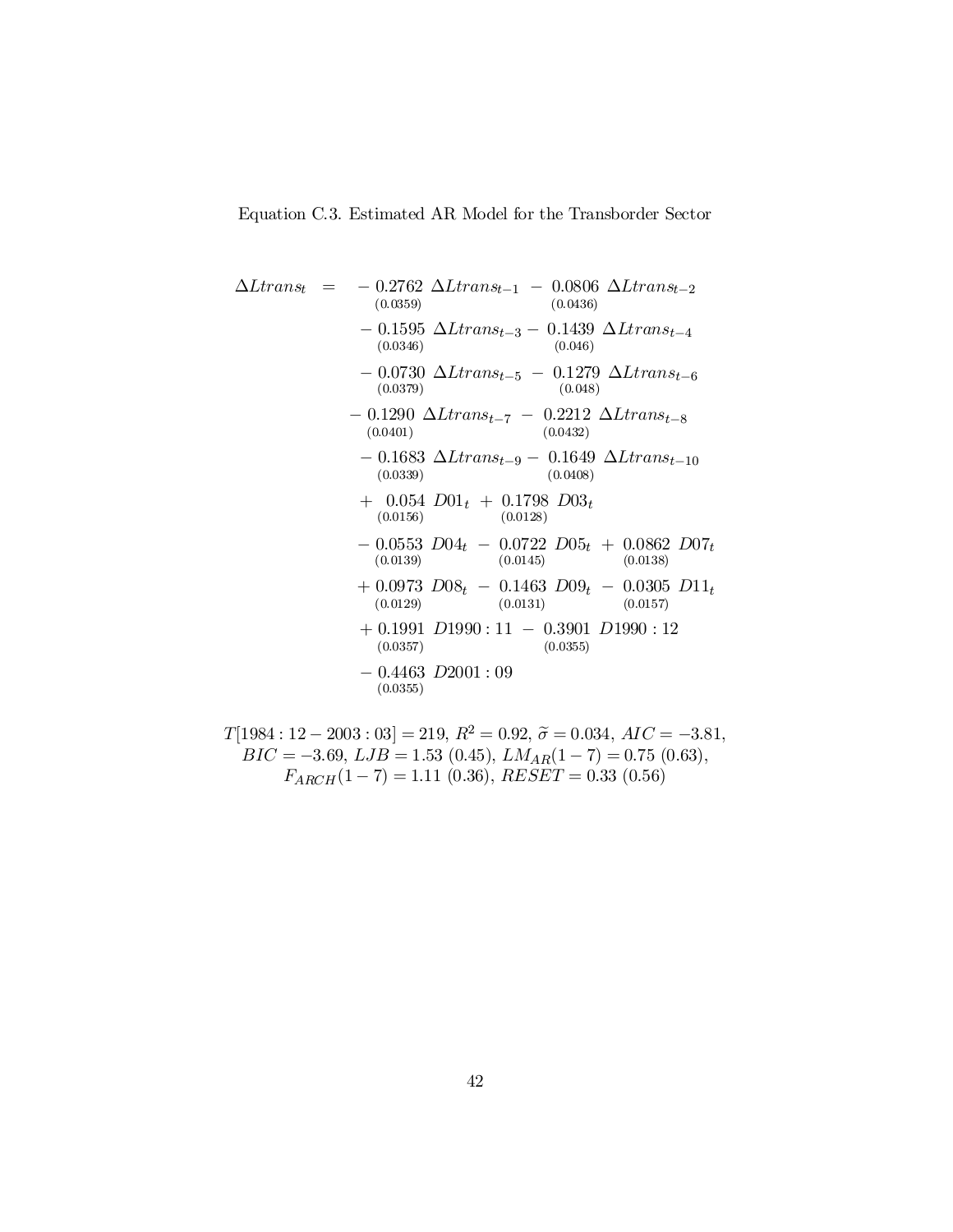|                | Coefficient | $t - stat$ |
|----------------|-------------|------------|
| level          | 14.202      | 790.03     |
| slope          | 0.0043      | 2.75       |
| $(D)$ 1990: 11 | $-0.062$    | -1.81      |
| $(D)$ 1990: 12 | 0.164       | 4.62       |
| (L)2001:09     | 0.167       | 5.72       |
|                |             |            |
| Jan            | $-0.058$    | $-5.45$    |
| Feb            | 0.056       | 5.57       |
| Mar            | 0.069       | 8.39       |
| Apr            | $-0.009$    | $-1.18$    |
| May            | $-0.034$    | -4.67      |
| $_{Jun}$       | 0.035       | 4.80       |
| .Jul           | $-0.008$    | $-1.24$    |
| Aug            | $-0.001$    | -1.49      |
| Sep            | $-0.044$    | $-6.70$    |
| 0ct            | 0.032       | 5.56       |
| Now            | 0.004       | 0.72       |

Equation C.4. Estimated STSM Model for the Transborder Sector

 $T[1984:01 - 2003:02] = 230 (n = 217), R^2 = 0.61, \tilde{\sigma} = 0.0356$  $LJB = 1.05(0.59), DW = 1.85, Q(14, 11) = 16.76(0.12)$  $F_{ARCH} = 1.27 (0.22), PEV = 0.00127$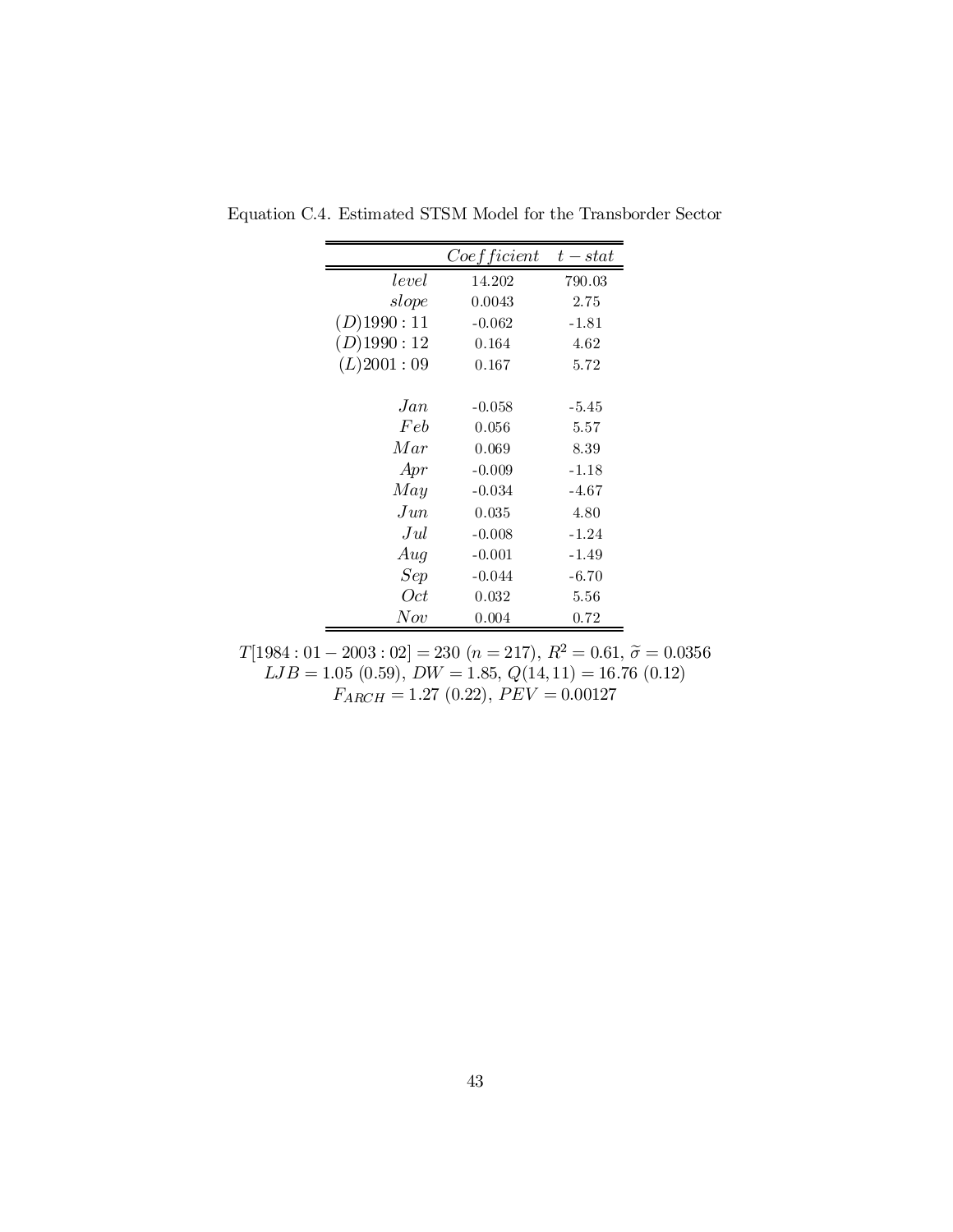$$
\Delta LInt_{t} = -0.5531 \Delta Lint_{t-1} - 0.3128 \Delta Lint_{t-2} - 0.2459 \Delta Lint_{t-3}
$$
\n(0.0362)  
\n
$$
- 0.1797 \Delta Lint_{t-4} - 0.1082 \Delta LInt_{t-5} - 0.0901 \Delta Lint_{t-7}
$$
\n(0.0378)  
\n
$$
- 0.1033 \Delta Lint_{t-8} + 0.1968 D01_{t} + 0.1801 D03_{t}
$$
\n(0.0382)  
\n
$$
- 0.0887 D04_{t} + 0.1236 D06_{t} + 0.2771 D07_{t}
$$
\n(0.0176)  
\n(0.0176)  
\n
$$
+ 0.2531 D08_{t} - 0.0862 D09_{t} - 0.2987 D10_{t}
$$
\n(0.0209)  
\n
$$
- 0.4078 D11_{t} + 0.3561 D1990 : 11 - 0.6278 D1990 : 12
$$
\n(0.0181)  
\n
$$
+ 0.1571 D1998 : 01
$$
\n(0.0494)  
\n(0.0495)

$$
T[1984:12-2003:03] = 219, R^2 = 0.95, \tilde{\sigma} = 0.048, AIC = -3.15,
$$
  
\n
$$
BIC = -3.03, LJB = 1.38 (0.50), LMA_R(1 - 7) = 1.56 (0.15),
$$
  
\n
$$
F_{ARCH}(1 - 7) = 1.14 (0.34), RESET = 0.05 (0.83)
$$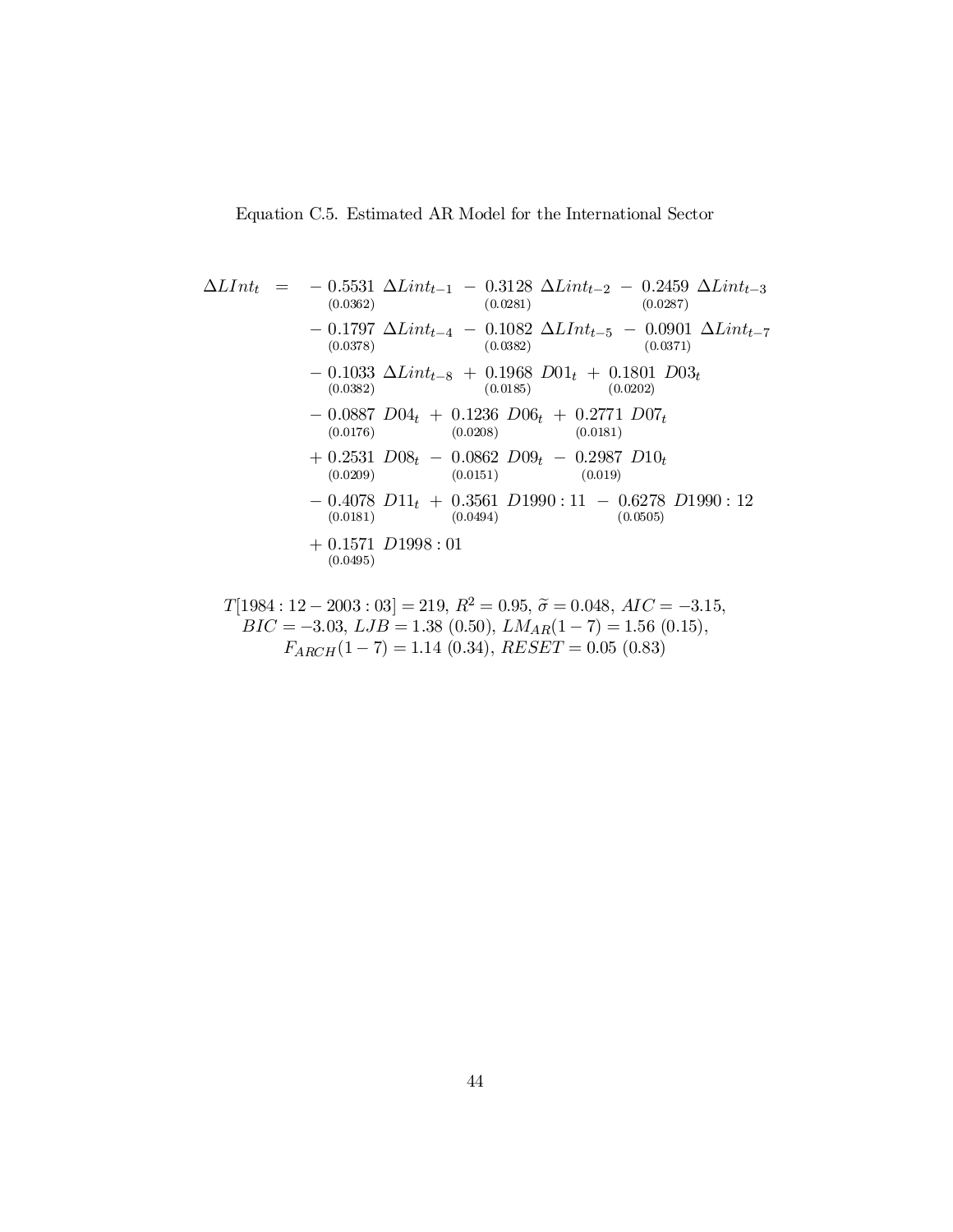Equation C.6. Estimated PAR Model for the International Sector

$$
Lint_{(0.066)} = 0.16 D02t + 0.21 D03t - 0.17 D04t
$$
  
\n
$$
+ 0.032 D01t - 0.034 D07t + 0.15 D08t - 0.23 D09t
$$
  
\n
$$
+ 0.077 D06t + 0.34 D07t + 0.15 D08t - 0.23 D09t
$$
  
\n
$$
- 0.40 D10t - 0.007 D01t * Trend + 0.004 D02t * Trend + 0.023)
$$
  
\n
$$
- 0.40 D10t - 0.007 D01t * Trend + 0.004 D02t * Trend + 0.023
$$
  
\n
$$
0.005 D04t * Trend - 0.006 D06t * Trend + 0.004 D09t * Trend + 0.0091
$$
  
\n
$$
+ 0.015 D10t * Trend - 0.009 D11t * Trend
$$
  
\n
$$
+ 0.015 D10t * Trend - 0.009 D11t * Trend
$$
  
\n
$$
- 0.563 D01t * Lint_{t-1} - 0.224 D02t * Lint_{t-1}
$$
  
\n
$$
- 0.522 D04t * Lint_{t-1} - 0.640 D08t * Lint_{t-1}
$$
  
\n
$$
- 0.310 D06t * Lint_{t-1} - 0.640 D08t * Lint_{t-1}
$$
  
\n
$$
+ 0.352 D09t * Lint_{t-2} - 0.353 D12t * Lint_{t-2}
$$
  
\n
$$
- 0.300 D09t * Lint_{t-2} - 0.353 D12t * Lint_{t-2}
$$
  
\n
$$
- 0.324 D06t * Lint_{t-2} - 0.353 D12t * Lint_{t-2}
$$
  
\n
$$
- 0.330 D09t * Lint_{t-2} - 0.353 D12t * Lint_{t-2}
$$
  
\n
$$
- 0
$$